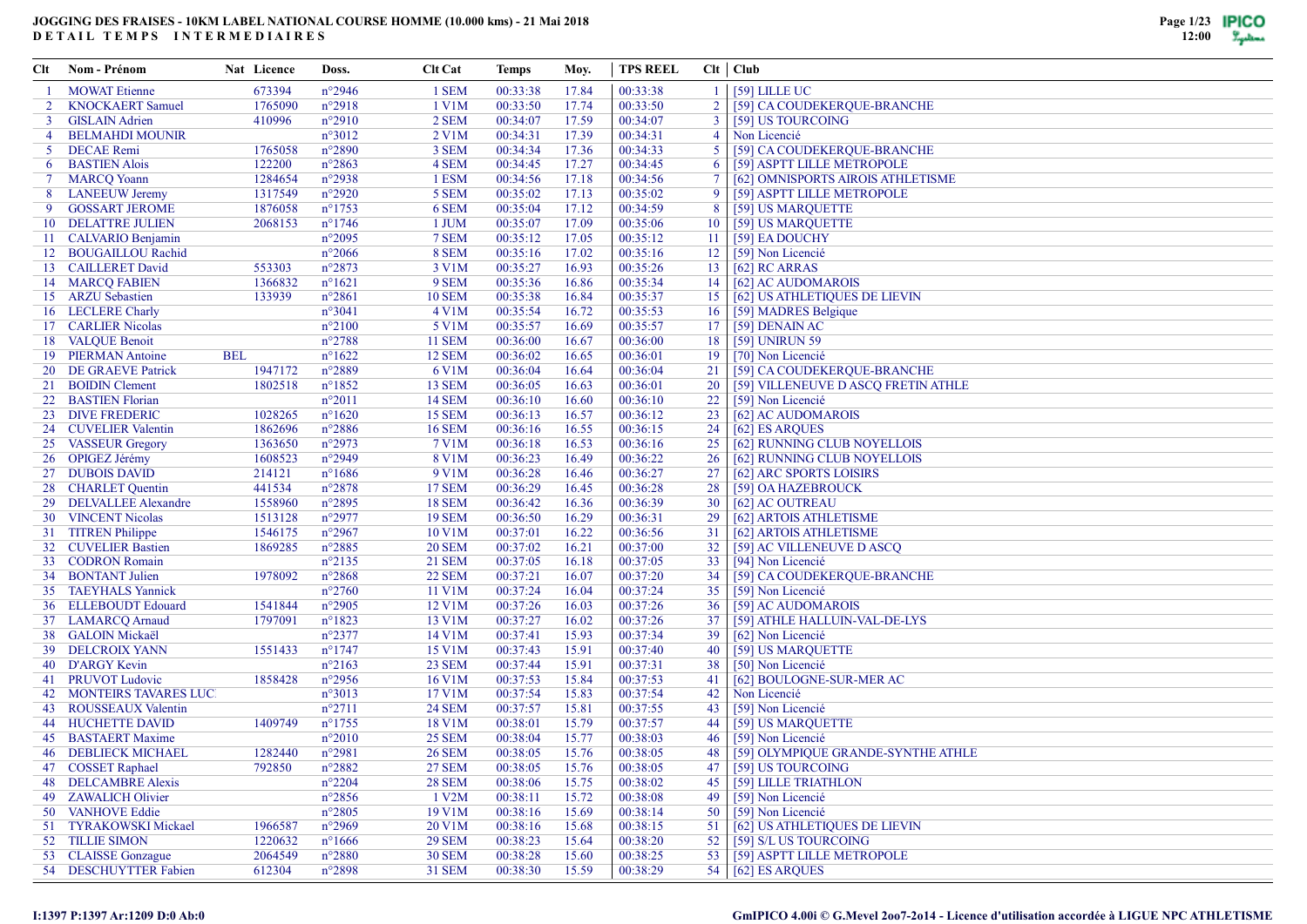| Clt | Nom - Prénom                    |            | Nat Licence | Doss.            | <b>Clt Cat</b>     | Temps    | Moy.  | <b>TPS REEL</b> |                 | $Clt$   $Club$                        |
|-----|---------------------------------|------------|-------------|------------------|--------------------|----------|-------|-----------------|-----------------|---------------------------------------|
|     | 55 VOERMANS LEO                 | <b>BEL</b> |             | $n^{\circ}$ 1983 | 21 V1M             | 00:38:35 | 15.55 | 00:38:33        | 56 <sup>1</sup> | [89] Non Licencié                     |
|     | 56 CANIS Jean-benoit            |            | 1879145     | $n^{\circ}2875$  | <b>32 SEM</b>      | 00:38:40 | 15.52 | 00:38:38        | 58              | [59] US DUNKERQUE                     |
|     | 57 PRUVOST Yohan                |            | 701334      | $n^{\circ}2955$  | 33 SEM             | 00:38:45 | 15.49 | 00:38:38        | 57              | [62] AC VILLENEUVE D ASCQ             |
|     | 58 LOTIGIE Maxime               |            |             | $n^{\circ}2547$  | $2$ JUM            | 00:38:51 | 15.45 | 00:38:50        | 60              | [59] Non Licencié                     |
|     | 59 CANAVATE NICOLAS             |            | 1317676     | $n^{\circ}1739$  | 22 V1M             | 00:38:54 | 15.43 | 00:38:50        | 61              | [59] US MARQUETTE                     |
|     | 60 DE SENTENAC Guilhem          |            |             | $n^{\circ}2174$  | <b>34 SEM</b>      | 00:38:54 | 15.42 | 00:38:32        | 55              | [59] Non Licencié                     |
|     | 61 MANESSE GUILLAUME            |            | 1979906     | $n^{\circ}1761$  | <b>35 SEM</b>      | 00:38:54 | 15.42 | 00:38:53        | 62              | [59] US MARQUETTE                     |
| 62  | <b>SAUTIERE THIERRY</b>         |            | 426386      | $n^{\circ}1729$  | 2 V2M              | 00:38:56 | 15.41 | 00:38:49        | 59              | [59] US MARQUETTE                     |
|     | <b>63 DUMORTIER DAVID</b>       |            | 1926936     | $n^{\circ}1750$  | <b>36 SEM</b>      | 00:38:57 | 15.41 | 00:38:56        | 63              | [59] US MARQUETTE                     |
| 64  | <b>VAN MOERKERCKE PIERI</b>     |            | 145610      | $n^{\circ}1732$  | <b>37 SEM</b>      | 00:39:11 | 15.32 | 00:39:09        | 66              | [59] US MARQUETTE                     |
|     | 65 LEIGNEL LAURENT              |            | 1651919     | $n^{\circ}1758$  | 23 V1M             | 00:39:11 | 15.32 | 00:39:08        | 65              | [59] US MARQUETTE                     |
|     | 66 VERDOUCQ Laurent             |            | 1641917     | $n^{\circ}2976$  | 24 V1M             | 00:39:12 | 15.31 | 00:39:10        | 68              | [62] ES ARQUES                        |
|     | 67 PALFART David                |            | 695059      | n°2952           | 3 V2M              | 00:39:17 | 15.28 | 00:39:13        | 69              | [62] ES ARQUES                        |
|     | 68 MAQUET Olivier               |            | 1825213     | n°2937           | 25 V1M             | 00:39:19 | 15.26 | 00:39:09        | 67              | [59] OSM LOMME ATHLETISME             |
|     | 69 HAUTECOEUR Arnaud            |            | 1166998     | $n^{\circ}2913$  | 38 SEM             | 00:39:21 | 15.25 | 00:39:20        | 70              | $[62]$ RC ARRAS                       |
|     | 70 DESFONTAINES Pierre          |            | 1871627     | $n^{\circ}2900$  | <b>39 SEM</b>      | 00:39:23 | 15.24 | 00:39:20        | 71              | [59] CA COUDEKERQUE-BRANCHE           |
|     | 71 BOSSUYT Guillaume            |            | 1106064     | $n^{\circ}1824$  | <b>40 SEM</b>      | 00:39:25 | 15.23 | 00:39:05        | 64              | [59] ATHLETISME CLUB SECLINOIS        |
|     | 72 CROTTIER Benoit              |            | 2053230     | $n^{\circ}2884$  | 41 SEM             | 00:39:30 | 15.19 | 00:39:28        | 72              | [62] ES ARQUES                        |
|     | 73 MAINE PHILIPPE               |            | 1288812     | $n^{\circ}$ 1726 | 26 V1M             | 00:39:32 | 15.18 | 00:39:30        | 73              | [59] OSM LOMME ATHLETISME             |
|     | 74 OFFREDIC Bruno               |            | 1958488     | $n^{\circ}2948$  | 4 V <sub>2</sub> M | 00:39:36 | 15.15 | 00:39:32        | 75              | [62] BETHUNE ATHLETISME               |
|     | 75 VANNESTE Jeremy              |            |             | $n^{\circ}2810$  | 42 SEM             | 00:39:38 | 15.14 | 00:39:38        | 77              | [59] Non Licencié                     |
|     | <b>76 LECLERCQ LUDOVIC</b>      |            |             | n°3033           | 43 SEM             | 00:39:39 | 15.13 | 00:39:37        | 76              | Non Licencié                          |
|     | 77 BECUE Alexandre              |            |             | $n^{\circ}2022$  | 3 JUM              | 00:39:49 | 15.07 | 00:39:32        | 74              | [59] Non Licencié                     |
|     | 78 GOUDENHOOFT Mickael          |            | 536415      | $n^{\circ}2912$  | <b>44 SEM</b>      | 00:39:52 | 15.05 | 00:39:52        | 80              | [59] US DUNKERQUE                     |
|     | <b>79 NORTIER THIERRY</b>       |            | 1547844     | $n^{\circ}1798$  | 27 V1M             | 00:39:54 | 15.04 | 00:39:52        | 82              | $[59]$ ASPL                           |
|     | 80 LEJEUNE Romain               |            | 381146      | $n^{\circ}2927$  | 45 SEM             | 00:39:57 | 15.02 | 00:39:48        | 79              | [60] VGA COMPIEGNE                    |
| 81  | <b>DANVERS Benoit</b>           |            |             | $n^{\circ}2169$  | 28 V1M             | 00:39:58 | 15.01 | 00:39:54        | 84              | [59] Non Licencié                     |
|     | 82 VASSAL NICOLAS               |            |             | $n^{\circ}1719$  | <b>46 SEM</b>      | 00:39:58 | 15.01 | 00:39:52        | 83              | [59] FOULEES SAINGHINOISES            |
|     | 83 LEURENT Quentin              |            |             | $n^{\circ}2533$  | <b>47 SEM</b>      | 00:39:59 | 15.01 | 00:39:46        | 78              | [59] Non Licencié                     |
|     | 84 SALMON Mathieu               |            |             | $n^{\circ}2720$  | 29 V1M             | 00:40:00 | 15.01 | 00:39:57        | 86              | [59] Non Licencié                     |
|     | 85 MELCHIOR Cyrille             |            |             | $n^{\circ}2589$  | 48 SEM             | 00:40:00 | 15.00 | 00:39:56        | 85              | [28] Non Licencié                     |
|     | 86 LIBERT Olivier               |            | 1840533     | $n^{\circ}2930$  | 49 SEM             | 00:40:03 | 14.98 | 00:39:58        | 87              | $[59]$ LILLE UC                       |
|     | 87 VANQUIN Ludovic              |            |             | $n^{\circ}2811$  | 50 SEM             | 00:40:05 | 14.97 | 00:40:01        | 89              | [59] Non Licencié                     |
| 88  | <b>CAVAGNON THOMAS</b>          |            |             | $n^{\circ}1657$  | 51 SEM             | 00:40:10 | 14.94 | 00:39:52        | 81              | [59] Non Licencié                     |
|     | 89 BELLYNCK Jérôme              |            |             | $n^{\circ}2026$  | 30 V1M             | 00:40:13 | 14.92 | 00:40:10        | 90              | [59] LES CHTIS COUREURS DE BAVINCHOVE |
|     | 90 FILLION Germain              |            |             | $n^{\circ}2360$  | 52 SEM             | 00:40:19 | 14.88 | 00:40:00        | 88              | [59] Non Licencié                     |
|     | 91 FLAMMIA Giacomo              |            | 2064654     | $n^{\circ}2907$  | <b>53 SEM</b>      | 00:40:20 | 14.88 | 00:40:18        | 96              | [62] RUNNING CLUB NOYELLOIS           |
|     | 92 FERRAND Benoit               |            | 1995077     | $n^{\circ}2906$  | <b>54 SEM</b>      | 00:40:23 | 14.86 | 00:40:17        | 93              | [62] ARTOIS ATHLETISME                |
|     | 93 BEZOTTE Christophe           |            |             | $n^{\circ}2041$  | 31 V1M             | 00:40:24 | 14.85 | 00:40:18        | 95              | [59] Non Licencié                     |
|     | 94 BAILLY Renaud                |            |             | $n^{\circ}2005$  | 55 SEM             | 00:40:25 | 14.85 | 00:40:12        | 92              | $[59]$ LNA                            |
|     | 95 DUVAL Michael                |            |             | $n^{\circ}2335$  | 32 V1M             | 00:40:26 | 14.84 | 00:40:23        | 97              | [59] Non Licencié                     |
|     | 96 WANDERSCHEID Jonathan        |            | 1585312     | $n^{\circ}2978$  | 33 V1M             | 00:40:27 | 14.83 | 00:40:11        | 91              | [59] HEM ATHLETIC CLUB                |
|     | 97 MATHIOT Pierre               |            |             | $n^{\circ}2581$  | 5 V2M              | 00:40:30 | 14.82 | 00:40:24        | 98              | [59] Non Licencié                     |
|     | 98 LIENARD Benoit               |            | 1855244     | $n^{\circ}2931$  | 34 V1M             | 00:40:31 | 14.81 | 00:40:26        | 100             | [62] DAINVILLE ATHLETIC CLUB          |
|     | 99 VINCENT Maxime               |            |             | n°2839           | <b>56 SEM</b>      | 00:40:35 | 14.79 | 00:40:18        | 94              | [59] VALENCIENNES TRIATHLON           |
|     | 100 MOREIRA Anthony             |            | T302255     | $n^{\circ}2600$  | <b>57 SEM</b>      | 00:40:35 | 14.79 | 00:40:32        | 103             | [59] PASS'RUNNING                     |
|     | 101 GARANDET THIBAUT            |            | 493452      | $n^{\circ}1801$  | 35 V1M             | 00:40:41 | 14.75 | 00:40:25        | 99.             | [59] ASPTT LILLE METROPOLE            |
|     | 102 DESCHUYTTER Jean-luc        |            | 710884      | $n^{\circ}2899$  | $1$ V3M            | 00:40:42 | 14.74 | 00:40:40        |                 | 106   [62] ES ARQUES                  |
|     | 103 BLANCKE Thierry             |            |             | $n^{\circ}$ 1854 | 36 V1M             | 00:40:45 | 14.73 | 00:40:41        | 107             | [59] WATT FOOTING                     |
|     | <b>104 BOLLENGIER CHRISTIAN</b> |            | 1369019     | $n^{\circ}$ 1736 | 6 V2M              | 00:40:50 | 14.69 | 00:40:50        |                 | 110 [59] US MARQUETTE                 |
|     | 105 CHARLET Julien              |            | 121422      | $n^{\circ}2877$  | <b>58 SEM</b>      | 00:40:53 | 14.68 | 00:40:36        |                 | 104   [59] EA DOUCHY                  |
|     | 106 DESCAMPS Anthony            |            |             | $n^{\circ}2263$  | <b>59 SEM</b>      | 00:40:54 | 14.67 | 00:40:52        |                 | 111 [59] Non Licencié                 |
|     | 107 CHEVALIER LAURENT           |            | 1485176     | $n^{\circ}1806$  | 7 V2M              | 00:40:55 | 14.67 | 00:40:45        |                 | 108   [59] ASPTT LILLE METROPOLE      |
|     | 108 TALPAERT Maxime             |            | 1416179     | $n^{\circ}3042$  | <b>60 SEM</b>      | 00:40:59 | 14.64 | 00:40:57        |                 | 114 Non Licencié                      |
|     |                                 |            |             |                  |                    |          |       |                 |                 |                                       |

#### **I:1397 P:1397 Ar:1209 D:0 Ab:0**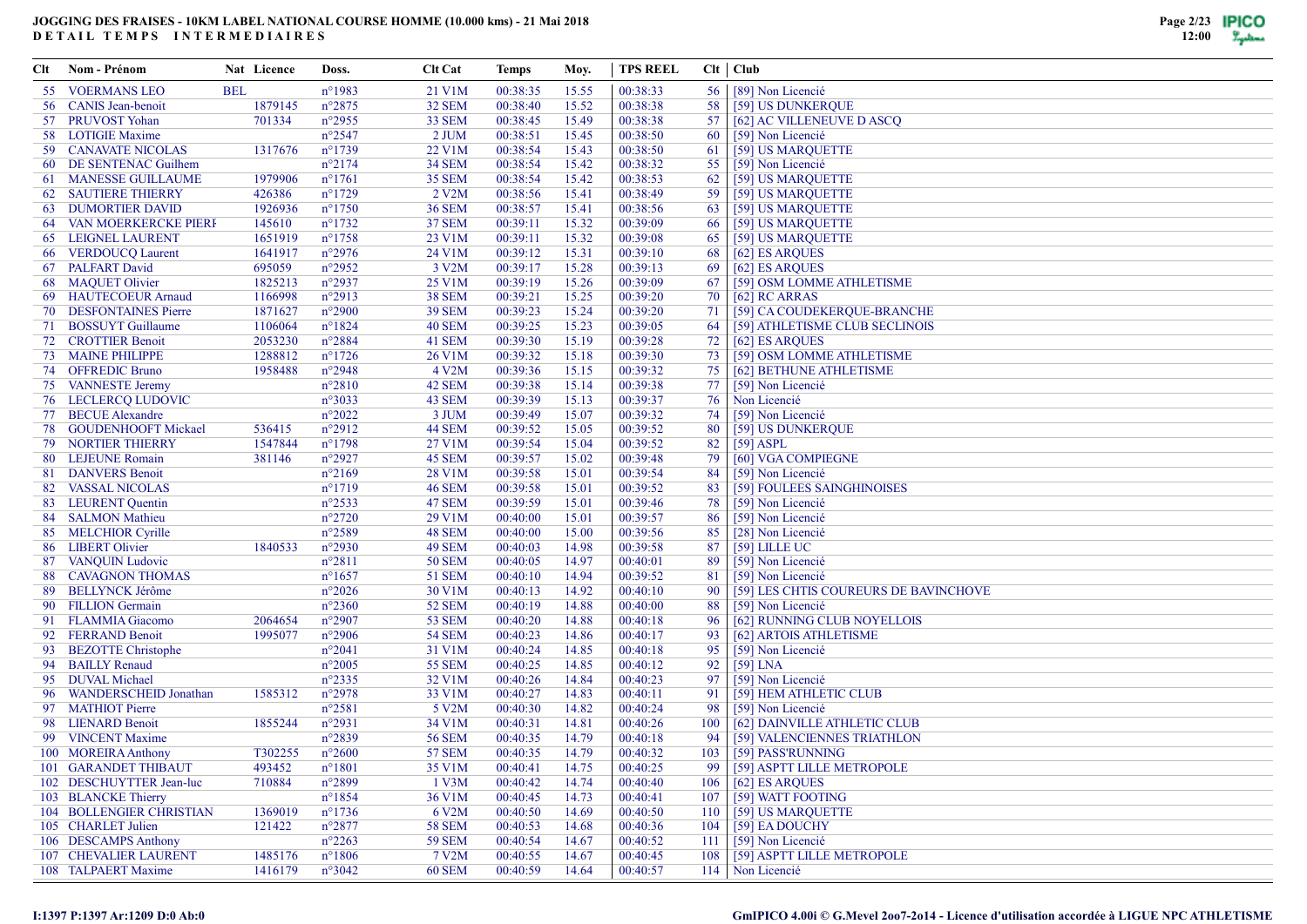| Clt | Nom - Prénom                               | Nat Licence        | Doss.                              | <b>Clt Cat</b>          | Temps                | Moy.           | <b>TPS REEL</b>      |     | Clt   Club                             |
|-----|--------------------------------------------|--------------------|------------------------------------|-------------------------|----------------------|----------------|----------------------|-----|----------------------------------------|
|     | 109 DHONDT David                           |                    | $n^{\circ}2297$                    | 37 V1M                  | 00:41:02             | 14.63          | 00:40:53             | 112 | [59] JEUNESSE CAPPELLOISE              |
|     | 110 BENET Gregoire                         |                    | $n^{\circ}2029$                    | 38 V1M                  | 00:41:06             | 14.60          | 00:40:50             | 109 | [59] TOBESPORT                         |
|     | 111 LAUZANNE Louis                         |                    | $n^{\circ}2481$                    | 61 SEM                  | 00:41:09             | 14.58          | 00:40:57             | 113 | [59] Non Licencié                      |
|     | 112 LABITTE Philippe                       |                    | $n^{\circ}2463$                    | 39 V1M                  | 00:41:13             | 14.56          | 00:41:12             | 116 | [59] Non Licencié                      |
|     | 113 LOBBRECHT Cédric                       |                    | $n^{\circ}2543$                    | 40 V1M                  | 00:41:16             | 14.54          | 00:41:13             | 119 | [59] TETEGHEM ATHLETISME               |
|     | 114 DOBROWOLSKI YANN                       |                    | $n^{\circ}1676$                    | 41 V1M                  | 00:41:20             | 14.52          | 00:41:15             | 120 | [59] S/L US TOURCOING                  |
|     | 115 PAUPELAIN Nicolas                      | 915832             | $n^{\circ}2953$                    | 62 SEM                  | 00:41:23             | 14.50          | 00:41:18             | 122 | [59] OSM LOMME ATHLETISME              |
|     | 116 POISSONNIER Vincent                    |                    | $n^{\circ}1956$                    | 63 SEM                  | 00:41:24             | 14.49          | 00:41:16             | 121 | [59] Non Licencié                      |
|     | 117 VERSCHAEVE Xavier                      | <b>BEL</b>         | $n^{\circ}2827$                    | 42 V1M                  | 00:41:27             | 14.48          | 00:41:24             | 125 | [77] COURIR A COMINES                  |
|     | 118 ROUSSEAU Julien                        |                    | $n^{\circ}2709$                    | 43 V1M                  | 00:41:27             | 14.48          | 00:41:23             | 124 | [59] Non Licencié                      |
|     | 119 BRETON Gaetan                          |                    | $n^{\circ}2077$                    | 44 V1M                  | 00:41:27             | 14.48          | 00:40:27             | 101 | [59] Non Licencié                      |
|     | 120 MICHELON ROMAIN                        |                    | $n^{\circ}3056$                    | 64 SEM                  | 00:41:29             | 14.47          | 00:40:29             | 102 | Non Licencié                           |
|     | 121 COUSIN Sébastien                       | <b>BEL</b>         | $n^{\circ}2147$                    | <b>65 SEM</b>           | 00:41:29             | 14.47          | 00:41:13             | 118 | [77] Non Licencié                      |
|     | 122 LESSENT Hugo                           |                    | $n^{\circ}2528$                    | <b>66 SEM</b>           | 00:41:34             | 14.44          | 00:41:12             | 117 | [59] Non Licencié                      |
|     | 123 DELECOURT Alain                        |                    | $n^{\circ}1855$                    | 8 V2M                   | 00:41:34             | 14.44          | 00:41:25             | 126 | [59] WATT FOOTING                      |
|     | 124 GUILLOUF Gaël                          |                    | $n^{\circ}2407$                    | 45 V1M                  | 00:41:35             | 14.43          | 00:41:26             | 127 | [59] Non Licencié                      |
|     | 125 POSLUSZNY Matthieu                     |                    | $n^{\circ}1957$                    | <b>67 SEM</b>           | 00:41:37             | 14.42          | 00:40:37             | 105 | [59] Non Licencié                      |
|     | 126 MACHINSKI Alexandre                    | 1706780            | $n^{\circ}2933$                    | 46 V1M                  | 00:41:42             | 14.39          | 00:41:38             | 131 | [59] CA COUDEKERQUE-BRANCHE            |
|     | 127 PIWON Guillaume                        | 773997             | $n^{\circ}2954$                    | <b>68 SEM</b>           | 00:41:43             | 14.38          | 00:41:26             | 128 | [59] EA DOUCHY                         |
|     | 128 OPIGEZ Michaël                         | 1825966            | $n^{\circ}2950$                    | <b>69 SEM</b>           | 00:41:51             | 14.34          | 00:41:49             | 137 | [62] RUNNING CLUB NOYELLOIS            |
|     | <b>129 BUONO PIERRE-LOUIS</b>              | 1676262            | $n^{\circ}1738$                    | <b>70 SEM</b>           | 00:41:51             | 14.34          | 00:41:46             | 136 | [59] US MARQUETTE                      |
|     | 130 DEBLIECK Vincent                       |                    | $n^{\circ}2179$                    | <b>71 SEM</b>           | 00:41:53             | 14.33          | 00:41:40             | 132 | [77] Non Licencié                      |
|     | 131 CANEL Renaud                           | 250447             | $n^{\circ}2874$                    | 47 V1M                  | 00:41:54             | 14.32          | 00:41:46             | 135 | [59] COURIR ENSEMBLE SNCF              |
|     | 132 OSTYN Gregory                          |                    | $n^{\circ}2628$                    | <b>72 SEM</b>           | 00:41:56             | 14.31          | 00:41:50             | 138 | [62] Non Licencié                      |
|     | 133 HEURTEAUX Frederic                     |                    | $n^{\circ}1927$                    | 9 V2M                   | 00:41:59             | 14.29          | 00:41:35             | 130 | [59] Non Licencié                      |
|     | 134 VILLEMAGNE Baptiste                    |                    | $n^{\circ}2834$                    | <b>73 SEM</b>           | 00:41:59             | 14.29          | 00:41:56             | 140 | [59] LILLE TRIATHLON                   |
|     | 135 JACQUART Stéphane                      | 133706             | $n^{\circ}2916$                    | 10 V2M                  | 00:42:01             | 14.29          | 00:41:56             | 141 | [59] ATHLE HALLUIN-VAL-DE-LYS          |
|     | 136 VENNIN Samuel                          |                    | $n^{\circ}2817$                    | 48 V1M                  | 00:42:03             | 14.27          | 00:41:09             | 115 | [62] Non Licencié                      |
|     | 137 LEBLOND GUILLAUME                      |                    | $n^{\circ}1775$                    | <b>74 SEM</b>           | 00:42:04             | 14.26          | 00:41:57             | 142 | [62] ASDN DEPARTEMENT DU NORD          |
|     | 138 DAEL MICHEL                            | 1543724            | $n^{\circ}1743$                    | 11 V2M                  | 00:42:05             | 14.26          | 00:41:59             | 143 | [59] US MARQUETTE                      |
|     | 139 GAQUERE Jonathan                       |                    | $n^{\circ}2379$                    | <b>75 SEM</b>           | 00:42:06             | 14.25          | 00:41:28             | 129 | [59] Non Licencié                      |
|     | 140 ALLOUCHERY STEPHANE                    | 1454868            | $n^{\circ}$ 1795                   | 49 V1M                  | 00:42:07             | 14.25          | 00:41:54             | 139 | $[59]$ ASPL                            |
|     | 141 BOIDIN Matthieu                        |                    | $n^{\circ}2054$                    | 50 V1M                  | 00:42:07             | 14.25          | 00:41:23             | 123 | [59] Non Licencié                      |
|     | 142 LEMAIRE Patrick                        | 676903             | $n^{\circ}2929$                    | 12 V2M                  | 00:42:10             | 14.23          | 00:42:09             | 147 | [59] AC VILLENEUVE D ASCQ              |
|     | 143 HOWE THOMAS                            |                    | $n^{\circ}3053$                    | 2 ESM                   | 00:42:11             | 14.23          | 00:42:07             | 146 | Non Licencié                           |
|     | 144 BERAL Christophe                       |                    | $n^{\circ}2031$                    | <b>76 SEM</b>           | 00:42:12             | 14.22          | 00:42:03             | 144 | [59] Non Licencié                      |
|     | 145 BOMBA JONATHAN                         |                    | $n^{\circ}1673$                    | <b>77 SEM</b>           | 00:42:13             | 14.21          | 00:42:13             | 148 | [59] S/L US TOURCOING                  |
|     | 146 PLANCQ David                           |                    | $n^{\circ}2658$                    | 51 V1M                  | 00:42:23             | 14.16          | 00:42:14             | 149 | [59] LES FOULEES HOUPLINOISES          |
|     | <b>147 ESNAULT GUILLAUME</b>               |                    | $n^{\circ}1699$                    | <b>78 SEM</b>           | 00:42:23             | 14.16          | 00:41:43             | 134 | [59] Non Licencié                      |
|     | 148 CAEYSEELE Mathieu                      |                    | $n^{\circ}1876$                    | <b>79 SEM</b>           | 00:42:27             | 14.14          | 00:42:27             | 156 | [59] Non Licencié                      |
|     | 149 GODDAERT Lionel                        | 1874691            | $n^{\circ}1836$                    | 13 V2M                  | 00:42:28             | 14.13          | 00:41:42             | 133 | [59] JOGGING AVENTURE RONCQUOISE       |
|     | 150 FIEVET Thomas                          |                    | $n^{\circ}1919$                    | <b>80 SEM</b>           | 00:42:32             | 14.11          | 00:42:26             | 154 | [59] Non Licencié                      |
|     | 151 MOUTON Pascal                          | T304115            | $n^{\circ}2610$                    | 14 V2M                  | 00:42:36             | 14.09          | 00:42:21             | 152 | [59] PASS'RUNNING                      |
|     | 152 GOBLET Emmanuel                        | 1958666            | $n^{\circ}2911$                    | 52 V1M                  | 00:42:40             | 14.06          | 00:42:32             | 157 | [59] JOGGING AVENTURE RONCQUOISE       |
|     | 153 FABRE Jérôme                           |                    | $n^{\circ}2339$                    | 53 V1M                  | 00:42:41             | 14.06          | 00:42:06             | 145 | [59] Non Licencié                      |
|     | 154 VANDERMARLIERE Guilla                  |                    | $n^{\circ}2799$                    | <b>81 SEM</b>           | 00:42:43             | 14.05          | 00:42:38             | 160 | [59] Non Licencié                      |
|     | 155 RUDANT Jean-baptise                    |                    | $n^{\circ}2713$                    | 54 V1M                  | 00:42:44             | 14.05          | 00:42:38             | 161 | [59] Non Licencié                      |
|     | 156 CZAPRAGA Samuel                        | 2015285            | $n^{\circ}2887$                    | 55 V1M                  | 00:42:47             | 14.03          | 00:42:37             | 159 | [59] US MARQUETTE                      |
|     | 157 DUBREUCQ Pierre-yves                   |                    | $n^{\circ}2312$                    | <b>82 SEM</b>           | 00:42:50             | 14.01          | 00:42:15             | 150 | [59] Non Licencié                      |
|     | 158 THOREL Gregory                         |                    | $n^{\circ}2770$                    | 56 V1M                  | 00:42:52             | 14.00          | 00:42:33             | 158 | [62] Non Licencié                      |
|     | 159 LESAFFRE ERIC                          | 1671348            | $n^{\circ}2985$                    | 15 V2M                  | 00:42:58             | 13.97          | 00:42:51             | 163 | [59] AC WAMBRECHIES                    |
|     | 160 DELANNOY Yann<br>161 VAN EEGHEM Pascal |                    | $n^{\circ}2200$                    | <b>83 SEM</b>           | 00:43:01             | 13.95          | 00:42:27             | 155 | [59] Non Licencié<br>[59] US MARQUETTE |
|     | 162 FREHAUT Simon                          | 1979915<br>2005949 | $n^{\circ}2970$<br>$n^{\circ}2908$ | 57 V1M<br><b>84 SEM</b> | 00:43:03<br>00:43:03 | 13.94<br>13.94 | 00:42:55<br>00:42:55 | 167 | 166 [59] US MARQUETTE                  |
|     |                                            |                    |                                    |                         |                      |                |                      |     |                                        |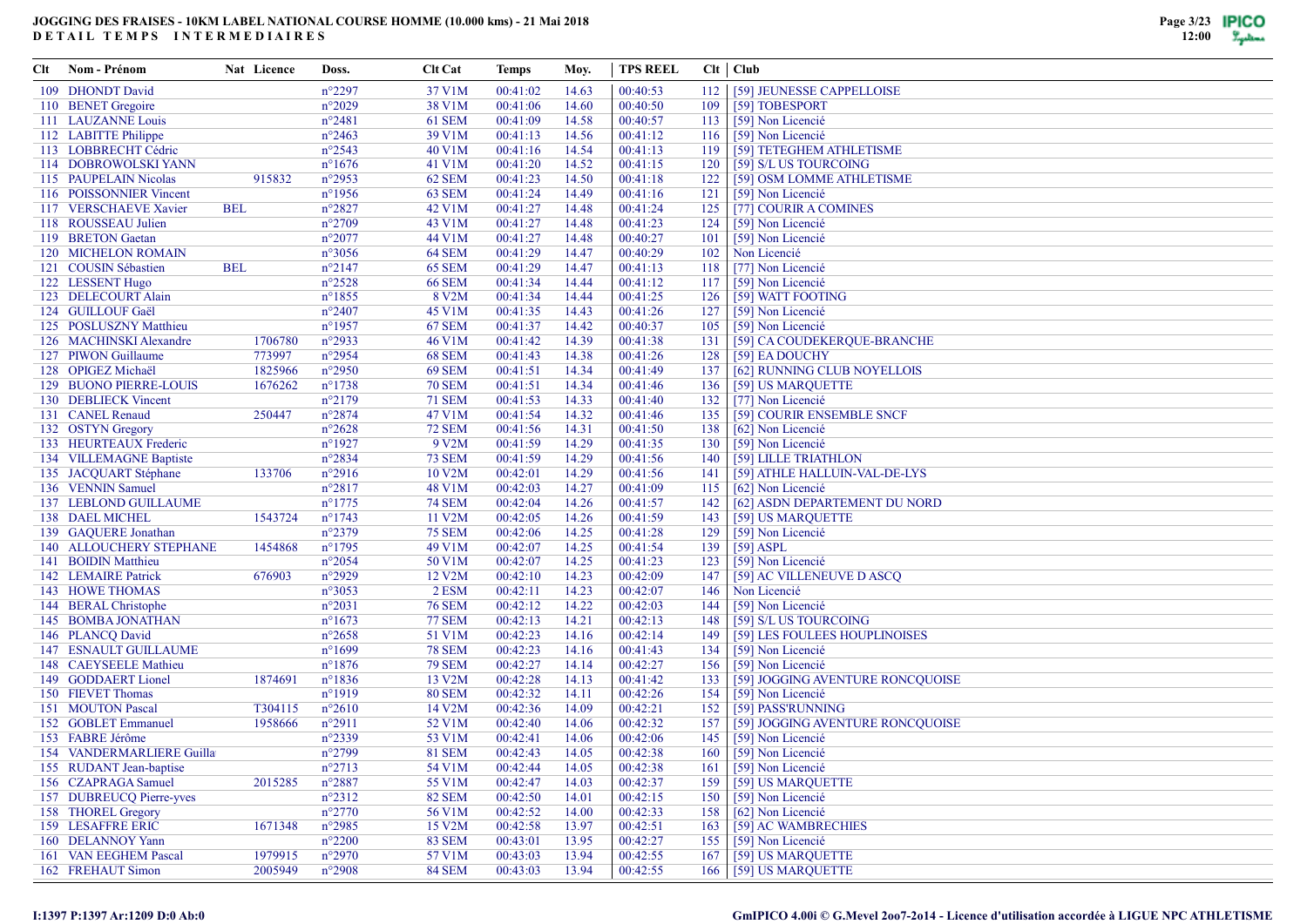| Clt | Nom - Prénom                                      | Nat Licence | Doss.            | <b>Clt Cat</b>      | Temps    | Moy.           | <b>TPS REEL</b> |     | $Clt$ $Club$                       |
|-----|---------------------------------------------------|-------------|------------------|---------------------|----------|----------------|-----------------|-----|------------------------------------|
|     | 163 DEFOSSE Boris                                 | 1127669     | $n^{\circ}2891$  | 58 V1M              | 00:43:05 | 13.93          | 00:43:01        | 170 | [59] ASPTT LILLE METROPOLE         |
|     | 164 POIRE Olivier                                 |             | $n^{\circ}2660$  | 59 V1M              | 00:43:06 | 13.92          | 00:42:53        | 165 | [59] PICOLORUNS                    |
|     | <b>165 LAMBERT FRANCIS</b>                        | 1472578     | $n^{\circ}1807$  | $2$ V3M             | 00:43:06 | 13.92          | 00:43:02        | 172 | [59] ASPTT LILLE METROPOLE         |
|     | 166 SALOMEZ François                              |             | $n^{\circ}2721$  | 60 V1M              | 00:43:12 | 13.89          | 00:42:59        | 168 | [59] PICOLORUNS                    |
|     | 167 MOROSINI Clement                              |             | $n^{\circ}2605$  | <b>85 SEM</b>       | 00:43:17 | 13.87          | 00:43:10        | 178 | [59] Non Licencié                  |
|     | 168 MOULAI Arnaud                                 |             | $n^{\circ}2606$  | <b>86 SEM</b>       | 00:43:17 | 13.86          | 00:43:01        | 169 | [59] Non Licencié                  |
|     | <b>169 DELBAERE CHRISTIAN</b>                     | 1623910     | $n^{\circ}2983$  | 16 V2M              | 00:43:19 | 13.85          | 00:43:12        | 181 | [59] AC WAMBRECHIES                |
|     | 170 POUBLANC Julien                               |             | $n^{\circ}2669$  | <b>87 SEM</b>       | 00:43:20 | 13.85          | 00:43:10        | 177 | [59] FABULOUS TEAM                 |
|     | 171 VIGNAL Larry                                  |             | $n^{\circ}2833$  | <b>88 SEM</b>       | 00:43:21 | 13.84          | 00:43:16        | 182 | [62] Non Licencié                  |
|     | 172 MARTEEL Kevin                                 |             | $n^{\circ}2567$  | <b>89 SEM</b>       | 00:43:21 | 13.84          | 00:43:10        | 176 | [59] Non Licencié                  |
|     | 173 CHIHAB Rachid                                 | <b>MAR</b>  | $n^{\circ}2125$  | 17 V2M              | 00:43:22 | 13.84          | 00:43:06        | 175 | [59] Non Licencié                  |
|     | 174 MENET Grégory                                 | <b>BEL</b>  | $n^{\circ}1827$  | <b>90 SEM</b>       | 00:43:24 | 13.83          | 00:43:21        | 183 | [77] COURIR A COMINES              |
|     | 175 BRIDOUX NICOLAS                               |             | $n^{\circ}1616$  | 91 SEM              | 00:43:24 | 13.83          | 00:42:23        | 153 | [59] Non Licencié                  |
|     | 176 BEAUMONT Jérôme                               | 1125529     | $n^{\circ}2865$  | 61 V1M              | 00:43:25 | 13.82          | 00:42:19        | 151 | [59] OLYMPIOUE GRANDE-SYNTHE ATHLE |
|     | 177 VANDENKERCKHOVE Vin                           |             | $n^{\circ}2796$  | <b>92 SEM</b>       | 00:43:28 | 13.81          | 00:42:38        | 162 | [62] Non Licencié                  |
|     | 178 VITTU Vincent                                 |             | $n^{\circ}2841$  | 62 V1M              | 00:43:29 | 13.80          | 00:43:02        | 171 | [59] Non Licencié                  |
|     | 179 BARBRY Loïc                                   |             | $n^{\circ}2008$  | <b>93 SEM</b>       | 00:43:31 | 13.79          | 00:43:12        | 180 | [62] Non Licencié                  |
|     | 180 DECOSTER Thomas                               |             | $n^{\circ}2186$  | <b>94 SEM</b>       | 00:43:31 | 13.79          | 00:43:05        | 174 | [59] JEUNESSE CAPPELLOISE          |
|     | 181 POULET Florian                                |             | $n^{\circ}2672$  | 63 V1M              | 00:43:34 | 13.77          | 00:43:05        | 173 | [59] Non Licencié                  |
|     | 182 WAILLY Simon                                  |             | $n^{\circ}2845$  | <b>95 SEM</b>       | 00:43:35 | 13.77          | 00:43:26        | 187 | [59] Non Licencié                  |
|     |                                                   | 1839540     | $n^{\circ}2919$  | 64 V1M              | 00:43:37 |                | 00:43:32        | 193 | [59] US TOURCOING                  |
|     | 183 LAMIAUX Gregory<br><b>184 SAVOURAT JUSTIN</b> | 2004227     | $n^{\circ}3003$  |                     | 00:43:37 | 13.76<br>13.76 | 00:43:29        | 188 |                                    |
|     |                                                   |             |                  | <b>96 SEM</b>       |          |                |                 |     | [59] LILLE METROPOLE ATHLETISME    |
|     | 185 DEGOBERT Julien                               |             | $n^{\circ}2192$  | <b>97 SEM</b>       | 00:43:43 | 13.73          | 00:43:31        | 191 | [59] Non Licencié                  |
|     | 186 BRICMAN Clement                               | FIJ         | $n^{\circ}2078$  | <b>98 SEM</b>       | 00:43:43 | 13.73          | 00:43:11        | 179 | [59] SOA ARMENTIERES               |
|     | 187 LABIS Herve                                   |             | $n^{\circ}1930$  | 65 V1M              | 00:43:47 | 13.71          | 00:43:23        | 185 | [59] Non Licencié                  |
|     | 188 TACCONE Arsene                                |             | $n^{\circ}2759$  | <b>99 SEM</b>       | 00:43:48 | 13.70          | 00:43:29        | 189 | [59] Non Licencié                  |
|     | 189 LEURENT Alexis                                |             | $n^{\circ}2531$  | <b>100 SEM</b>      | 00:43:50 | 13.69          | 00:43:36        | 197 | [59] Non Licencié                  |
|     | <b>190 DARTOIS BENOIT</b>                         | 1751279     | $n^{\circ}1768$  | <b>101 SEM</b>      | 00:43:53 | 13.67          | 00:43:32        | 192 | [59] PLANETE RUNNING AND WALKING   |
|     | <b>191 LAURENT STEPHANE</b>                       | 1898827     | $n^{\circ}1756$  | 66 V1M              | 00:43:58 | 13.65          | 00:43:52        | 205 | [59] US MARQUETTE                  |
|     | 192 HILMOINE Pierre                               |             | $n^{\circ}2424$  | 67 V1M              | 00:43:58 | 13.65          | 00:43:22        | 184 | [59] Non Licencié                  |
|     | 193 LANGLET Pascal                                | 1426472     | $n^{\circ}2921$  | 3 V3M               | 00:43:59 | 13.64          | 00:43:49        | 200 | [59] CG HAUBOURDIN                 |
|     | 194 MOENECLAEY Cyril                              |             | $n^{\circ}2593$  | 68 V1M              | 00:44:01 | 13.64          | 00:43:52        | 206 | [59] Non Licencié                  |
|     | 195 REBENA Jean-francois                          | 596700      | $n^{\circ}2958$  | 18 V2M              | 00:44:01 | 13.63          | 00:43:58        | 209 | [62] ES ARQUES                     |
|     | 196 DELDALLE Valentin                             |             | $n^{\circ}1904$  | <b>102 SEM</b>      | 00:44:02 | 13.63          | 00:43:50        | 202 | [59] Non Licencié                  |
|     | 197 ROUE Arnaud                                   |             | $n^{\circ}2708$  | <b>103 SEM</b>      | 00:44:05 | 13.61          | 00:42:52        | 164 | [59] Non Licencié                  |
|     | 198 WILS DAVID                                    | 1658470     | $n^{\circ}1695$  | 69 V1M              | 00:44:06 | 13.61          | 00:43:36        | 195 | [59] JOGGING AVENTURE RONCQUOISE   |
|     | 199 BLAECKE Aurelien                              |             | $n^{\circ}2046$  | <b>104 SEM</b>      | 00:44:08 | 13.60          | 00:43:56        | 207 | [59] Non Licencié                  |
|     | 200 VEINAND Pierre                                |             | $n^{\circ}2816$  | <b>105 SEM</b>      | 00:44:08 | 13.60          | 00:43:42        | 198 | [59] Non Licencié                  |
|     | 201 DEVIGNE Benoit                                |             | $n^{\circ}1909$  | <b>106 SEM</b>      | 00:44:12 | 13.58          | 00:44:00        | 210 | [59] Non Licencié                  |
|     | 202 LIEKENS Denis                                 |             | $n^{\circ}2540$  | 70 V1M              | 00:44:14 | 13.57          | 00:43:25        | 186 | [59] COURIR A BAISIEUX             |
|     | 203 DESREUMAUX Julien                             |             | $n^{\circ}2275$  | <b>107 SEM</b>      | 00:44:16 | 13.56          | 00:43:51        | 204 | [59] Non Licencié                  |
|     | 204 THIAUDIERE Robin                              |             | $n^{\circ}2764$  | <b>108 SEM</b>      | 00:44:16 | 13.56          | 00:44:10        | 221 | [42] Non Licencié                  |
|     | 205 LORIDAN Clement                               |             | $n^{\circ}2545$  | 71 V1M              | 00:44:17 | 13.55          | 00:44:00        | 211 | [59] Non Licencié                  |
|     | 206 MARTEEL Pascal                                |             | $n^{\circ}2568$  | 19 V2M              | 00:44:17 | 13.55          | 00:44:06        | 215 | [59] Non Licencié                  |
|     | <b>207 VOETEN FABIEN</b>                          | 2044869     | $n^{\circ}$ 1734 | 72 V1M              | 00:44:19 | 13.54          | 00:44:14        | 224 | [59] US MARQUETTE                  |
|     | 208 TIGROUDJA Meziane                             | 1814284     | $n^{\circ}1826$  | 20 V2M              | 00:44:19 | 13.54          | 00:44:08        | 217 | [59] CG HAUBOURDIN                 |
|     | 209 PARENT Philippe                               |             | $n^{\circ}2634$  | <b>109 SEM</b>      | 00:44:20 | 13.54          | 00:43:48        | 199 | [59] Non Licencié                  |
|     | 210 FARDEL David                                  |             | $n^{\circ}2347$  | 73 V1M              | 00:44:20 | 13.54          | 00:43:50        | 201 | [59] Non Licencié                  |
|     | 211 MARTIN Jean françois                          |             | $n^{\circ}2572$  | 21 V2M              | 00:44:20 | 13.54          | 00:43:36        | 196 | $[59]$ AS LFB                      |
|     | 212 DEBLOCK SEBASTIEN                             | 1757791     | $n^{\circ}1744$  | 74 V1M              | 00:44:21 | 13.53          | 00:44:10        | 219 | [59] US MARQUETTE                  |
|     | 213 DEPOILLY Herve                                |             | $n^{\circ}2247$  | 22 V <sub>2</sub> M | 00:44:22 | 13.52          | 00:44:19        | 227 | [59] Non Licencié                  |
|     | 214 BERGEL Jerome                                 | 571686      | $n^{\circ}2866$  | 75 V1M              | 00:44:22 | 13.52          | 00:44:11        | 222 | [59] ES ARQUES                     |
|     | 215 LEPAN Guillaume                               |             | $n^{\circ}2519$  | 76 V1M              | 00:44:24 | 13.51          | 00:44:17        | 226 | [59] Non Licencié                  |
|     | 216 DELECOURT Théophile                           |             | $n^{\circ}2212$  | <b>110 SEM</b>      | 00:44:25 | 13.51          | 00:44:03        |     | 213 [59] Non Licencié              |
|     |                                                   |             |                  |                     |          |                |                 |     |                                    |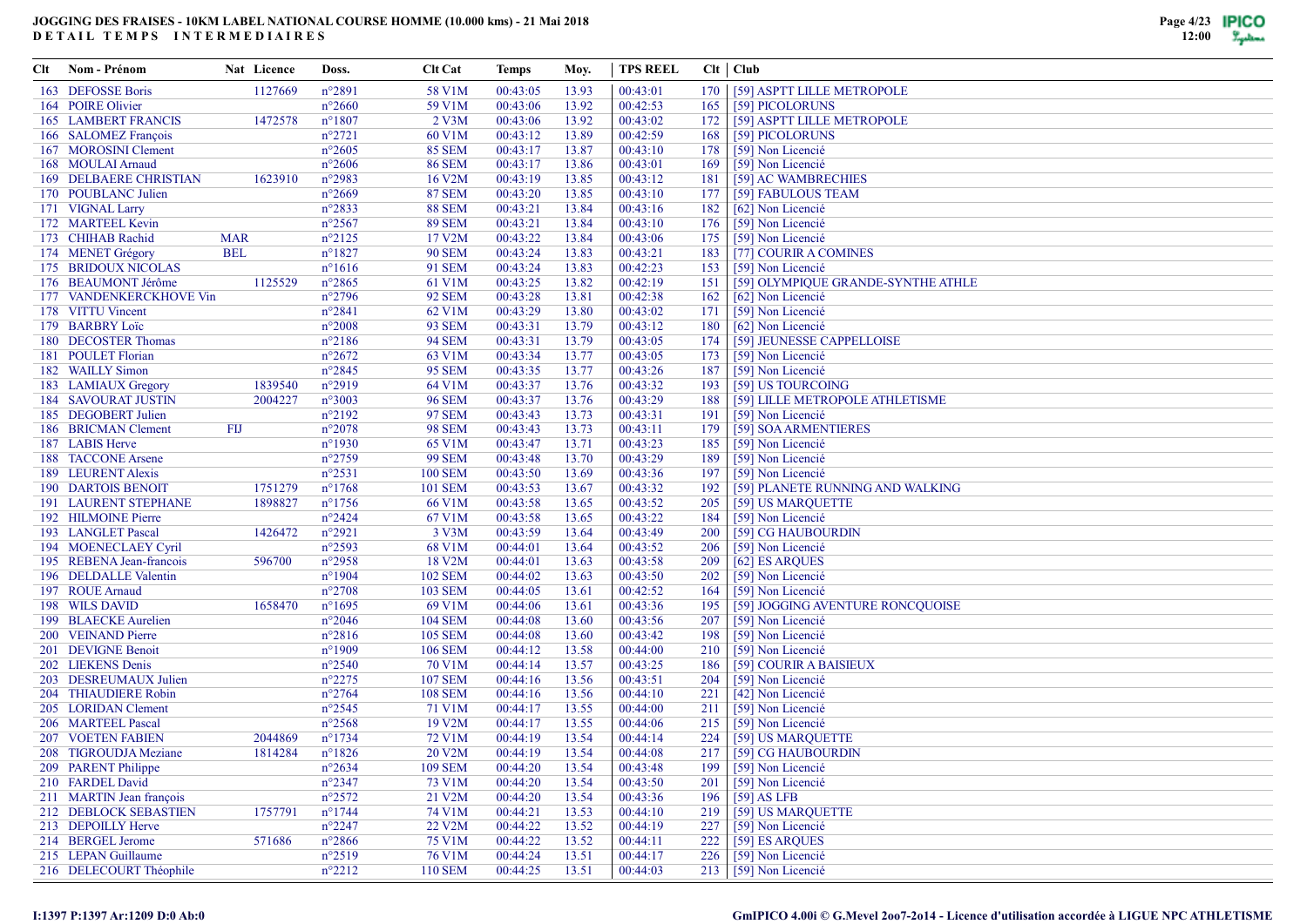| Clt | Nom - Prénom                | Nat Licence | Doss.            | <b>Clt Cat</b>      | Temps    | Moy.  | <b>TPS REEL</b> |     | $Clt$   $Club$                 |
|-----|-----------------------------|-------------|------------------|---------------------|----------|-------|-----------------|-----|--------------------------------|
|     | 217 MARIA Olivier           |             | $n^{\circ}$ 1946 | <b>111 SEM</b>      | 00:44:25 | 13.51 | 00:44:02        | 212 | [59] Non Licencié              |
|     | 218 HULEUX Arnaud           |             | $n^{\circ}2428$  | 77 V1M              | 00:44:27 | 13.50 | 00:44:10        | 220 | $[59]$ VATRI                   |
|     | 219 MARTINS Rémi            | 1874943     | $n^{\circ}2940$  | 112 SEM             | 00:44:31 | 13.48 | 00:44:23        | 230 | [59] OSM LOMME ATHLETISME      |
|     | 220 GAUDIN Cyril            |             | $n^{\circ}2381$  | 78 V1M              | 00:44:33 | 13.47 | 00:43:29        | 190 | [59] Non Licencié              |
|     | 221 THOREZ Bruno            |             | $n^{\circ}1820$  | 23 V2M              | 00:44:34 | 13.47 | 00:44:06        | 216 | [59] AJC FRELINGHIEN           |
|     | <b>222 RORIVE SEBASTIEN</b> |             | $n^{\circ}$ 1777 | 79 V1M              | 00:44:36 | 13.45 | 00:44:28        | 235 | [59] ASDN DEPARTEMENT DU NORD  |
|     | 223 DELIGNY César           |             | $n^{\circ}2221$  | <b>113 SEM</b>      | 00:44:37 | 13.45 | 00:44:30        | 236 | [59] Non Licencié              |
|     | 224 CRUPPE Xavier           |             | $n^{\circ}2155$  | 80 V1M              | 00:44:41 | 13.43 | 00:44:31        | 237 | [59] Non Licencié              |
|     | 225 SLABY Sylvain           |             | $n^{\circ}2741$  | 114 SEM             | 00:44:43 | 13.42 | 00:44:20        | 228 | [59] Non Licencié              |
|     | 226 LECLERCQ Christophe     |             | n°2489           | <b>115 SEM</b>      | 00:44:44 | 13.41 | 00:43:51        | 203 | [59] Non Licencié              |
|     | 227 WARLOP KEVIN            |             | $n^{\circ}1701$  | <b>116 SEM</b>      | 00:44:45 | 13.41 | 00:44:39        | 246 | [59] Non Licencié              |
|     | 228 LEPEZ GEOFFREY          |             | $n^{\circ}1683$  | <b>117 SEM</b>      | 00:44:45 | 13.41 | 00:44:26        | 233 | [59] Non Licencié              |
|     | 229 MONSTERLEET François    |             | $n^{\circ}$ 1947 | <b>118 SEM</b>      | 00:44:49 | 13.39 | 00:44:09        | 218 | [59] Non Licencié              |
|     | 230 SINI Maurizio           | ITA         | $n^{\circ}2738$  | 81 V1M              | 00:44:49 | 13.39 | 00:43:34        | 194 | [59] Non Licencié              |
|     | 231 FRULEUX Denis           |             | $n^{\circ}2376$  | 82 V1M              | 00:44:51 | 13.38 | 00:44:34        | 240 | [59] PACCAP                    |
|     | 232 MARCILLY Benjamin       |             | $n^{\circ}2559$  | <b>119 SEM</b>      | 00:44:51 | 13.38 | 00:44:42        | 248 | [59] Non Licencié              |
|     | 233 CHRETIEN Frédéric       |             | $n^{\circ}2129$  | <b>120 SEM</b>      | 00:44:51 | 13.38 | 00:44:14        | 223 | [59] Non Licencié              |
|     | 234 LABITTE Maxime          |             | $n^{\circ}2462$  | <b>121 SEM</b>      | 00:44:52 | 13.38 | 00:44:16        | 225 | [59] Non Licencié              |
|     | 235 JABET Hugo              |             | $n^{\circ}2440$  | <b>122 SEM</b>      | 00:44:56 | 13.36 | 00:44:47        | 251 | [59] Non Licencié              |
|     | 236 DUCRON LAURENT          | 2063249     | $n^{\circ}1749$  | 24 V2M              | 00:44:57 | 13.35 | 00:44:51        | 254 | [59] US MARQUETTE              |
|     | 237 KNEZ François           |             | $n^{\circ}2458$  | 25 V2M              | 00:44:57 | 13.35 | 00:43:57        | 208 | [59] Non Licencié              |
|     | 238 HAUTIN Rémy             |             | $n^{\circ}2415$  | <b>123 SEM</b>      | 00:44:57 | 13.35 | 00:44:25        | 231 | [59] Non Licencié              |
|     | 239 LENOBLE PATRICK         |             | $n^{\circ}$ 1776 | 83 V1M              | 00:45:04 | 13.32 | 00:44:45        | 249 | [59] ASDN DEPARTEMENT DU NORD  |
|     | 240 CORNU Dominique         |             | $n^{\circ}2143$  | 26 V2M              | 00:45:04 | 13.32 | 00:45:02        | 263 | [59] FRONTRUNNERSLILLE         |
|     | 241 VANCAYZEELE Nicolas     |             | $n^{\circ}2792$  | <b>124 SEM</b>      | 00:45:05 | 13.31 | 00:44:28        | 234 | [59] Non Licencié              |
|     | 242 MATHIEU Arnaud          | 1669621     | $n^{\circ}2941$  | 84 V1M              | 00:45:06 | 13.31 | 00:44:56        | 257 | [59] US MARQUETTE              |
|     | 243 CARRE BENJAMIN          | 1876099     | $n^{\circ}1740$  | <b>125 SEM</b>      | 00:45:06 | 13.31 | 00:44:55        | 256 | [59] US MARQUETTE              |
|     | 244 CUISSET Sébastien       |             | $n^{\circ}2156$  | <b>126 SEM</b>      | 00:45:07 | 13.30 | 00:44:26        | 232 | [59] Non Licencié              |
|     | 245 LEROY JACQUES           |             | $n^{\circ}3001$  | 27 V2M              | 00:45:08 | 13.30 | 00:44:35        | 241 | Non Licencié                   |
|     | 246 DELECOURT Guillaume     | 1767787     | $n^{\circ}2893$  | 85 V1M              | 00:45:09 | 13.29 | 00:44:36        | 242 | [59] US MARQUETTE              |
|     | 247 PAREIN Benoît           |             | $n^{\circ}2633$  | 28 V2M              | 00:45:09 | 13.29 | 00:44:50        | 252 | [59] Non Licencié              |
|     | 248 LELEU Philippe          |             | $n^{\circ}2509$  | 29 V2M              | 00:45:11 | 13.28 | 00:44:58        | 260 | [59] MONS TRIATHLON            |
|     | 249 SALIN Dimitri           |             | $n^{\circ}2719$  | <b>127 SEM</b>      | 00:45:12 | 13.28 | 00:44:50        | 253 | [59] Non Licencié              |
|     | 250 COCHEZ Stephane         | 1863257     | $n^{\circ}1837$  | <b>128 SEM</b>      | 00:45:13 | 13.27 | 00:44:42        | 247 | [59] JOGGING CLUB BILLY BERCLA |
|     | 251 TITECA CHRISTOPHE       |             | $n^{\circ}3017$  | 30 V2M              | 00:45:13 | 13.27 | 00:45:07        | 267 | Non Licencié                   |
|     | 252 MARIEN Francois         |             | $n^{\circ}2562$  | <b>129 SEM</b>      | 00:45:14 | 13.27 | 00:44:03        | 214 | [59] Non Licencié              |
|     | 253 DUJARDIN Bertrand       |             | $n^{\circ}1915$  | 31 V2M              | 00:45:15 | 13.26 | 00:44:52        | 255 | [59] Non Licencié              |
|     | 254 BRUNNIN THOMAS          |             | $n^{\circ}1811$  | <b>130 SEM</b>      | 00:45:17 | 13.25 | 00:44:57        | 258 | [59] JOGGING DES FRAISES       |
|     | 255 DEMAREY Laurent         |             | $n^{\circ}2237$  | 86 V1M              | 00:45:18 | 13.25 | 00:45:13        | 272 | [59] Non Licencié              |
|     | 256 SONNEVILLE Eric         |             | $n^{\circ}1848$  | 87 V1M              | 00:45:18 | 13.25 | 00:44:33        | 239 | [59] RUNNINGHEN EN WEPPES      |
|     | 257 WEHE JEAN CHRISTOPHE    |             | $n^{\circ}1841$  | 88 V1M              | 00:45:22 | 13.23 | 00:45:03        | 264 | [62] JOGGING CLUB DE LAPUGNOY  |
|     | 258 MATHON Thierry          |             | $n^{\circ}2582$  | 32 V <sub>2</sub> M | 00:45:22 | 13.23 | 00:45:21        | 280 | [59] Non Licencié              |
|     | 259 SAINGIER Maxime         |             | $n^{\circ}2716$  | 131 SEM             | 00:45:23 | 13.22 | 00:44:22        | 229 | [59] Non Licencié              |
|     | 260 SUBTS Xavier            |             | $n^{\circ}2755$  | 89 V1M              | 00:45:23 | 13.22 | 00:53:10        | 799 | [59] Non Licencié              |
|     | 261 DE REVIERE Benoit       |             | $n^{\circ}1896$  | <b>132 SEM</b>      | 00:45:24 | 13.22 | 00:45:09        | 268 | [59] Non Licencié              |
|     | 262 HENNION Mathieu         |             | $n^{\circ}$ 1925 | <b>133 SEM</b>      | 00:45:25 | 13.21 | 00:45:10        | 271 | [59] Non Licencié              |
|     | 263 LOSFELD AYMERIC         | 1483082     | $n^{\circ}1760$  | 90 V1M              | 00:45:25 | 13.21 | 00:45:14        | 273 | [59] US MARQUETTE              |
|     | 264 BOUQUILLON Jonathan     |             | $n^{\circ}2070$  | <b>134 SEM</b>      | 00:45:26 | 13.21 | 00:45:09        | 269 | [59] Non Licencié              |
|     | 265 DEPREZ Paul             |             | $n^{\circ}2274$  | <b>135 SEM</b>      | 00:45:29 | 13.19 | 00:44:39        | 245 | [59] Non Licencié              |
|     | 266 MOROSINI Bernard        |             | $n^{\circ}2604$  | 4 V3M               | 00:45:29 | 13.19 | 00:45:22        | 281 | [59] Non Licencié              |
|     | 267 DIDIER Nicolas          |             | $n^{\circ}2300$  | <b>136 SEM</b>      | 00:45:30 | 13.19 | 00:45:19        | 278 | [59] Non Licencié              |
|     | 268 LEFELLE Régis           | 1964105     | $n^{\circ}2925$  | 91 V1M              | 00:45:31 | 13.18 | 00:45:16        | 274 | [59] ASPTT LILLE METROPOLE     |
|     | 269 DUMONT Arnaud           |             | $n^{\circ}2321$  | <b>137 SEM</b>      | 00:45:34 | 13.17 | 00:45:07        | 265 | [59] Non Licencié              |
|     | 270 SPEYBROEK David         |             | $n^{\circ}2748$  | 92 V1M              | 00:45:39 | 13.15 | 00:45:17        |     | 276 [59] MEL TEAM SPORT        |
|     |                             |             |                  |                     |          |       |                 |     |                                |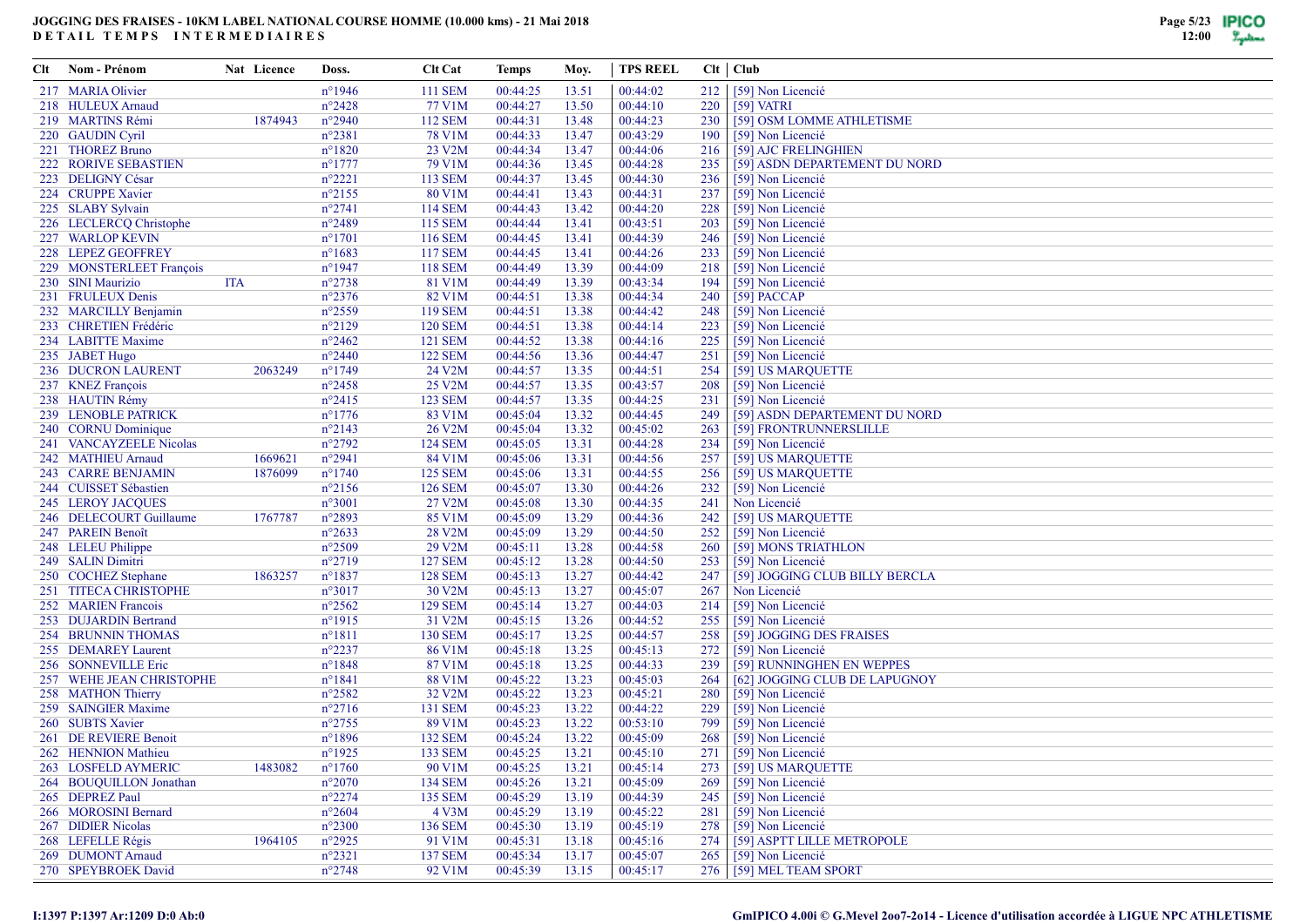| Clt | Nom - Prénom                                     | Nat Licence | Doss.                              | <b>Clt Cat</b>    | Temps                | Moy.           | <b>TPS REEL</b>      |            | $Clt$   $Club$                         |
|-----|--------------------------------------------------|-------------|------------------------------------|-------------------|----------------------|----------------|----------------------|------------|----------------------------------------|
|     | 271 VANLICHTERVELDE Rémi                         |             | $n^{\circ}2809$                    | <b>138 SEM</b>    | 00:45:40             | 13.14          | 00:44:32             | 238        | [62] Non Licencié                      |
|     | 272 CAILLAULT Laurent                            |             | $n^{\circ}2094$                    | 93 V1M            | 00:45:43             | 13.13          | 00:45:31             | 287        | [59] Non Licencié                      |
|     | 273 DESREUMAUX Eric                              |             | $n^{\circ}$ 1908                   | 94 V1M            | 00:45:46             | 13.11          | 00:45:36             | 292        | [62] Non Licencié                      |
|     | 274 CAMPAGNE Quentin                             |             | $n^{\circ}2096$                    | <b>139 SEM</b>    | 00:45:48             | 13.11          | 00:45:28             | 286        | [59] Non Licencié                      |
|     | 275 FEUILLET ALEXANDRE                           |             | $n^{\circ}3037$                    | 95 V1M            | 00:45:48             | 13.10          | 00:45:17             | 277        | Non Licencié                           |
|     | 276 CASIER Stéphane                              |             | $n^{\circ}2106$                    | 96 V1M            | 00:45:50             | 13.10          | 00:45:20             | 279        | [59] Non Licencié                      |
|     | 277 MARTIN Cyril                                 | 2028087     | $n^{\circ}2939$                    | <b>140 SEM</b>    | 00:45:50             | 13.09          | 00:45:28             | 285        | [62] ARTOIS ATHLETISME                 |
|     | 278 WOLFCARIUS Loic                              |             | $n^{\circ}2855$                    | 97 V1M            | 00:45:51             | 13.09          | 00:45:07             | 266        | [59] Non Licencié                      |
|     | 279 TIBERGHIEN Fabrice                           | 1812566     | $n^{\circ}2966$                    | 33 V2M            | 00:45:51             | 13.09          | 00:45:47             | 301        | [59] PLANETE RUNNING AND WALKING       |
|     | 280 DUQUESNOY Xavier                             |             | $n^{\circ}2324$                    | 34 V2M            | 00:45:51             | 13.09          | 00:45:24             | 282        | [59] Non Licencié                      |
|     | 281 FAUQUETTE Alexandre                          |             | $n^{\circ}2352$                    | <b>141 SEM</b>    | 00:45:51             | 13.09          | 00:45:42             | 297        | [59] Non Licencié                      |
|     | 282 THUILLIER Georges                            |             | $n^{\circ}1972$                    | 5 V3M             | 00:45:52             | 13.09          | 00:45:31             | 288        | [59] Non Licencié                      |
|     | 283 DUDEK Julien                                 |             | $n^{\circ}2317$                    | <b>142 SEM</b>    | 00:45:52             | 13.08          | 00:45:35             | 290        | [59] RUNNERS EN NORD                   |
|     | 284 DEMOURY ANTONIN                              |             | $n^{\circ}3048$                    | 4 JUM             | 00:45:55             | 13.07          | 00:45:34             | 289        | Non Licencié                           |
|     | 285 FAVRE Jonathan                               |             | $n^{\circ}2354$                    | 143 SEM           | 00:45:57             | 13.06          | 00:44:37             | 244        | [59] Non Licencié                      |
|     | 286 SÉBERT Mathieu                               |             | $n^{\circ}2758$                    | <b>144 SEM</b>    | 00:45:57             | 13.06          | 00:44:37             | 243        | [59] Non Licencié                      |
|     | 287 ANDOUCHE Rudy                                |             | $n^{\circ}$ 1995                   | 35 V2M            | 00:45:59             | 13.05          | 00:45:51             | 304        | [59] Non Licencié                      |
|     | 288 BELOSTYK Adam                                |             | $n^{\circ}1869$                    | <b>145 SEM</b>    | 00:45:59             | 13.05          | 00:44:45             | 250        | [59] Non Licencié                      |
|     | 289 JEANSOU Guillaume                            |             | $n^{\circ}1822$                    | 98 V1M            | 00:45:59             | 13.05          | 00:45:44             | 298        | $[59]$ ASTEN                           |
|     | 290 DURIEUX Laurent                              |             | $n^{\circ}2327$                    | <b>146 SEM</b>    | 00:46:00             | 13.05          | 00:45:39             | 295        | [59] Non Licencié                      |
|     | 291 CAUDERLIER Pascal                            |             | $n^{\circ}2114$                    | <b>147 SEM</b>    | 00:46:00             | 13.04          | 00:45:47             | 300        | [59] Non Licencié                      |
|     | 292 MINARD Pierre                                |             | $n^{\circ}2591$                    | 36 V2M            | 00:46:02             | 13.04          | 00:45:42             | 296        | [59] Non Licencié                      |
|     | 293 DELDALLE Michael                             |             | $n^{\circ}2208$                    | 99 V1M            | 00:46:02             | 13.03          | 00:45:09             | 270        | [62] Non Licencié                      |
|     | 294 LAISNEZ Maxence                              |             | $n^{\circ}2469$                    | <b>148 SEM</b>    | 00:46:04             | 13.03          | 00:45:50             | 303        | [59] Non Licencié                      |
|     | 295 LAGADEC Eric                                 |             | $n^{\circ}2468$                    | <b>149 SEM</b>    | 00:46:06             | 13.02          | 00:45:36             | 291        | [59] Non Licencié                      |
|     | 296 SEBERT David                                 |             | $n^{\circ}2731$                    | 100 V1M           | 00:46:07             | 13.01          | 00:44:57             | 259        | [59] Non Licencié                      |
|     | 297 MENARD Eric                                  | 577448      | $n^{\circ}2942$                    | 37 V2M            | 00:46:08             | 13.01          | 00:45:01             | 262        | [59] OLYMPIQUE GRANDE-SYNTHE ATHLE     |
|     | 298 TOTA ANTHONY                                 |             | $n^{\circ}2997$                    | <b>150 SEM</b>    | 00:46:08             | 13.01          | 00:45:47             | 299        | Non Licencié                           |
|     | 299 DELCOURT Alexis                              |             | $n^{\circ}2205$                    | <b>151 SEM</b>    | 00:46:09             | 13.01          | 00:46:06             | 314        | [59] COURIR A BAISIEUX                 |
|     | 300 COUPÉ Christophe                             |             | $n^{\circ}2145$                    | 101 V1M           | 00:46:11             | 12.99          | 00:46:09             | 319        | [59] Non Licencié                      |
|     | 301 DESOINDRE Eric                               |             | $n^{\circ}2270$                    | 102 V1M           | 00:46:12             | 12.99          | 00:45:01             | 261        | [59] Non Licencié                      |
|     | 302 BERGOT Laurent                               |             | $n^{\circ}2034$<br>$n^{\circ}2840$ | 38 V2M<br>103 V1M | 00:46:13<br>00:46:17 | 12.98          | 00:45:17<br>00:45:49 | 275<br>302 | [59] Non Licencié                      |
|     | 303 VISINI Stéphane<br><b>304 LECIGNE DIDIER</b> | 120469      | $n^{\circ}1757$                    | 6 V3M             | 00:46:18             | 12.97<br>12.96 | 00:46:08             | 316        | [59] Non Licencié<br>[59] US MARQUETTE |
|     | 305 LECLERCQ Thibaut                             |             | $n^{\circ}2495$                    | 104 V1M           | 00:46:20             | 12.95          | 00:45:25             | 284        | [59] Non Licencié                      |
|     | 306 LARTISIEN Guillaume                          | 1164739     | $n^{\circ}2923$                    | 105 V1M           | 00:46:21             | 12.95          | 00:46:07             | 315        | [59] RONCHIN ATHLETIC CLUB             |
|     | 307 VERMEIL Matthieu                             |             | $n^{\circ}2824$                    | <b>152 SEM</b>    | 00:46:22             | 12.94          | 00:45:54             | 307        | [59] Non Licencié                      |
|     | 308 RENART Benoit                                |             | $n^{\circ}2690$                    | <b>153 SEM</b>    | 00:46:23             | 12.94          | 00:53:47             | 834        | [59] Non Licencié                      |
|     | <b>309 MULLER VINCENT</b>                        | 418759      | $n^{\circ}1802$                    | 106 V1M           | 00:46:25             | 12.93          | 00:46:16             | 328        | [59] ASPTT LILLE METROPOLE             |
|     | 310 KASZYNSKI Eric                               | 1856878     | $n^{\circ}2917$                    | 107 V1M           | 00:46:26             | 12.92          | 00:46:17             | 329        | [59] JOGGING ET ATHLETISME FRETIN      |
|     | 311 DESMON Vincent                               |             | $n^{\circ}2269$                    | <b>154 SEM</b>    | 00:46:26             | 12.92          | 00:46:11             | 322        | [62] Non Licencié                      |
|     | 312 SMETS Amaury                                 |             | $n^{\circ}1969$                    | 39 V2M            | 00:46:27             | 12.92          | 00:46:10             | 321        | [59] Non Licencié                      |
|     | 313 PROUVOST Guillaume                           |             | $n^{\circ}2680$                    | 108 V1M           | 00:46:28             | 12.92          | 00:46:13             | 325        | [59] Non Licencié                      |
|     | 314 HEMAR Eric                                   |             | $n^{\circ}2417$                    | <b>155 SEM</b>    | 00:46:28             | 12.91          | 00:46:00             | 311        | [59] Non Licencié                      |
|     | 315 DESSAIN Vincent                              |             | $n^{\circ}2278$                    | <b>156 SEM</b>    | 00:46:29             | 12.91          | 00:45:25             | 283        | [59] Non Licencié                      |
|     | 316 DELBECQUE Guillaume                          | <b>BEL</b>  | $n^{\circ}2203$                    | 109 V1M           | 00:46:30             | 12.90          | 00:46:09             | 318        | [77] Non Licencié                      |
|     | 317 KLOPOCKI David                               |             | $n^{\circ}2456$                    | 110 V1M           | 00:46:31             | 12.90          | 00:46:20             | 331        | [59] Non Licencié                      |
|     | 318 FERNANDES Joaquim                            | <b>POR</b>  | $n^{\circ}1918$                    | 40 V2M            | 00:46:31             | 12.90          | 00:46:29             | 338        | [59] Non Licencié                      |
|     | 319 VENNIN Stephane                              |             | $n^{\circ}$ 1976                   | 111 V1M           | 00:46:32             | 12.89          | 00:46:15             | 327        | [59] Non Licencié                      |
|     | 320 DANCKAERT Matthias                           |             | $n^{\circ}2167$                    | <b>157 SEM</b>    | 00:46:33             | 12.89          | 00:46:01             | 312        | [59] Non Licencié                      |
|     | 321 DUTOIT Laurent                               |             | $n^{\circ}2334$                    | <b>158 SEM</b>    | 00:46:36             | 12.88          | 00:46:24             | 335        | [59] Non Licencié                      |
|     | 322 GONTHIER Samuel                              |             | $n^{\circ}2397$                    | 112 V1M           | 00:46:38             | 12.87          | 00:46:12             | 324        | [59] Non Licencié                      |
|     | 323 DRUEZ Éric                                   |             | $n^{\circ}2307$                    | 113 V1M           | 00:46:39             | 12.86          | 00:45:58             | 310        | [59] Non Licencié                      |
|     | 324 KIRKET Steve                                 |             | $n^{\circ}2455$                    | <b>159 SEM</b>    | 00:46:39             | 12.86          | 00:45:54             |            | 306 [59] Non Licencié                  |
|     |                                                  |             |                                    |                   |                      |                |                      |            |                                        |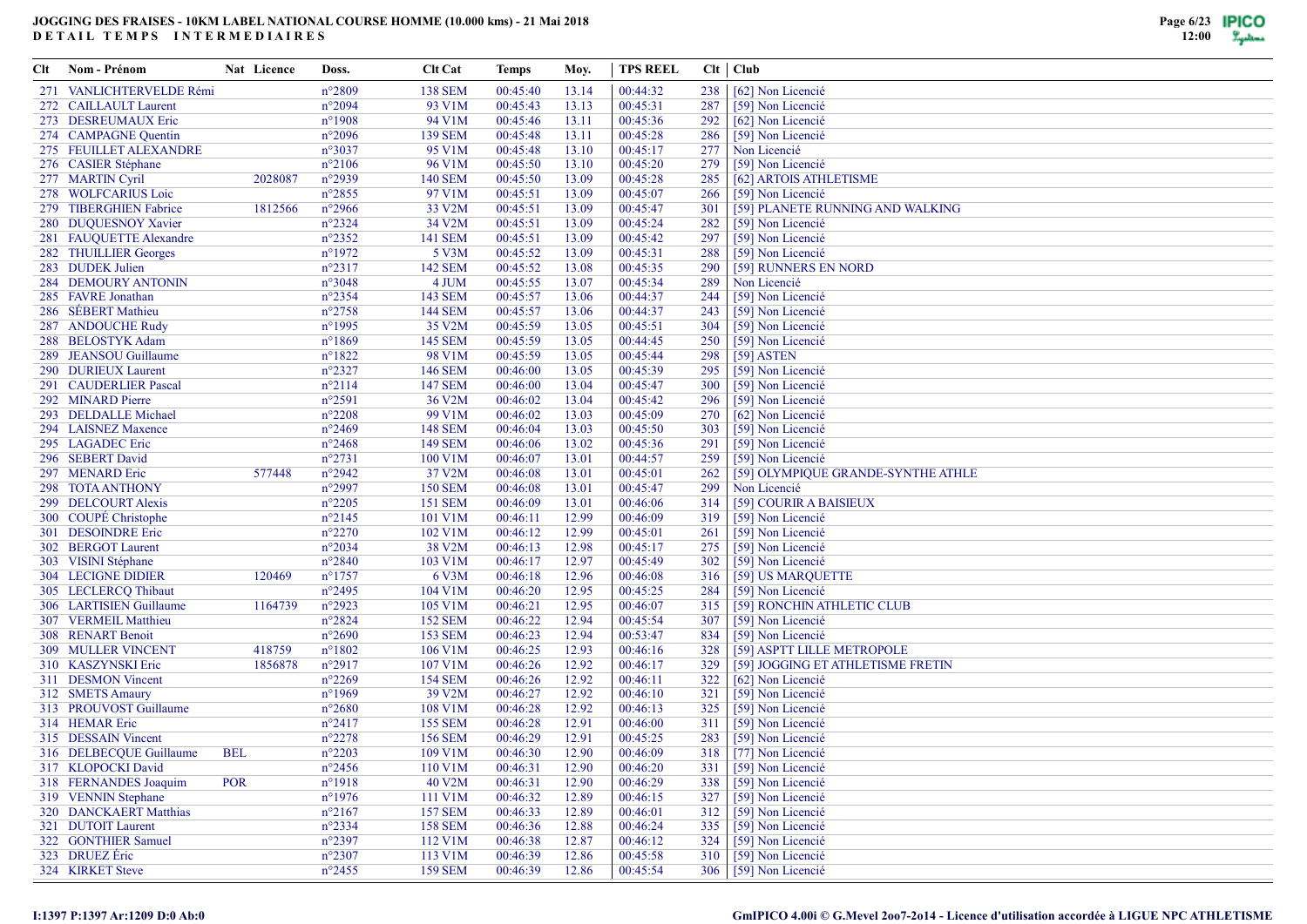| Clt | Nom - Prénom                 | Nat Licence | Doss.            | <b>Clt Cat</b>      | Temps    | Moy.  | TPS REEL |     | $Clt$   $Club$                        |
|-----|------------------------------|-------------|------------------|---------------------|----------|-------|----------|-----|---------------------------------------|
|     | 325 DELPORTE Stéphane        |             | $n^{\circ}2230$  | 114 V1M             | 00:46:41 | 12.85 | 00:46:41 | 348 | [59] Non Licencié                     |
|     | 326 LEPORQ Benoît            |             | $n^{\circ}2520$  | 115 V1M             | 00:46:41 | 12.85 | 00:46:08 | 317 | [59] Non Licencié                     |
|     | 327 WARDAVOIR David          |             | $n^{\circ}2849$  | 116 V1M             | 00:46:43 | 12.85 | 00:45:52 | 305 | [59] Non Licencié                     |
|     | <b>328 DUPLOUY DENIS</b>     |             | $n^{\circ}1696$  | 41 V2M              | 00:46:44 | 12.84 | 00:46:20 | 332 | [59] JOGGING AVENTURE RONCQUOISE      |
|     | 329 TRUC-CHARASCH Pierre-iv  |             | $n^{\circ}2782$  | 1 CAM               | 00:46:44 | 12.84 | 00:46:40 | 345 | [59] Non Licencié                     |
|     | 330 HADDOUCHE ABDELHAM       |             | $n^{\circ}1713$  | 42 V <sub>2</sub> M | 00:46:45 | 12.84 | 00:46:40 | 344 | [59] Non Licencié                     |
|     | 331 DUBUS Antoine            |             | $n^{\circ}2314$  | <b>160 SEM</b>      | 00:46:46 | 12.83 | 00:46:42 | 350 | [59] Non Licencié                     |
|     | 332 GODIN Gabriel            |             | $n^{\circ}2392$  | 5 JUM               | 00:46:47 | 12.83 | 00:45:37 | 293 | [59] JUDO CLUB VERLINGHEM             |
|     | 333 MORAUD Jean-Yves         |             | $n^{\circ}1949$  | 7 V3M               | 00:46:47 | 12.83 | 00:46:38 | 342 | [59] Non Licencié                     |
|     | 334 VERLOOVE Gautier         | 1381700     | $n^{\circ}1978$  | 117 V1M             | 00:46:47 | 12.83 | 00:46:45 | 353 | [62] Non Licencié                     |
|     | 335 VALDES ALEXIS            |             | $n^{\circ}1816$  | <b>161 SEM</b>      | 00:46:48 | 12.82 | 00:46:12 | 323 | $[59] \text{ MEL}$                    |
|     | 336 TIMLEEZ STEPHANE         | ??????      | $n^{\circ}3047$  | 118 V1M             | 00:46:48 | 12.82 | 00:46:47 | 356 | [59] US DUNKERQUE                     |
|     | 337 SOULE Zacharia           | 933014      | $n^{\circ}2964$  | 119 V1M             | 00:46:48 | 12.82 | 00:46:23 | 334 | [59] US DUNKERQUE                     |
|     | 338 ECHEVIN Mikael           |             | $n^{\circ}2336$  | <b>162 SEM</b>      | 00:46:49 | 12.82 | 00:46:10 | 320 | [59] Non Licencié                     |
|     | 339 DUCHESNE David           |             | $n^{\circ}2315$  | 163 SEM             | 00:46:51 | 12.81 | 00:46:32 | 339 | [59] Non Licencié                     |
|     | 340 ROBINE FELIX             | 1657284     | $n^{\circ}1728$  | 2 CAM               | 00:46:53 | 12.80 | 00:46:40 | 346 | [59] US MARQUETTE                     |
|     | 341 KORPAL Sebastien         |             | $n^{\circ}1929$  | 120 V1M             | 00:46:55 | 12.79 | 00:46:17 | 330 | [59] Non Licencié                     |
|     | 342 DENUNCQ Nicolas          |             | $n^{\circ}2246$  | 121 V1M             | 00:46:56 | 12.79 | 00:45:58 | 309 | [59] Non Licencié                     |
|     | 343 SYSSAU ALAIN             |             | $n^{\circ}1703$  | 43 V2M              | 00:46:56 | 12.79 | 00:46:50 | 365 | [59] Non Licencié                     |
|     | 344 DEREUDRE David           |             | $n^{\circ}2252$  | 122 V1M             | 00:46:57 | 12.78 | 00:46:52 | 369 | [77] Non Licencié                     |
|     | 345 DERUEL Pierre            |             | $n^{\circ}1907$  | <b>164 SEM</b>      | 00:46:59 | 12.77 | 00:46:38 | 343 | [59] Non Licencié                     |
|     | 346 DEBUE Serge              | <b>BEL</b>  | $n^{\circ}2184$  | <b>165 SEM</b>      | 00:47:00 | 12.77 | 00:45:57 | 308 | [89] Non Licencié                     |
|     | 347 TATARU Stefan            |             | $n^{\circ}2761$  | <b>166 SEM</b>      | 00:47:01 | 12.76 | 00:46:03 | 313 | [59] Non Licencié                     |
|     | 348 TOULEMONDE Adrien        |             | $n^{\circ}2778$  | 123 V1M             | 00:47:02 | 12.76 | 00:46:47 | 358 | [59] Non Licencié                     |
|     | 349 BOURREAU Emmanuel        |             | $n^{\circ}2072$  | 124 V1M             | 00:47:02 | 12.76 | 00:45:38 | 294 | [59] Non Licencié                     |
|     | 350 DEBEAUMONT Stephane      |             | $n^{\circ}2176$  | <b>167 SEM</b>      | 00:47:03 | 12.75 | 00:46:51 | 368 | [59] Non Licencié                     |
|     | 351 LANGLET Maxime           |             | $n^{\circ}2477$  | <b>168 SEM</b>      | 00:47:03 | 12.75 | 00:46:26 | 337 | [80] Non Licencié                     |
|     | 352 FAJARDY Philippe         |             | $n^{\circ}2346$  | 44 V2M              | 00:47:05 | 12.75 | 00:47:01 | 382 | [59] Non Licencié                     |
|     | 353 BAK ANTOINE              |             | $n^{\circ}1809$  | <b>169 SEM</b>      | 00:47:07 | 12.74 | 00:46:49 | 362 | [59] JOGGING DES FRAISES              |
|     | 354 PIETTE Julien            |             | $n^{\circ}2654$  | <b>170 SEM</b>      | 00:47:10 | 12.72 | 00:46:50 | 364 | [80] Non Licencié                     |
|     | 355 NYS Sebastien            |             | $n^{\circ}2624$  | 125 V1M             | 00:47:11 | 12.72 | 00:47:01 | 383 | [59] Non Licencié                     |
|     | 356 ROBINE Vincent           |             | $n^{\circ}2700$  | 171 SEM             | 00:47:11 | 12.72 | 00:46:57 | 381 | [59] Non Licencié                     |
|     | 357 VANKEMMEL Bruno          |             | $n^{\circ}2806$  | 45 V2M              | 00:47:11 | 12.72 | 00:46:43 | 351 | [59] LILLE RUNNING TEAM               |
|     | 358 LEMOINE Sébastien        |             | $n^{\circ}2514$  | 172 SEM             | 00:47:11 | 12.72 | 00:46:21 | 333 | [59] Non Licencié                     |
|     | 359 GRARE Antoine            |             | $n^{\circ}2401$  | 173 SEM             | 00:47:13 | 12.71 | 00:46:53 | 373 | [62] Non Licencié                     |
|     | 360 LEGRAIN René             |             | $n^{\circ}2505$  | 8 V3M               | 00:47:13 | 12.71 | 00:46:57 | 378 | [59] US LEFFRINCKOUCKE                |
|     | 361 LEONARD Mathieu          |             | $n^{\circ}2517$  | 174 SEM             | 00:47:15 | 12.70 | 00:46:47 | 359 | [59] Non Licencié                     |
|     | 362 BOUDRY Francois          | 1984654     | $n^{\circ}2870$  | 175 SEM             | 00:47:15 | 12.70 | 00:46:55 | 377 | [59] EA DOUCHY                        |
|     | <b>363 DOURLENS BENJAMIN</b> |             | $n^{\circ}1709$  | 176 SEM             | 00:47:19 | 12.68 | 00:46:35 | 340 | [62] Non Licencié                     |
|     | 364 DESSAINTJEAN Eric        |             | $n^{\circ}2279$  | 126 V1M             | 00:47:20 | 12.68 | 00:46:54 | 376 | [59] JEUNESSE CAPPELLOISE             |
|     | 365 ALLOUCHERY SEBASTIEN     |             | $n^{\circ}3000$  | <b>177 SEM</b>      | 00:47:21 | 12.67 | 00:47:07 | 387 | Non Licencié                          |
|     | 366 BAILLY Alban             |             | $n^{\circ}1866$  | 127 V1M             | 00:47:21 | 12.67 | 00:46:14 | 326 | [59] Non Licencié                     |
|     | 367 VANDENBUSSCHE Vincent    |             | $n^{\circ}2795$  | <b>178 SEM</b>      | 00:47:21 | 12.67 | 00:47:07 | 388 | [59] Non Licencié                     |
|     | 368 PREUD?HOMME Maxime       |             | $n^{\circ}2676$  | 3 ESM               | 00:47:22 | 12.67 | 00:47:22 | 407 | [62] Non Licencié                     |
|     | <b>369 LECOINTRE JEREMY</b>  |             | $n^{\circ}3051$  | <b>179 SEM</b>      | 00:47:22 | 12.67 | 00:47:08 | 390 | Non Licencié                          |
|     | 370 BECUWE SEBASTIEN         | 1213232     | $n^{\circ}3050$  | <b>180 SEM</b>      | 00:47:22 | 12.67 | 00:47:11 | 395 | <b>VILLENEUVE D ASCO FRETIN ATHLE</b> |
|     | 371 HERLIN Vianney           |             | $n^{\circ}1926$  | <b>181 SEM</b>      | 00:47:22 | 12.67 | 00:46:41 | 347 | [59] Non Licencié                     |
|     | 372 LANCEL Stéphane          |             | $n^{\circ}2474$  | 128 V1M             | 00:47:23 | 12.66 | 00:46:57 | 379 | [59] Non Licencié                     |
|     | 373 SARASIN Michael          |             | $n^{\circ}$ 1963 | 129 V1M             | 00:47:24 | 12.66 | 00:47:03 | 385 | [62] Non Licencié                     |
|     | 374 HENNEBICQ Stephane       | 2011355     | $n^{\circ}1839$  | 130 V1M             | 00:47:24 | 12.66 | 00:46:57 | 380 | [62] JOGGING CLUB BILLY BERCLA        |
|     | 375 DESMIS Antoine           |             | $n^{\circ}2268$  | 131 V1M             | 00:47:25 | 12.66 | 00:47:02 | 384 | [59] Non Licencié                     |
|     | 376 AJOUZ Julien             |             | $n^{\circ}$ 1988 | <b>182 SEM</b>      | 00:47:27 | 12.65 | 00:46:26 | 336 | [59] Non Licencié                     |
|     | 377 DOREZ Patrick            | 1961628     | $n^{\circ}2902$  | 46 V2M              | 00:47:30 | 12.63 | 00:47:26 | 410 | [62] CLUB SPORTIF ATHLETISME AVION    |
|     | 378 BORIE ERIC               |             | $n^{\circ}1660$  | 132 V1M             | 00:47:32 | 12.63 | 00:46:53 |     | 372 [58] Non Licencié                 |
|     |                              |             |                  |                     |          |       |          |     |                                       |

#### **I:1397 P:1397 Ar:1209 D:0 Ab:0**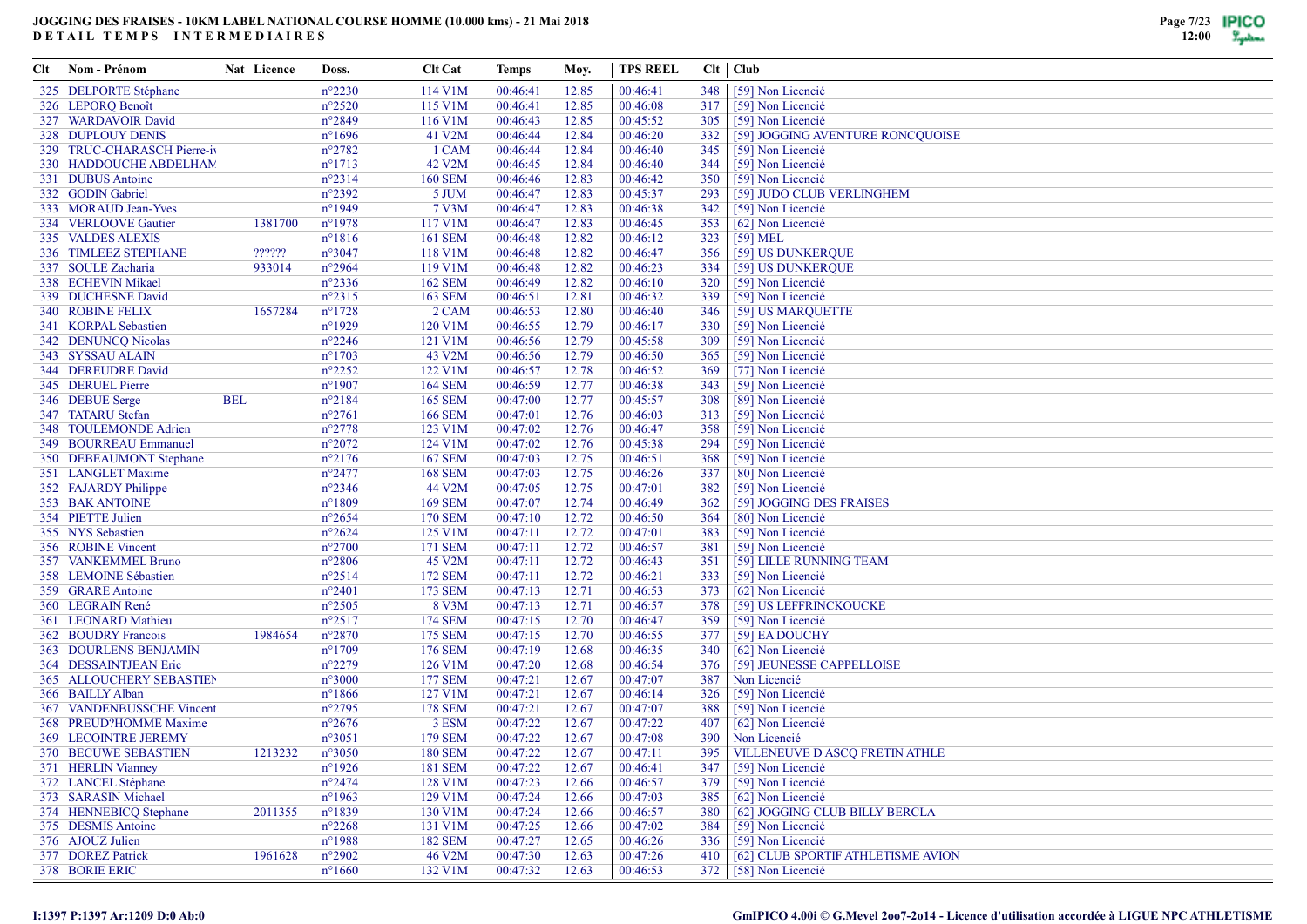| Clt | Nom - Prénom                          | Nat Licence | Doss.                               | <b>Clt Cat</b>                   | Temps                | Moy.           | <b>TPS REEL</b>      |            | $Clt$   $Club$                         |
|-----|---------------------------------------|-------------|-------------------------------------|----------------------------------|----------------------|----------------|----------------------|------------|----------------------------------------|
|     | 379 VIEILLARD Benoit                  |             | $n^{\circ}2831$                     | 133 V1M                          | 00:47:32             | 12.62          | 00:47:29             | 417        | [59] Non Licencié                      |
|     | 380 LEMAIRE Antoine                   |             | $n^{\circ}2511$                     | <b>183 SEM</b>                   | 00:47:33             | 12.62          | 00:47:10             | 393        | [59] Non Licencié                      |
|     | 381 DEWEERDT Pascal                   |             | $n^{\circ}2294$                     | 134 V1M                          | 00:47:34             | 12.62          | 00:46:47             | 357        | [62] Non Licencié                      |
|     | 382 DJEDA Eric                        |             | $n^{\circ}2302$                     | 47 V2M                           | 00:47:35             | 12.61          | 00:47:13             | 397        | [59] Non Licencié                      |
|     | 383 DEBOSOUE Matthieu                 |             | $n^{\circ}2181$                     | 135 V1M                          | 00:47:36             | 12.61          | 00:46:51             | 366        | [59] Non Licencié                      |
|     | 384 GAY William                       |             | $n^{\circ}2382$                     | <b>184 SEM</b>                   | 00:47:38             | 12.60          | 00:46:50             | 363        | [59] Non Licencié                      |
|     | 385 BEYENS Marc                       |             | $n^{\circ}2040$                     | <b>185 SEM</b>                   | 00:47:38             | 12.60          | 00:46:53             | 374        | [59] Non Licencié                      |
|     | 386 PHILIPPE Xavier                   |             | $n^{\circ}2651$                     | <b>186 SEM</b>                   | 00:47:39             | 12.59          | 00:46:52             | 370        | [59] Non Licencié                      |
|     | 387 BLANCKAERT BENJAMIN               |             | $n^{\circ}1674$                     | 4 ESM                            | 00:47:39             | 12.59          | 00:46:54             | 375        | [59] S/L US TOURCOING                  |
|     | <b>388 COUVREUR LOIC</b>              |             | $n^{\circ}3011$                     | <b>187 SEM</b>                   | 00:47:39             | 12.59          | 00:47:10             | 392        | Non Licencié                           |
|     | 389 LEMAIRE Jerome                    |             | $n^{\circ}2512$                     | 136 V1M                          | 00:47:41             | 12.59          | 00:46:51             | 367        | [59] Non Licencié                      |
|     | 390 SAVARY Francois                   |             | $n^{\circ}2725$                     | <b>188 SEM</b>                   | 00:47:42             | 12.58          | 00:47:27             | 412        | [59] Non Licencié                      |
|     | 391 DETOURNAY Jonathan                |             | $n^{\circ}2283$                     | <b>189 SEM</b>                   | 00:47:43             | 12.58          | 00:47:32             | 421        | [59] Non Licencié                      |
|     | 392 BRUNEAU Dany                      |             | $n^{\circ}2085$                     | 137 V1M                          | 00:47:43             | 12.58          | 00:47:15             | 401        | [59] Non Licencié                      |
|     | 393 COQUELAERE SEBASTIEN              |             | $n^{\circ}$ 1772                    | <b>190 SEM</b>                   | 00:47:45             | 12.57          | 00:47:07             | 389        | [59] ASDN DEPARTEMENT DU NORD          |
|     | 394 DEGAUQUIER Georges                |             | $n^{\circ}2189$                     | 191 SEM                          | 00:47:45             | 12.57          | 00:47:09             | 391        | [59] Non Licencié                      |
|     | 395 DELEPLANQUE Aymeric               |             | $n^{\circ}2216$                     | <b>192 SEM</b>                   | 00:47:46             | 12.56          | 00:47:32             | 420        | [59] Non Licencié                      |
|     | 396 COUBEL Francis                    | 711867      | n°2883                              | 9 V3M                            | 00:47:47             | 12.56          | 00:46:42             | 349        | [59] OLYMPIQUE GRANDE-SYNTHE ATHLE     |
|     | 397 SEL PATRICK                       |             | $n^{\circ}1658$                     | 6 JUM                            | 00:47:48             | 12.55          | 00:47:12             | 396        | [59] Non Licencié                      |
|     | 398 NIVART Guillaume                  |             | $n^{\circ}2618$                     | <b>193 SEM</b>                   | 00:47:48             | 12.55          | 00:47:28             | 413        | [59] MARCQ HANDBALL                    |
|     | 399 BAUDLOT Frederic                  |             | $n^{\circ}2015$                     | <b>194 SEM</b>                   | 00:47:48             | 12.55          | 00:47:15             | 399        | [59] Non Licencié                      |
|     | 400 HAGE Jean noel                    |             | $n^{\circ}2408$                     | 138 V1M                          | 00:47:49             | 12.55          | 00:46:46             | 354        | [59] Non Licencié                      |
|     | 401 DEMARET Matthieu                  |             | $n^{\circ}2234$                     | <b>195 SEM</b>                   | 00:47:50             | 12.55          | 00:47:27             | 411        | [59] Non Licencié                      |
|     | <b>402 HARIVEL ERIC</b>               |             | $n^{\circ}$ 1774                    | 139 V1M                          | 00:47:50             | 12.54          | 00:47:31             | 419        | [59] ASDN DEPARTEMENT DU NORD          |
|     | 403 GRIGNON Michael                   |             | $n^{\circ}2402$                     | 140 V1M                          | 00:47:50             | 12.54          | 00:47:25             | 409        | [62] VALATHLON                         |
|     | 404 MOREAU GEORGES                    | 372171      | $n^{\circ}1619$                     | 10 V3M                           | 00:47:50             | 12.54          | 00:47:50             | 436        | [59] ENTENTE LITTORAL ATHLETISME NO    |
|     | 405 TREHOUX Pascal                    |             | $n^{\circ}2780$                     | 141 V1M                          | 00:47:52             | 12.54          | 00:47:38             | 429        | [62] Non Licencié                      |
|     | 406 NEMRI DAVID                       |             | $n^{\circ}$ 1784                    | 142 V1M                          | 00:47:52             | 12.54          | 00:47:30             | 418        | [59] AC CHAPELLOISE                    |
|     | 407 BRESSON Lilian                    |             | $n^{\circ}2076$                     | 143 V1M                          | 00:47:54             | 12.53          | 00:46:48             | 360        | [59] Non Licencié                      |
|     | 408 TOPCZENSKI Maxime                 |             | $n^{\circ}2776$                     | 144 V1M                          | 00:47:56             | 12.52          | 00:47:22             | 406        | [59] Non Licencié                      |
|     | 409 CASSEZ Sebastien                  |             | $n^{\circ}2108$                     | 145 V1M                          | 00:47:58             | 12.51          | 00:47:52             | 438        | [59] Non Licencié                      |
|     | 410 DELOBEL David                     |             | $n^{\circ}2223$                     | 146 V1M                          | 00:47:58             | 12.51          | 00:47:23             | 408        | [59] Non Licencié                      |
|     | 411 DEPRICK Fabien                    |             | $n^{\circ}2249$                     | 147 V1M                          | 00:47:59             | 12.51          | 00:47:47             | 435        | [59] PICOLORUNS                        |
|     | 412 BOUDRY Hugues                     |             | $n^{\circ}2065$                     | 148 V1M                          | 00:48:00             | 12.50          | 00:47:56             | 443        | [59] Non Licencié                      |
|     | 413 CHIQUET Romain<br>414 JOLY Renaud |             | $n^{\circ}2127$<br>$n^{\circ}$ 2447 | <b>196 SEM</b><br><b>197 SEM</b> | 00:48:00<br>00:48:02 | 12.50          | 00:46:49             | 361<br>341 | [59] Non Licencié<br>[59] Non Licencié |
|     | 415 BURETTE Valentin                  |             | $n^{\circ}2089$                     | <b>198 SEM</b>                   | 00:48:02             | 12.49          | 00:46:36<br>00:47:14 | 398        |                                        |
|     |                                       |             | $n^{\circ}1720$                     | 149 V1M                          | 00:48:03             | 12.49          | 00:47:34             | 422        | [59] Non Licencié                      |
|     | 416 LEPERS ERIC<br>417 JEHAES Medhi   |             | $n^{\circ}$ 2444                    | <b>199 SEM</b>                   | 00:48:03             | 12.49<br>12.49 | 00:47:15             | 400        | [59] Non Licencié<br>[59] Non Licencié |
|     | 418 HURET Xavier                      |             | $n^{\circ}2430$                     | <b>200 SEM</b>                   | 00:48:06             | 12.48          | 00:46:46             | 355        | [59] Non Licencié                      |
|     | 419 POLLET Antoine                    |             | $n^{\circ}2661$                     | 150 V1M                          | 00:48:07             | 12.47          | 00:47:46             | 434        | [59] Non Licencié                      |
|     | 420 DEMARET Quentin                   |             | $n^{\circ}2236$                     | 7 JUM                            | 00:48:07             | 12.47          | 00:47:41             | 432        | [59] Non Licencié                      |
|     | 421 DELORRAINNE Alexandre             |             | $n^{\circ}2226$                     | 3 CAM                            | 00:48:07             | 12.47          | 00:47:28             | 414        | [59] Non Licencié                      |
|     | <b>422 SAND OLIVIER</b>               | 1911355     | $n^{\circ}1766$                     | <b>201 SEM</b>                   | 00:48:08             | 12.47          | 00:47:36             | 424        | [59] PLANETE RUNNING AND WALKING       |
|     | 423 THIBAUT Matthieu                  |             | $n^{\circ}2765$                     | <b>202 SEM</b>                   | 00:48:08             | 12.47          | 00:46:43             | 352        | [59] Non Licencié                      |
|     | 424 SAUVAGE NICOLAS                   |             | $n^{\circ}$ 1964                    | <b>203 SEM</b>                   | 00:48:09             | 12.47          | 00:47:37             | 427        | [59] Non Licencié                      |
|     | <b>425 GREGOR ADRIEN</b>              |             | $n^{\circ}1661$                     | 8 JUM                            | 00:48:13             | 12.45          | 00:48:00             | 446        | [59] Non Licencié                      |
|     | <b>426 BASTIEN ANDRE</b>              | 1987695     | $n^{\circ}1735$                     | <b>204 SEM</b>                   | 00:48:15             | 12.44          | 00:48:04             | 452        | [59] US MARQUETTE                      |
|     | 427 MELCHIOR JEAN ROMAIN              |             | $n^{\circ}$ 1779                    | <b>205 SEM</b>                   | 00:48:15             | 12.44          | 00:48:13             | 461        | [59] Non Licencié                      |
|     | 428 BRUNEEL Guillaume                 |             | $n^{\circ}2087$                     | 151 V1M                          | 00:48:16             | 12.43          | 00:48:02             | 449        | $[59]$ FAW                             |
|     | <b>429 DOYER AYMERIC</b>              | 1555141     | $n^{\circ}1690$                     | 152 V1M                          | 00:48:17             | 12.43          | 00:47:37             | 428        | [62] ARC SPORTS LOISIRS                |
|     | <b>430 GRENIER FRANCK</b>             |             | $n^{\circ}3036$                     | 153 V1M                          | 00:48:17             | 12.43          | 00:46:53             | 371        | Non Licencié                           |
|     | 431 LELEU Cedric                      | 1907332     | $n^{\circ}2928$                     | 154 V1M                          | 00:48:18             | 12.42          | 00:48:07             | 455        | [59] OSM LOMME ATHLETISME              |
|     | 432 ROTH Benjamin                     |             | $n^{\circ}2707$                     | 155 V1M                          | 00:48:19             | 12.42          | 00:47:34             |            | 423 [59] Non Licencié                  |
|     |                                       |             |                                     |                                  |                      |                |                      |            |                                        |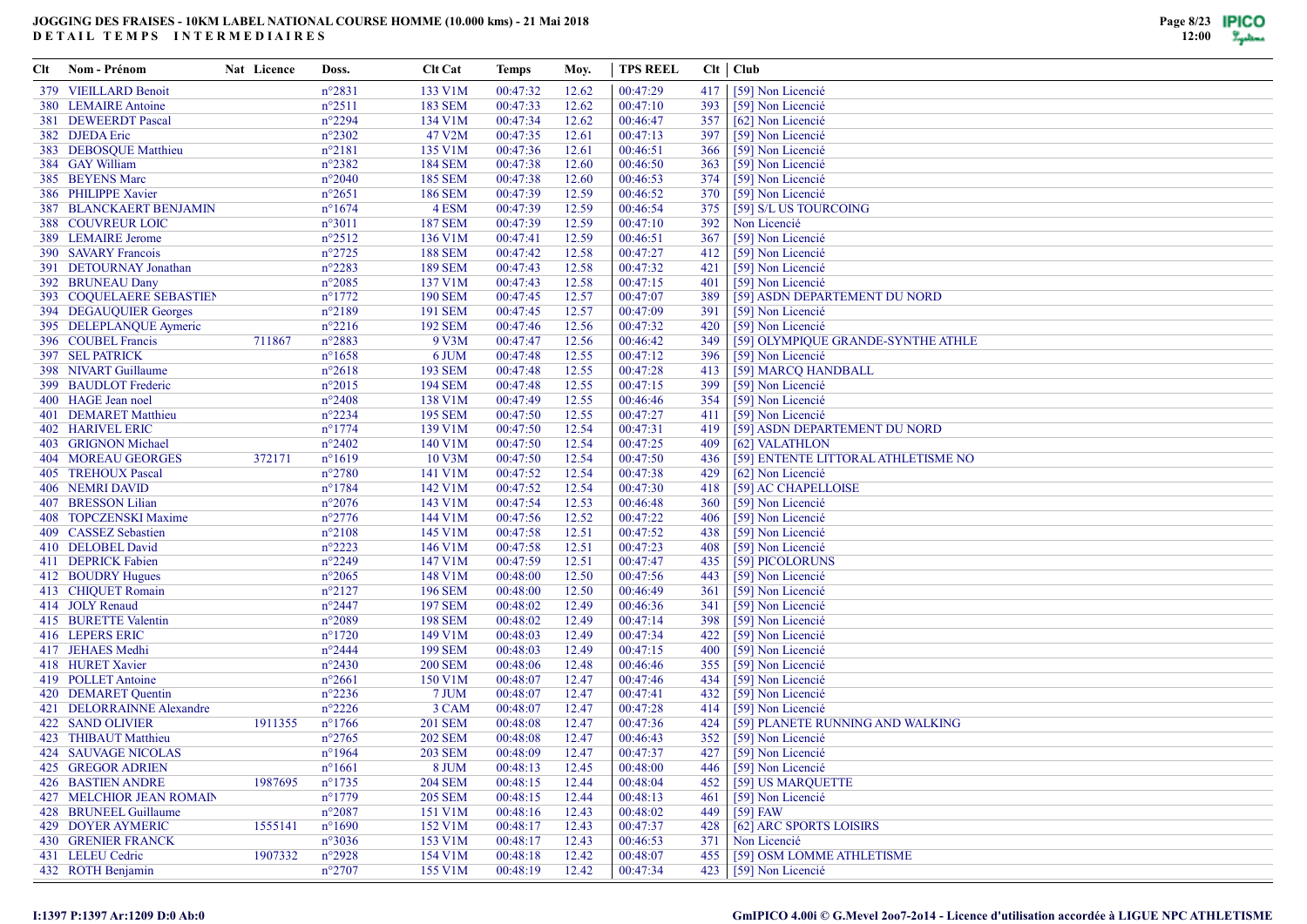| Clt | Nom - Prénom                     | Nat Licence | Doss.            | <b>Clt Cat</b> | Temps    | Moy.  | <b>TPS REEL</b> |       | $Clt$ $Club$                       |
|-----|----------------------------------|-------------|------------------|----------------|----------|-------|-----------------|-------|------------------------------------|
|     | 433 WAMBRE Raphael               |             | $n^{\circ}2847$  | <b>206 SEM</b> | 00:48:20 | 12.42 | 00:47:29        | 416   | [59] Non Licencié                  |
|     | 434 PETIT Georges                |             | $n^{\circ}2648$  | 48 V2M         | 00:48:21 | 12.41 | 00:48:04        | 453   | [59] Non Licencié                  |
|     | 435 HARY Christophe              |             | $n^{\circ}2413$  | 156 V1M        | 00:48:22 | 12.41 | 00:47:16        | 402   | [62] FOULEES PONT A MARCQ          |
|     | 436 LAUWERIER Maxime             |             | $n^{\circ}2480$  | <b>207 SEM</b> | 00:48:23 | 12.40 | 00:48:10        | 459   | [59] Non Licencié                  |
|     | 437 DELETREZ Fabien              | 1223572     | $n^{\circ}2894$  | 157 V1M        | 00:48:23 | 12.40 | 00:48:10        | 458   | [59] AC WAMBRECHIES                |
|     | 438 LENGLEN Antoine              |             | $n^{\circ}$ 1936 | <b>208 SEM</b> | 00:48:24 | 12.40 | 00:47:10        | 394   | [59] Non Licencié                  |
|     | 439 EL MALLAMI MOHAMED           |             | $n^{\circ}3010$  | <b>209 SEM</b> | 00:48:24 | 12.40 | 00:47:06        | 386   | Non Licencié                       |
|     | 440 SPANNEUT Theo                |             | $n^{\circ}2746$  | <b>210 SEM</b> | 00:48:26 | 12.39 | 00:48:13        | 460   | [59] Non Licencié                  |
|     | <b>441 BOUCHER CORENTIN</b>      |             | $n^{\circ}1706$  | 5 ESM          | 00:48:28 | 12.38 | 00:47:52        | 437   | [59] Non Licencié                  |
|     | 442 FOULON François              |             | $n^{\circ}2366$  | 211 SEM        | 00:48:28 | 12.38 | 00:48:10        | 457   | [59] Non Licencié                  |
|     | 443 SINTIVE Jules                |             | $n^{\circ}2739$  | 212 SEM        | 00:48:29 | 12.38 | 00:47:42        | 433   | [59] Non Licencié                  |
|     | <b>444 HERNANDEZ BAPTISTE</b>    |             | $n^{\circ}3019$  | <b>213 SEM</b> | 00:48:32 | 12.36 | 00:47:20        | 404   | Non Licencié                       |
|     | 445 SAVAGE Philippe              | 618031      | $n^{\circ}2962$  | 11 V3M         | 00:48:33 | 12.36 | 00:48:31        | 481   | [59] US DUNKERQUE                  |
|     | 446 WINNAERT Stéphane            |             | $n^{\circ}2854$  | 49 V2M         | 00:48:33 | 12.36 | 00:47:57        | 444   | [59] Non Licencié                  |
|     | <b>447 RAPPASSE VALENTIN</b>     |             | $n^{\circ}1697$  | 214 SEM        | 00:48:34 | 12.36 | 00:47:52        | 439   | [59] Non Licencié                  |
|     | 448 MASI Serge                   |             | $n^{\circ}2575$  | 12 V3M         | 00:48:35 | 12.35 | 00:48:23        | 475   | [77] Non Licencié                  |
|     | 449 LEGROS Jimmy                 |             | $n^{\circ}2506$  | 215 SEM        | 00:48:36 | 12.35 | 00:47:54        | 441   | [59] Non Licencié                  |
|     | 450 DELOMMEZ Stephane            |             | $n^{\circ}2224$  | 158 V1M        | 00:48:37 | 12.34 | 00:47:36        | 425   | [59] Non Licencié                  |
|     | <b>451 CHAON VICTOR</b>          |             | $n^{\circ}3025$  | <b>216 SEM</b> | 00:48:37 | 12.34 | 00:47:28        | 415   | Non Licencié                       |
|     | 452 LE BLAN Thibaut              |             | $n^{\circ}2482$  | 50 V2M         | 00:48:38 | 12.34 | 00:48:01        | 447   | [59] Non Licencié                  |
|     | <b>453 LEONE JEAN CHRISTOPHI</b> |             | $n^{\circ}1813$  | 217 SEM        | 00:48:38 | 12.34 | 00:48:30        | 479   | [59] JOGGING DES FRAISES           |
|     | 454 POTTIER Guillaume            |             | $n^{\circ}2668$  | 159 V1M        | 00:48:38 | 12.34 | 00:47:56        | 442   | [59] FABULOUS TEAM                 |
|     | 455 D'ORGEVILLE Ghislain         |             | $n^{\circ}1892$  | 218 SEM        | 00:48:39 | 12.33 | 00:47:17        | 403   | [59] Non Licencié                  |
|     | 456 LE GALL Jean francois        |             | $n^{\circ}2483$  | 219 SEM        | 00:48:42 | 12.32 | 00:47:58        | 445   | [59] RUNNINGHEM                    |
|     | 457 VINCENT Arsène               |             | $n^{\circ}2837$  | 6 ESM          | 00:48:43 | 12.32 | 00:48:33        | 484   | [59] Non Licencié                  |
|     | 458 SIMON Jean-luc               |             | $n^{\circ}$ 1967 | 51 V2M         | 00:48:44 | 12.32 | 00:48:09        | 456   | [59] Non Licencié                  |
|     | 459 MASSIAS Guillaume            |             | $n^{\circ}2578$  | <b>220 SEM</b> | 00:48:47 | 12.30 | 00:48:06        | 454   | [59] Non Licencié                  |
|     | 460 DELEBECQUE Jean-michel       |             | $n^{\circ}2211$  | 160 V1M        | 00:48:47 | 12.30 | 00:48:34        | 488   | [59] Non Licencié                  |
|     | 461 FOLIE Julien                 |             | $n^{\circ}2362$  | <b>221 SEM</b> | 00:48:48 | 12.30 | 00:48:39        | 494   | [59] Non Licencié                  |
|     | <b>462 CASTELEYN DAVID</b>       |             | $n^{\circ}1812$  | 161 V1M        | 00:48:49 | 12.29 | 00:48:41        | 497   | [59] JOGGING DES FRAISES           |
|     | 463 GUILBERT Christophe          |             | $n^{\circ}1924$  | <b>222 SEM</b> | 00:48:49 | 12.29 | 00:47:40        | 431   | [59] Non Licencié                  |
|     | 464 DERNONCOURT Régis            |             | $n^{\circ}2255$  | <b>223 SEM</b> | 00:48:49 | 12.29 | 00:48:18        | 467   | [59] Non Licencié                  |
|     | <b>465 TANNAI ERWAN</b>          |             | $n^{\circ}1721$  | <b>224 SEM</b> | 00:48:49 | 12.29 | 00:48:21        | 470   | [59] Non Licencié                  |
|     | 466 OSTYN GREGORY                | 1581151     | $n^{\circ}1767$  | <b>225 SEM</b> | 00:48:49 | 12.29 | 00:47:53        | 440   | [59] PLANETE RUNNING AND WALKING   |
|     | <b>467 MONTEYNE CEDRIC</b>       | 1965172     | $n^{\circ}1691$  | 162 V1M        | 00:48:50 | 12.29 | 00:48:32        | 482   | [59] JOGGING AVENTURE RONCQUOISE   |
|     | 468 KLOPOCKI Nicolas             |             | $n^{\circ}2457$  | <b>226 SEM</b> | 00:48:51 | 12.29 | 00:48:40        | 495   | [62] Non Licencié                  |
|     | 469 BERTIER Benoît               |             | $n^{\circ}2039$  | 52 V2M         | 00:48:51 | 12.29 | 00:48:26        | 478   | [59] Non Licencié                  |
|     | 470 VANDOOLAEGHE Robin           |             | $n^{\circ}2803$  | 4 CAM          | 00:48:54 | 12.27 | 00:48:44        | 503   | [59] Non Licencié                  |
|     | 471 FORTIN Anthony               |             | $n^{\circ}2363$  | <b>227 SEM</b> | 00:48:54 | 12.27 | 00:48:44        | 504   | [59] Non Licencié                  |
|     | 472 CONTINI Frédéric             |             | $n^{\circ}2139$  | 163 V1M        | 00:48:54 | 12.27 | 00:48:32        | 483   | [59] Non Licencié                  |
|     | 473 CALCOEN ANTHONY              |             | $n^{\circ}1770$  | <b>228 SEM</b> | 00:48:55 | 12.27 | 00:48:18        | 466   | [59] ASDN DEPARTEMENT DU NORD      |
|     | 474 MOREL Nicolas                | 1975382     | $n^{\circ}2944$  | 164 V1M        | 00:48:55 | 12.27 | 00:48:19        | 468   | [62] ATHLETISME CLUB SECLINOIS     |
|     | 475 GRYSON Arnaud                | 1998289     | $n^{\circ}1831$  | 165 V1M        | 00:48:56 | 12.27 | 00:47:21        | 405   | [59] HEM ATHLETIC CLUB             |
|     | <b>476 TANNEGUY PATRICK</b>      |             | $n^{\circ}1818$  | 166 V1M        | 00:48:56 | 12.26 | 00:47:37        | 426   | [59] Non Licencié                  |
|     | 477 DEVOS Alexandre              |             | $n^{\circ}2287$  | 7 ESM          | 00:48:56 | 12.26 | 00:48:38        | 493   | [59] Non Licencié                  |
|     | 478 CHOMBEAU Frédéric            |             | $n^{\circ}2646$  | 167 V1M        | 00:48:57 | 12.26 | 00:48:02        | 448   | [59] RUNNING A NEUVILLE EN FERRAIN |
|     | 479 BRISSARD Frederic            |             | $n^{\circ}2081$  | 168 V1M        | 00:48:58 | 12.25 | 00:48:42        | 500 l | [59] US LEFFRINCKOUCKE             |
|     | 480 LEFEBVRE Christophe          |             | $n^{\circ}2501$  | 169 V1M        | 00:49:01 | 12.24 | 00:48:36        | 491   | [59] RUNNINGHEM                    |
|     | 481 DESTAILLEUR Vincent          |             | $n^{\circ}2281$  | 170 V1M        | 00:49:02 | 12.24 | 00:48:43        | 502   | [59] COURIR A COMINES              |
|     | 482 PROTAT Remi                  |             | $n^{\circ}2679$  | <b>229 SEM</b> | 00:49:03 | 12.23 | 00:48:03        | 450   | [59] Non Licencié                  |
|     | 483 BAUDE Thomas                 | 1981748     | $n^{\circ}1844$  | <b>230 SEM</b> | 00:49:04 | 12.23 | 00:48:50        | 508   | $[62]$ RC ARRAS                    |
|     | 484 CUVELIER Clement             |             | $n^{\circ}2159$  | 231 SEM        | 00:49:04 | 12.23 | 00:48:37        | 492   | [62] Non Licencié                  |
|     | 485 BERQUEZ Pascal               |             | $n^{\circ}2036$  | 53 V2M         | 00:49:04 | 12.23 | 00:48:41        | 498   | [59] Non Licencié                  |
|     | 486 VANDENMESSYNCK Chris         |             | $n^{\circ}2797$  | 171 V1M        | 00:49:05 | 12.23 | 00:48:03        |       | 451 [59] Non Licencié              |

#### **I:1397 P:1397 Ar:1209 D:0 Ab:0**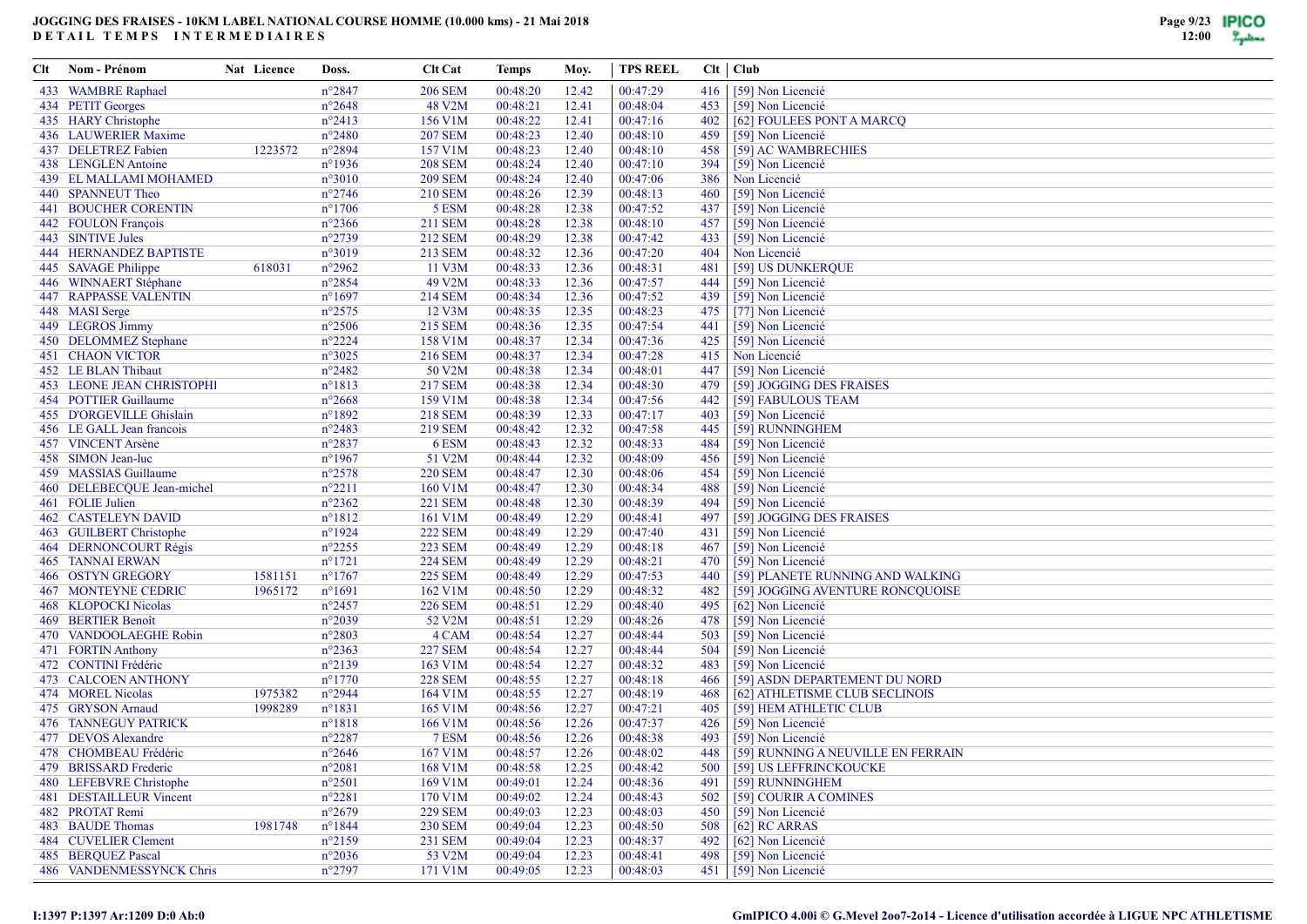| Clt | Nom - Prénom                  | Nat Licence | Doss.            | <b>Clt Cat</b> | Temps    | Moy.  | <b>TPS REEL</b> |     | $Clt$ $Club$                      |
|-----|-------------------------------|-------------|------------------|----------------|----------|-------|-----------------|-----|-----------------------------------|
|     | 487 VERHAEGHE Alexandre       |             | $n^{\circ}2820$  | <b>232 SEM</b> | 00:49:06 | 12.22 | 00:48:19        | 469 | [59] Non Licencié                 |
|     | 488 GUERIN Frederic           |             | $n^{\circ}1923$  | 172 V1M        | 00:49:09 | 12.21 | 00:47:40        | 430 | [62] Non Licencié                 |
|     | 489 SPELLEMAEKER Sébastien    |             | $n^{\circ}2747$  | 173 V1M        | 00:49:12 | 12.20 | 00:48:15        | 464 | [62] Non Licencié                 |
|     | 490 COIGNON Alain             |             | $n^{\circ}2136$  | 54 V2M         | 00:49:12 | 12.20 | 00:48:56        | 511 | [59] Non Licencié                 |
|     | 491 PATERNELLE Mathieu        | T304640     | $n^{\circ}2636$  | 174 V1M        | 00:49:13 | 12.19 | 00:48:25        | 477 | [62] PASS'RUNNING                 |
|     | 492 MAGNE Dominique           |             | $n^{\circ}2553$  | 175 V1M        | 00:49:13 | 12.19 | 00:48:56        | 512 | [59] Non Licencié                 |
|     | 493 CARPENTIER Laurent        |             | $n^{\circ}2102$  | <b>233 SEM</b> | 00:49:14 | 12.19 | 00:49:09        | 527 | [59] Non Licencié                 |
|     | 494 VANKEMMEL Denis           |             | $n^{\circ}2807$  | 55 V2M         | 00:49:17 | 12.18 | 00:49:09        | 528 | [59] Non Licencié                 |
|     | 495 FRANÇOIS Nicolas          |             | $n^{\circ}2373$  | <b>234 SEM</b> | 00:49:17 | 12.18 | 00:48:41        | 496 | [59] Non Licencié                 |
|     | 496 RODRIGUES Jose            |             | $n^{\circ}2702$  | 56 V2M         | 00:49:19 | 12.17 | 00:48:14        | 462 | [59] Non Licencié                 |
|     | 497 DE SOUTER Damien          |             | $n^{\circ}2175$  | 176 V1M        | 00:49:19 | 12.17 | 00:49:17        | 533 | [59] Non Licencié                 |
|     | 498 MASSE Vianney             |             | $n^{\circ}2576$  | 8 ESM          | 00:49:20 | 12.17 | 00:48:22        | 472 | [62] Non Licencié                 |
|     | 499 JEHAES Mathieu            |             | $n^{\circ}2443$  | <b>235 SEM</b> | 00:49:20 | 12.16 | 00:48:31        | 480 | [59] OSML TRIATHLON               |
|     | 500 NICQ Romain               |             | $n^{\circ}2617$  | <b>236 SEM</b> | 00:49:22 | 12.15 | 00:48:15        | 465 | [59] Non Licencié                 |
|     | 501 CARON Dominique           |             | $n^{\circ}2101$  | 57 V2M         | 00:49:26 | 12.14 | 00:48:55        | 509 | [62] Non Licencié                 |
|     | 502 DUBOIS Nicolas            |             | $n^{\circ}1913$  | <b>237 SEM</b> | 00:49:27 | 12.14 | 00:48:55        | 510 | [59] Non Licencié                 |
|     | 503 KERBAGE Yohan             |             | $n^{\circ}2452$  | <b>238 SEM</b> | 00:49:28 | 12.13 | 00:48:23        | 474 | [59] Non Licencié                 |
|     | 504 DESCAMPS Damien           | 1231565     | $n^{\circ}2897$  | 177 V1M        | 00:49:29 | 12.13 | 00:48:33        | 485 | [59] OA HAZEBROUCK                |
|     | 505 DURET Cedric              |             | $n^{\circ}2326$  | <b>239 SEM</b> | 00:49:32 | 12.12 | 00:49:06        | 523 | [59] Non Licencié                 |
|     | 506 LEBLOIS Nicolas           |             | $n^{\circ}2485$  | <b>240 SEM</b> | 00:49:32 | 12.12 | 00:48:35        | 489 | [95] Non Licencié                 |
|     | 507 LEPOUTRE Alexandre virgil |             | $n^{\circ}2521$  | 241 SEM        | 00:49:32 | 12.12 | 00:48:35        | 490 | [59] Non Licencié                 |
|     | 508 PETILLON Jacques          |             | $n^{\circ}2647$  | 13 V3M         | 00:49:32 | 12.11 | 00:48:58        | 516 | $[62]$ ASOSS                      |
|     | 509 FLAVIGNY LEO              |             | $n^{\circ}1665$  | 9 JUM          | 00:49:33 | 12.11 | 00:48:41        | 499 | [59] Non Licencié                 |
|     | 510 ROUARD Vincent            |             | $n^{\circ}$ 1962 | <b>242 SEM</b> | 00:49:33 | 12.11 | 00:48:57        | 513 | [59] Non Licencié                 |
|     | 511 DELEPIERRE Ludo           |             | $n^{\circ}$ 1905 | 243 SEM        | 00:49:33 | 12.11 | 00:48:22        | 473 | [59] Non Licencié                 |
|     | 512 BODA Christophe           |             | $n^{\circ}2052$  | <b>244 SEM</b> | 00:49:34 | 12.11 | 00:49:18        | 535 | [59] Non Licencié                 |
|     | 513 BRAUN Jean-baptiste       |             | $n^{\circ}2074$  | <b>245 SEM</b> | 00:49:35 | 12.10 | 00:48:43        | 501 | [59] Non Licencié                 |
|     | 514 ROMBY GILLES              |             | $n^{\circ}1790$  | 178 V1M        | 00:49:38 | 12.09 | 00:49:08        | 526 | [59] ASDN DEPARTEMENT DU NORD     |
|     | 515 DEVOS Clément             |             | $n^{\circ}2288$  | <b>10 JUM</b>  | 00:49:38 | 12.09 | 00:48:15        | 463 | [59] Non Licencié                 |
|     | 516 CHUDY David               | 1859978     | $n^{\circ}2879$  | 58 V2M         | 00:49:39 | 12.09 | 00:49:28        | 546 | [59] JOGGING ET ATHLETISME FRETIN |
|     | 517 BRISSET Antoine           |             | $n^{\circ}2082$  | <b>246 SEM</b> | 00:49:41 | 12.08 | 00:48:34        | 487 | [59] Non Licencié                 |
|     | 518 LEMOINE BRUNO             |             | $n^{\circ}2987$  | 59 V2M         | 00:49:41 | 12.08 | 00:49:07        | 524 | Non Licencié                      |
|     | 519 GOFFART Karl              |             | $n^{\circ}2394$  | 179 V1M        | 00:49:42 | 12.07 | 00:48:49        | 506 | [59] Non Licencié                 |
|     | 520 EDMOND Willy              | 1921077     | $n^{\circ}2904$  | <b>247 SEM</b> | 00:49:43 | 12.07 | 00:48:47        | 505 | [59] JOGGING ET ATHLETISME FRETIN |
|     | 521 DEROSE Emmanuel           |             | $n^{\circ}2258$  | <b>248 SEM</b> | 00:49:43 | 12.07 | 00:48:24        | 476 | [59] Non Licencié                 |
|     | 522 DELCROIX Eric             |             | $n^{\circ}2207$  | 60 V2M         | 00:49:44 | 12.07 | 00:49:18        | 534 | [59] HALLUIN TRIATHLON            |
|     | 523 BONNIER Fabrice           |             | $n^{\circ}2058$  | 180 V1M        | 00:49:46 | 12.06 | 00:49:23        | 540 | [59] Non Licencié                 |
|     | 524 LEFEBVRE Pierre           |             | $n^{\circ}2502$  | <b>249 SEM</b> | 00:49:47 | 12.06 | 00:49:40        | 560 | [59] Non Licencié                 |
|     | 525 VANDEWIELE Laurent        |             | $n^{\circ}2802$  | 61 V2M         | 00:49:47 | 12.06 | 00:49:15        | 531 | [59] Non Licencié                 |
|     | 526 BEAUDET Christophe        | 1448870     | $n^{\circ}2864$  | 62 V2M         | 00:49:47 | 12.05 | 00:49:16        | 532 | [59] OSM LOMME ATHLETISME         |
|     | 527 BAERT Benoit              | 1221987     | $n^{\circ}2862$  | 181 V1M        | 00:49:48 | 12.05 | 00:49:00        | 520 | [59] HEM ATHLETIC CLUB            |
|     | 528 ROBERT Samuel             |             | $n^{\circ}2699$  | <b>250 SEM</b> | 00:49:49 | 12.05 | 00:49:38        | 557 | [59] Non Licencié                 |
|     | 529 BUTIN Vincent             |             | $n^{\circ}2091$  | 251 SEM        | 00:49:49 | 12.05 | 00:48:34        | 486 | [59] Non Licencié                 |
|     | 530 DELEMOTTE NATHAN          |             | $n^{\circ}2992$  | 9 ESM          | 00:49:50 | 12.04 | 00:48:58        | 517 | Non Licencié                      |
|     | 531 BAQUE ANDRE               |             | $n^{\circ}1810$  | 63 V2M         | 00:49:50 | 12.04 | 00:49:43        | 567 | [59] JOGGING DES FRAISES          |
|     | 532 MAYEUR NICOLAS            |             | $n^{\circ}2991$  | <b>252 SEM</b> | 00:49:50 | 12.04 | 00:48:59        |     | 518 Non Licencié                  |
|     | 533 RAMON Vivien              |             | $n^{\circ}2686$  | <b>253 SEM</b> | 00:49:52 | 12.04 | 00:48:22        | 471 | [59] ASSO RAVENSBERG              |
|     | 534 BOUCHEZ Pierre            |             | $n^{\circ}2064$  | <b>254 SEM</b> | 00:49:53 | 12.03 | 00:48:57        |     | 515 [59] Non Licencié             |
|     | 535 JOSEPH Julien             |             | $n^{\circ}2449$  | <b>255 SEM</b> | 00:49:53 | 12.03 | 00:48:59        | 519 | [59] Non Licencié                 |
|     | 536 PAYELLE Olivier           |             | $n^{\circ}2641$  | 182 V1M        | 00:49:55 | 12.02 | 00:49:19        | 536 | [59] Non Licencié                 |
|     | 537 DUHAUT Frederic           |             | $n^{\circ}$ 1856 | 64 V2M         | 00:49:56 | 12.02 | 00:49:46        |     | 572   [59] WATT FOOTING           |
|     | 538 SZYMONIAK Leon            | 1206494     | $n^{\circ}2965$  | 14 V3M         | 00:49:56 | 12.02 | 00:49:23        |     | 539 [59] CS IBM NORD NORMANDIE    |
|     | 539 LECONTE GUILLAUME         |             | $n^{\circ}1615$  | <b>256 SEM</b> | 00:49:58 | 12.01 | 00:48:57        |     | 514 [59] Non Licencié             |
|     | 540 BLONDEAU Marc             |             | $n^{\circ}2051$  | 183 V1M        | 00:49:58 | 12.01 | 00:49:31        |     | 550 [59] AJC FRELINGHIEN          |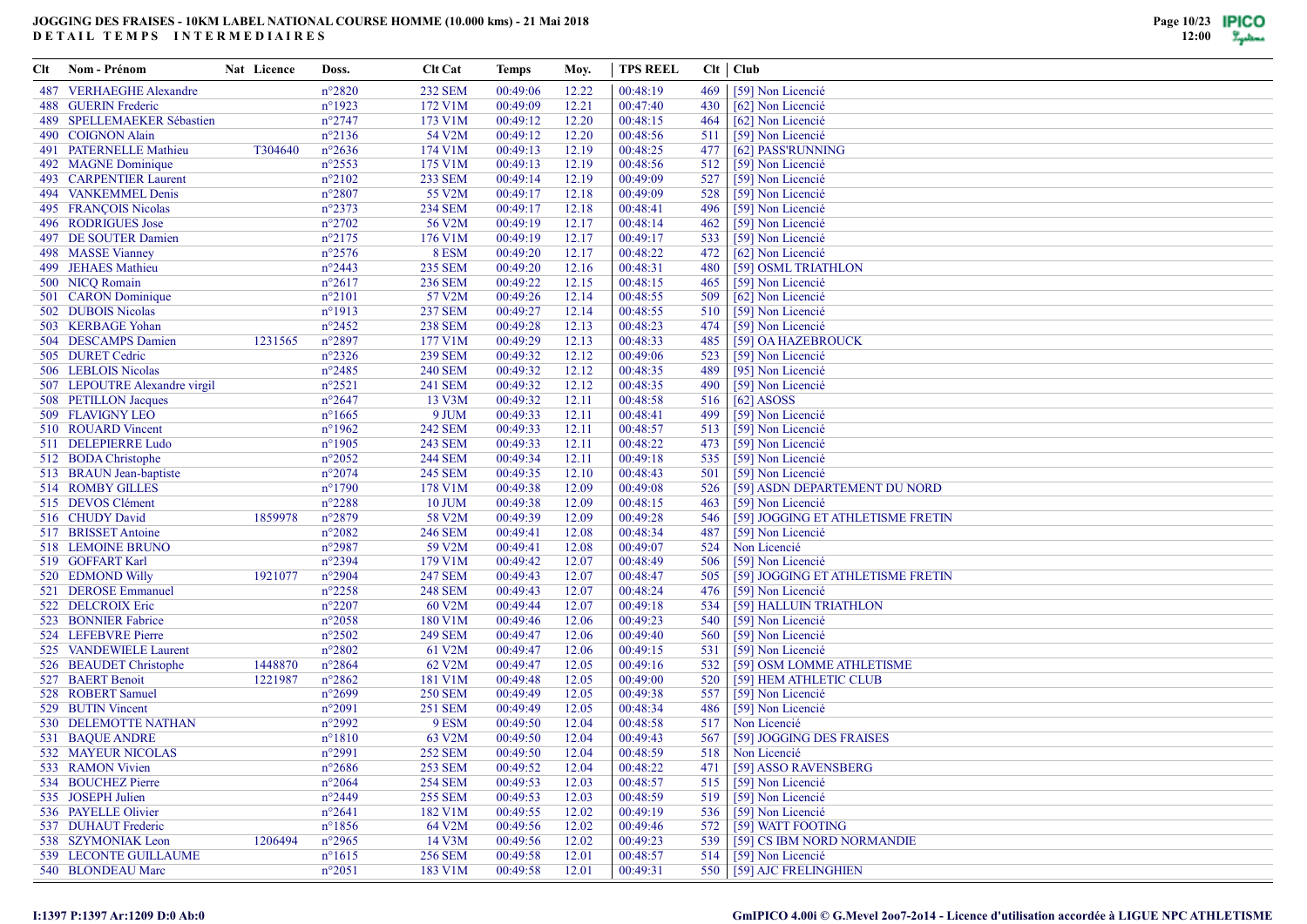| <b>541 LEBON CHRISTIAN</b><br>976443<br>$n^{\circ}$ 1797<br>65 V2M<br>00:49:59<br>00:49:46<br>571<br>$[59]$ ASPL<br>12.01<br>$n^{\circ}2479$<br>15 V3M<br>00:49:59<br>00:49:22<br>542 LAURENS Christian<br>12.01<br>537<br>[59] Non Licencié<br>543 DEVRED FREDERIC<br>1976137<br>$n^{\circ}1693$<br>184 V1M<br>00:50:00<br>00:49:31<br>12.00<br>549<br>[59] JOGGING AVENTURE RONCQUOISE<br>$n^{\circ}2473$<br><b>257 SEM</b><br>544 LAMARLE Antoine<br>00:50:01<br>00:49:27<br>12.00<br>545<br>[59] Non Licencié<br>545 DELECOURT Valentin<br>$n^{\circ}2213$<br><b>258 SEM</b><br>00:50:01<br>12.00<br>00:49:27<br>[59] Non Licencié<br>544<br>546 DESEURE Benoit<br>$n^{\circ}2266$<br>185 V1M<br>00:50:02<br>00:49:41<br>[59] Non Licencié<br>12.00<br>561<br>547 SENECHAL FREDERIC<br>$n^{\circ}$ 1786<br>186 V1M<br>00:50:05<br>00:49:42<br>564<br>[59] AC CHAPELLOISE<br>11.98<br>548 SCRIVE Antoine<br>$n^{\circ}2730$<br>66 V2M<br>00:50:07<br>11.97<br>00:49:11<br>530<br>[62] Non Licencié<br>549 VERRIEZ Manuel<br>$n^{\circ}2826$<br><b>259 SEM</b><br>00:50:08<br>00:49:50<br>575<br>11.97<br>[59] Non Licencié<br>$n^{\circ}1861$<br>187 V1M<br>00:50:09<br>11.97<br>00:49:36<br>554<br>[59] Non Licencié<br>550 ANTHONE Stephane<br>188 V1M<br>551 MAGRAS Romain<br>1377136<br>$n^{\circ}2935$<br>00:50:11<br>00:49:26<br>[59] US MARQUETTE<br>11.96<br>542<br>552 DUBOIS Florian<br>$n^{\circ}2308$<br><b>260 SEM</b><br>00:49:59<br>[59] Non Licencié<br>00:50:12<br>11.96<br>593<br>553 DEWALEYNE Freddy<br>$n^{\circ}2293$<br><b>261 SEM</b><br>00:50:12<br>00:50:02<br>596<br>[59] Non Licencié<br>11.95<br>554 POUTRAIN Rémi<br>$n^{\circ}2675$<br><b>262 SEM</b><br>00:50:15<br>00:49:52<br>582<br>[59] Non Licencié<br>11.94<br>555 CRESPEL CHRISTOPHE<br>$n^{\circ}2980$<br>189 V1M<br>00:50:15<br>11.94<br>00:49:10<br>529<br>Non Licencié<br>556 VANSTEENKISTE David<br>$n^{\circ}2812$<br>190 V1M<br>00:50:17<br>00:49:31<br>548<br>[59] Non Licencié<br>11.94<br>557 LION Cedric<br>$n^{\circ}2542$<br>191 V1M<br>00:50:17<br>11.94<br>00:48:49<br>507<br>[59] Non Licencié<br>558 LEBEVRE FREDERIC<br>$n^{\circ}1718$<br>67 V2M<br>00:50:17<br>00:49:46<br>570<br>[59] FOULEES SAINGHINOISES<br>11.93<br>$n^{\circ}2285$<br><b>263 SEM</b><br>00:50:18<br>00:50:00<br>594<br>[59] Non Licencié<br>559 DEVAUX Philippe<br>11.93<br>560 FACOMPRÉ Michael<br>$n^{\circ}2342$<br>192 V1M<br>00:50:18<br>00:49:42<br>565<br>11.93<br>[59] US LEFFRINCKOUCKE<br>561 NOWAK Christophe<br>$n^{\circ}2623$<br><b>264 SEM</b><br>00:50:20<br>00:50:15<br>[59] Non Licencié<br>11.92<br>608<br>562 DE SMEDT Remi<br>$n^{\circ}1897$<br><b>265 SEM</b><br>00:50:22<br>11.91<br>00:49:07<br>525<br>[62] Non Licencié<br>563 DEMARQUE Aurelien<br>$n^{\circ}2238$<br><b>266 SEM</b><br>00:50:22<br>00:50:15<br>607<br>[59] Non Licencié<br>11.91<br>564 TORREZ Jonathan<br>1971066<br>$n^{\circ}2968$<br><b>267 SEM</b><br>00:50:23<br>11.91<br>00:50:20<br>[59] OSM LOMME ATHLETISME<br>615<br><b>268 SEM</b><br>565 PONTIGNIES Benoit<br>$n^{\circ}2663$<br>00:50:23<br>11.91<br>00:49:02<br>522<br>[59] Non Licencié<br>566 BERAULT BODIN Loic<br>$n^{\circ}2032$<br>193 V1M<br>00:50:26<br>00:49:01<br>521<br>[59] Non Licencié<br>11.90<br>567 THERY Loic<br>$n^{\circ}1970$<br><b>269 SEM</b><br>00:50:26<br>11.90<br>00:49:53<br>583<br>[59] Non Licencié<br>568 VANTILCKE Simon<br>$n^{\circ}2813$<br><b>270 SEM</b><br>00:50:27<br>00:49:57<br>590<br>[59] Non Licencié<br>11.89<br>569 BLASCO Gregory<br>$n^{\circ}2049$<br>271 SEM<br>00:50:28<br>11.89<br>00:49:32<br>552<br>[59] RUNNING A NEUVILLE EN FERRAIN<br>570 ROBERT Paul<br><b>272 SEM</b><br>$n^{\circ}2698$<br>00:50:30<br>00:49:41<br>[59] Non Licencié<br>11.88<br>562<br>571 BOULANGHIEN Cyril<br>$n^{\circ}2069$<br>194 V1M<br>00:50:30<br>00:49:22<br>538<br>[59] Non Licencié<br>11.88<br>572 DEREUDER David<br>$n^{\circ}2251$<br><b>273 SEM</b><br>00:50:31<br>00:49:42<br>566<br>11.88<br>[59] Non Licencié<br>$n^{\circ}2242$<br>195 V1M<br>00:50:31<br>00:49:29<br>573 DENEUDT Mickael<br>11.88<br>547<br>[59] RUN IN BOUSBECQUES<br>574 MOREAU JULIEN<br>$n^{\circ}1681$<br><b>274 SEM</b><br>00:50:34<br>00:49:26<br>541<br>[59] Non Licencié<br>11.87<br><b>275 SEM</b><br>575 CHARPENTIER Rémy<br>$n^{\circ}2121$<br>00:50:34<br>00:50:09<br>601<br>[59] Non Licencié<br>11.87<br>1486554<br>$n^{\circ}2972$<br>196 V1M<br>00:50:35<br>11.87<br>00:49:26<br>576 VANTROYS Thomas<br>543<br>[59] AC VILLENEUVE D ASCQ<br>197 V1M<br>577 LANIER Sebastien<br>$n^{\circ}1931$<br>00:50:35<br>00:49:41<br>[62] Non Licencié<br>11.86<br>563<br>$n^{\circ}2191$<br><b>276 SEM</b><br>00:50:35<br>00:49:59<br>592<br>[59] Non Licencié<br>578 DEGEZELLE Richard<br>11.86<br>579 JACQUOT Jean-charles<br>198 V1M<br>00:50:38<br>00:49:45<br>568<br>[59] Non Licencié<br>$n^{\circ}2441$<br>11.85<br>580 PRUVOST JACQUES<br>$n^{\circ}$ 1727<br>68 V2M<br>00:50:38<br>00:50:18<br>[59] US MARQUETTE<br>581031<br>11.85<br>612<br>171093<br>n°2909<br>16 V3M<br>00:50:40<br>00:50:19<br>614<br>581 GAYMAY Jacques<br>11.84<br>[59] COURIR ENSEMBLE SNCF<br><b>277 SEM</b><br>582 VANCAMPEN Jérémy<br>$n^{\circ}2790$<br>00:50:41<br>00:50:00<br>595<br>[59] Non Licencié<br>11.84<br>583 DELEBARRE Emmanuel<br>$n^{\circ}2209$<br><b>278 SEM</b><br>00:49:37<br>[59] Non Licencié<br>00:50:42<br>11.84<br>555<br>584 IOVLEFF Sébastien<br>$n^{\circ}2438$<br>5 CAM<br>00:50:42<br>00:50:20<br>617<br>[59] Non Licencié<br>11.84<br>$n^{\circ}2304$<br>199 V1M<br>00:50:42<br>00:50:23<br>619<br>585 DOLATA Philippe<br>11.83<br>[59] Non Licencié<br>586 CERCUS Nicolas<br>$n^{\circ}2116$<br>200 V1M<br>00:50:43<br>11.83<br>00:50:16<br>610<br>[59] OWENS 36<br>587 BIELAWSKI Sylvain<br>$n^{\circ}1870$<br><b>279 SEM</b><br>00:50:43<br>11.83<br>00:49:32<br>[59] Non Licencié<br>551  <br>588 CHAPPEY Anthony<br>$n^{\circ}2118$<br>201 V1M<br>00:50:44<br>11.83<br>00:49:37<br>[59] Non Licencié<br>556<br>[59] Non Licencié<br>589 CRESPEL Fabien<br>$n^{\circ}2151$<br><b>280 SEM</b><br>00:50:44<br>00:49:33<br>553<br>11.83<br>590 DURIEZ Damien<br>$n^{\circ}2328$<br>202 V1M<br>00:50:45<br>00:50:37<br>638 [62] BLANC NEZ TRIATHLON<br>11.82<br>591 BOUCLY Aurelien<br>$n^{\circ}1873$<br><b>281 SEM</b><br>00:50:46<br>00:50:13<br>604 [59] Non Licencié<br>11.82<br>592 DESMET Damien<br>$n^{\circ}2267$<br>203 V1M<br>00:50:46<br>00:50:25<br>622 [59] Non Licencié<br>11.82 | Clt | Nom - Prénom         | Nat Licence | Doss.           | <b>Clt Cat</b> | Temps    | Moy.  | <b>TPS REEL</b> | $Clt$   $Club$        |
|-------------------------------------------------------------------------------------------------------------------------------------------------------------------------------------------------------------------------------------------------------------------------------------------------------------------------------------------------------------------------------------------------------------------------------------------------------------------------------------------------------------------------------------------------------------------------------------------------------------------------------------------------------------------------------------------------------------------------------------------------------------------------------------------------------------------------------------------------------------------------------------------------------------------------------------------------------------------------------------------------------------------------------------------------------------------------------------------------------------------------------------------------------------------------------------------------------------------------------------------------------------------------------------------------------------------------------------------------------------------------------------------------------------------------------------------------------------------------------------------------------------------------------------------------------------------------------------------------------------------------------------------------------------------------------------------------------------------------------------------------------------------------------------------------------------------------------------------------------------------------------------------------------------------------------------------------------------------------------------------------------------------------------------------------------------------------------------------------------------------------------------------------------------------------------------------------------------------------------------------------------------------------------------------------------------------------------------------------------------------------------------------------------------------------------------------------------------------------------------------------------------------------------------------------------------------------------------------------------------------------------------------------------------------------------------------------------------------------------------------------------------------------------------------------------------------------------------------------------------------------------------------------------------------------------------------------------------------------------------------------------------------------------------------------------------------------------------------------------------------------------------------------------------------------------------------------------------------------------------------------------------------------------------------------------------------------------------------------------------------------------------------------------------------------------------------------------------------------------------------------------------------------------------------------------------------------------------------------------------------------------------------------------------------------------------------------------------------------------------------------------------------------------------------------------------------------------------------------------------------------------------------------------------------------------------------------------------------------------------------------------------------------------------------------------------------------------------------------------------------------------------------------------------------------------------------------------------------------------------------------------------------------------------------------------------------------------------------------------------------------------------------------------------------------------------------------------------------------------------------------------------------------------------------------------------------------------------------------------------------------------------------------------------------------------------------------------------------------------------------------------------------------------------------------------------------------------------------------------------------------------------------------------------------------------------------------------------------------------------------------------------------------------------------------------------------------------------------------------------------------------------------------------------------------------------------------------------------------------------------------------------------------------------------------------------------------------------------------------------------------------------------------------------------------------------------------------------------------------------------------------------------------------------------------------------------------------------------------------------------------------------------------------------------------------------------------------------------------------------------------------------------------------------------------------------------------------------------------------------------------------------------------------------------------------------------------------------------------------------------------------------------------------------------------------------------------------------------------------------------------------------------------------------------------------------------------------------------------------------------------------------------------------------------------------------------------------------------------------------------------------------------------------------------------------------------------------------------------------------------|-----|----------------------|-------------|-----------------|----------------|----------|-------|-----------------|-----------------------|
|                                                                                                                                                                                                                                                                                                                                                                                                                                                                                                                                                                                                                                                                                                                                                                                                                                                                                                                                                                                                                                                                                                                                                                                                                                                                                                                                                                                                                                                                                                                                                                                                                                                                                                                                                                                                                                                                                                                                                                                                                                                                                                                                                                                                                                                                                                                                                                                                                                                                                                                                                                                                                                                                                                                                                                                                                                                                                                                                                                                                                                                                                                                                                                                                                                                                                                                                                                                                                                                                                                                                                                                                                                                                                                                                                                                                                                                                                                                                                                                                                                                                                                                                                                                                                                                                                                                                                                                                                                                                                                                                                                                                                                                                                                                                                                                                                                                                                                                                                                                                                                                                                                                                                                                                                                                                                                                                                                                                                                                                                                                                                                                                                                                                                                                                                                                                                                                                                                                                                                                                                                                                                                                                                                                                                                                                                                                                                                                                                                                                                           |     |                      |             |                 |                |          |       |                 |                       |
|                                                                                                                                                                                                                                                                                                                                                                                                                                                                                                                                                                                                                                                                                                                                                                                                                                                                                                                                                                                                                                                                                                                                                                                                                                                                                                                                                                                                                                                                                                                                                                                                                                                                                                                                                                                                                                                                                                                                                                                                                                                                                                                                                                                                                                                                                                                                                                                                                                                                                                                                                                                                                                                                                                                                                                                                                                                                                                                                                                                                                                                                                                                                                                                                                                                                                                                                                                                                                                                                                                                                                                                                                                                                                                                                                                                                                                                                                                                                                                                                                                                                                                                                                                                                                                                                                                                                                                                                                                                                                                                                                                                                                                                                                                                                                                                                                                                                                                                                                                                                                                                                                                                                                                                                                                                                                                                                                                                                                                                                                                                                                                                                                                                                                                                                                                                                                                                                                                                                                                                                                                                                                                                                                                                                                                                                                                                                                                                                                                                                                           |     |                      |             |                 |                |          |       |                 |                       |
|                                                                                                                                                                                                                                                                                                                                                                                                                                                                                                                                                                                                                                                                                                                                                                                                                                                                                                                                                                                                                                                                                                                                                                                                                                                                                                                                                                                                                                                                                                                                                                                                                                                                                                                                                                                                                                                                                                                                                                                                                                                                                                                                                                                                                                                                                                                                                                                                                                                                                                                                                                                                                                                                                                                                                                                                                                                                                                                                                                                                                                                                                                                                                                                                                                                                                                                                                                                                                                                                                                                                                                                                                                                                                                                                                                                                                                                                                                                                                                                                                                                                                                                                                                                                                                                                                                                                                                                                                                                                                                                                                                                                                                                                                                                                                                                                                                                                                                                                                                                                                                                                                                                                                                                                                                                                                                                                                                                                                                                                                                                                                                                                                                                                                                                                                                                                                                                                                                                                                                                                                                                                                                                                                                                                                                                                                                                                                                                                                                                                                           |     |                      |             |                 |                |          |       |                 |                       |
|                                                                                                                                                                                                                                                                                                                                                                                                                                                                                                                                                                                                                                                                                                                                                                                                                                                                                                                                                                                                                                                                                                                                                                                                                                                                                                                                                                                                                                                                                                                                                                                                                                                                                                                                                                                                                                                                                                                                                                                                                                                                                                                                                                                                                                                                                                                                                                                                                                                                                                                                                                                                                                                                                                                                                                                                                                                                                                                                                                                                                                                                                                                                                                                                                                                                                                                                                                                                                                                                                                                                                                                                                                                                                                                                                                                                                                                                                                                                                                                                                                                                                                                                                                                                                                                                                                                                                                                                                                                                                                                                                                                                                                                                                                                                                                                                                                                                                                                                                                                                                                                                                                                                                                                                                                                                                                                                                                                                                                                                                                                                                                                                                                                                                                                                                                                                                                                                                                                                                                                                                                                                                                                                                                                                                                                                                                                                                                                                                                                                                           |     |                      |             |                 |                |          |       |                 |                       |
|                                                                                                                                                                                                                                                                                                                                                                                                                                                                                                                                                                                                                                                                                                                                                                                                                                                                                                                                                                                                                                                                                                                                                                                                                                                                                                                                                                                                                                                                                                                                                                                                                                                                                                                                                                                                                                                                                                                                                                                                                                                                                                                                                                                                                                                                                                                                                                                                                                                                                                                                                                                                                                                                                                                                                                                                                                                                                                                                                                                                                                                                                                                                                                                                                                                                                                                                                                                                                                                                                                                                                                                                                                                                                                                                                                                                                                                                                                                                                                                                                                                                                                                                                                                                                                                                                                                                                                                                                                                                                                                                                                                                                                                                                                                                                                                                                                                                                                                                                                                                                                                                                                                                                                                                                                                                                                                                                                                                                                                                                                                                                                                                                                                                                                                                                                                                                                                                                                                                                                                                                                                                                                                                                                                                                                                                                                                                                                                                                                                                                           |     |                      |             |                 |                |          |       |                 |                       |
|                                                                                                                                                                                                                                                                                                                                                                                                                                                                                                                                                                                                                                                                                                                                                                                                                                                                                                                                                                                                                                                                                                                                                                                                                                                                                                                                                                                                                                                                                                                                                                                                                                                                                                                                                                                                                                                                                                                                                                                                                                                                                                                                                                                                                                                                                                                                                                                                                                                                                                                                                                                                                                                                                                                                                                                                                                                                                                                                                                                                                                                                                                                                                                                                                                                                                                                                                                                                                                                                                                                                                                                                                                                                                                                                                                                                                                                                                                                                                                                                                                                                                                                                                                                                                                                                                                                                                                                                                                                                                                                                                                                                                                                                                                                                                                                                                                                                                                                                                                                                                                                                                                                                                                                                                                                                                                                                                                                                                                                                                                                                                                                                                                                                                                                                                                                                                                                                                                                                                                                                                                                                                                                                                                                                                                                                                                                                                                                                                                                                                           |     |                      |             |                 |                |          |       |                 |                       |
|                                                                                                                                                                                                                                                                                                                                                                                                                                                                                                                                                                                                                                                                                                                                                                                                                                                                                                                                                                                                                                                                                                                                                                                                                                                                                                                                                                                                                                                                                                                                                                                                                                                                                                                                                                                                                                                                                                                                                                                                                                                                                                                                                                                                                                                                                                                                                                                                                                                                                                                                                                                                                                                                                                                                                                                                                                                                                                                                                                                                                                                                                                                                                                                                                                                                                                                                                                                                                                                                                                                                                                                                                                                                                                                                                                                                                                                                                                                                                                                                                                                                                                                                                                                                                                                                                                                                                                                                                                                                                                                                                                                                                                                                                                                                                                                                                                                                                                                                                                                                                                                                                                                                                                                                                                                                                                                                                                                                                                                                                                                                                                                                                                                                                                                                                                                                                                                                                                                                                                                                                                                                                                                                                                                                                                                                                                                                                                                                                                                                                           |     |                      |             |                 |                |          |       |                 |                       |
|                                                                                                                                                                                                                                                                                                                                                                                                                                                                                                                                                                                                                                                                                                                                                                                                                                                                                                                                                                                                                                                                                                                                                                                                                                                                                                                                                                                                                                                                                                                                                                                                                                                                                                                                                                                                                                                                                                                                                                                                                                                                                                                                                                                                                                                                                                                                                                                                                                                                                                                                                                                                                                                                                                                                                                                                                                                                                                                                                                                                                                                                                                                                                                                                                                                                                                                                                                                                                                                                                                                                                                                                                                                                                                                                                                                                                                                                                                                                                                                                                                                                                                                                                                                                                                                                                                                                                                                                                                                                                                                                                                                                                                                                                                                                                                                                                                                                                                                                                                                                                                                                                                                                                                                                                                                                                                                                                                                                                                                                                                                                                                                                                                                                                                                                                                                                                                                                                                                                                                                                                                                                                                                                                                                                                                                                                                                                                                                                                                                                                           |     |                      |             |                 |                |          |       |                 |                       |
|                                                                                                                                                                                                                                                                                                                                                                                                                                                                                                                                                                                                                                                                                                                                                                                                                                                                                                                                                                                                                                                                                                                                                                                                                                                                                                                                                                                                                                                                                                                                                                                                                                                                                                                                                                                                                                                                                                                                                                                                                                                                                                                                                                                                                                                                                                                                                                                                                                                                                                                                                                                                                                                                                                                                                                                                                                                                                                                                                                                                                                                                                                                                                                                                                                                                                                                                                                                                                                                                                                                                                                                                                                                                                                                                                                                                                                                                                                                                                                                                                                                                                                                                                                                                                                                                                                                                                                                                                                                                                                                                                                                                                                                                                                                                                                                                                                                                                                                                                                                                                                                                                                                                                                                                                                                                                                                                                                                                                                                                                                                                                                                                                                                                                                                                                                                                                                                                                                                                                                                                                                                                                                                                                                                                                                                                                                                                                                                                                                                                                           |     |                      |             |                 |                |          |       |                 |                       |
|                                                                                                                                                                                                                                                                                                                                                                                                                                                                                                                                                                                                                                                                                                                                                                                                                                                                                                                                                                                                                                                                                                                                                                                                                                                                                                                                                                                                                                                                                                                                                                                                                                                                                                                                                                                                                                                                                                                                                                                                                                                                                                                                                                                                                                                                                                                                                                                                                                                                                                                                                                                                                                                                                                                                                                                                                                                                                                                                                                                                                                                                                                                                                                                                                                                                                                                                                                                                                                                                                                                                                                                                                                                                                                                                                                                                                                                                                                                                                                                                                                                                                                                                                                                                                                                                                                                                                                                                                                                                                                                                                                                                                                                                                                                                                                                                                                                                                                                                                                                                                                                                                                                                                                                                                                                                                                                                                                                                                                                                                                                                                                                                                                                                                                                                                                                                                                                                                                                                                                                                                                                                                                                                                                                                                                                                                                                                                                                                                                                                                           |     |                      |             |                 |                |          |       |                 |                       |
|                                                                                                                                                                                                                                                                                                                                                                                                                                                                                                                                                                                                                                                                                                                                                                                                                                                                                                                                                                                                                                                                                                                                                                                                                                                                                                                                                                                                                                                                                                                                                                                                                                                                                                                                                                                                                                                                                                                                                                                                                                                                                                                                                                                                                                                                                                                                                                                                                                                                                                                                                                                                                                                                                                                                                                                                                                                                                                                                                                                                                                                                                                                                                                                                                                                                                                                                                                                                                                                                                                                                                                                                                                                                                                                                                                                                                                                                                                                                                                                                                                                                                                                                                                                                                                                                                                                                                                                                                                                                                                                                                                                                                                                                                                                                                                                                                                                                                                                                                                                                                                                                                                                                                                                                                                                                                                                                                                                                                                                                                                                                                                                                                                                                                                                                                                                                                                                                                                                                                                                                                                                                                                                                                                                                                                                                                                                                                                                                                                                                                           |     |                      |             |                 |                |          |       |                 |                       |
|                                                                                                                                                                                                                                                                                                                                                                                                                                                                                                                                                                                                                                                                                                                                                                                                                                                                                                                                                                                                                                                                                                                                                                                                                                                                                                                                                                                                                                                                                                                                                                                                                                                                                                                                                                                                                                                                                                                                                                                                                                                                                                                                                                                                                                                                                                                                                                                                                                                                                                                                                                                                                                                                                                                                                                                                                                                                                                                                                                                                                                                                                                                                                                                                                                                                                                                                                                                                                                                                                                                                                                                                                                                                                                                                                                                                                                                                                                                                                                                                                                                                                                                                                                                                                                                                                                                                                                                                                                                                                                                                                                                                                                                                                                                                                                                                                                                                                                                                                                                                                                                                                                                                                                                                                                                                                                                                                                                                                                                                                                                                                                                                                                                                                                                                                                                                                                                                                                                                                                                                                                                                                                                                                                                                                                                                                                                                                                                                                                                                                           |     |                      |             |                 |                |          |       |                 |                       |
|                                                                                                                                                                                                                                                                                                                                                                                                                                                                                                                                                                                                                                                                                                                                                                                                                                                                                                                                                                                                                                                                                                                                                                                                                                                                                                                                                                                                                                                                                                                                                                                                                                                                                                                                                                                                                                                                                                                                                                                                                                                                                                                                                                                                                                                                                                                                                                                                                                                                                                                                                                                                                                                                                                                                                                                                                                                                                                                                                                                                                                                                                                                                                                                                                                                                                                                                                                                                                                                                                                                                                                                                                                                                                                                                                                                                                                                                                                                                                                                                                                                                                                                                                                                                                                                                                                                                                                                                                                                                                                                                                                                                                                                                                                                                                                                                                                                                                                                                                                                                                                                                                                                                                                                                                                                                                                                                                                                                                                                                                                                                                                                                                                                                                                                                                                                                                                                                                                                                                                                                                                                                                                                                                                                                                                                                                                                                                                                                                                                                                           |     |                      |             |                 |                |          |       |                 |                       |
|                                                                                                                                                                                                                                                                                                                                                                                                                                                                                                                                                                                                                                                                                                                                                                                                                                                                                                                                                                                                                                                                                                                                                                                                                                                                                                                                                                                                                                                                                                                                                                                                                                                                                                                                                                                                                                                                                                                                                                                                                                                                                                                                                                                                                                                                                                                                                                                                                                                                                                                                                                                                                                                                                                                                                                                                                                                                                                                                                                                                                                                                                                                                                                                                                                                                                                                                                                                                                                                                                                                                                                                                                                                                                                                                                                                                                                                                                                                                                                                                                                                                                                                                                                                                                                                                                                                                                                                                                                                                                                                                                                                                                                                                                                                                                                                                                                                                                                                                                                                                                                                                                                                                                                                                                                                                                                                                                                                                                                                                                                                                                                                                                                                                                                                                                                                                                                                                                                                                                                                                                                                                                                                                                                                                                                                                                                                                                                                                                                                                                           |     |                      |             |                 |                |          |       |                 |                       |
|                                                                                                                                                                                                                                                                                                                                                                                                                                                                                                                                                                                                                                                                                                                                                                                                                                                                                                                                                                                                                                                                                                                                                                                                                                                                                                                                                                                                                                                                                                                                                                                                                                                                                                                                                                                                                                                                                                                                                                                                                                                                                                                                                                                                                                                                                                                                                                                                                                                                                                                                                                                                                                                                                                                                                                                                                                                                                                                                                                                                                                                                                                                                                                                                                                                                                                                                                                                                                                                                                                                                                                                                                                                                                                                                                                                                                                                                                                                                                                                                                                                                                                                                                                                                                                                                                                                                                                                                                                                                                                                                                                                                                                                                                                                                                                                                                                                                                                                                                                                                                                                                                                                                                                                                                                                                                                                                                                                                                                                                                                                                                                                                                                                                                                                                                                                                                                                                                                                                                                                                                                                                                                                                                                                                                                                                                                                                                                                                                                                                                           |     |                      |             |                 |                |          |       |                 |                       |
|                                                                                                                                                                                                                                                                                                                                                                                                                                                                                                                                                                                                                                                                                                                                                                                                                                                                                                                                                                                                                                                                                                                                                                                                                                                                                                                                                                                                                                                                                                                                                                                                                                                                                                                                                                                                                                                                                                                                                                                                                                                                                                                                                                                                                                                                                                                                                                                                                                                                                                                                                                                                                                                                                                                                                                                                                                                                                                                                                                                                                                                                                                                                                                                                                                                                                                                                                                                                                                                                                                                                                                                                                                                                                                                                                                                                                                                                                                                                                                                                                                                                                                                                                                                                                                                                                                                                                                                                                                                                                                                                                                                                                                                                                                                                                                                                                                                                                                                                                                                                                                                                                                                                                                                                                                                                                                                                                                                                                                                                                                                                                                                                                                                                                                                                                                                                                                                                                                                                                                                                                                                                                                                                                                                                                                                                                                                                                                                                                                                                                           |     |                      |             |                 |                |          |       |                 |                       |
|                                                                                                                                                                                                                                                                                                                                                                                                                                                                                                                                                                                                                                                                                                                                                                                                                                                                                                                                                                                                                                                                                                                                                                                                                                                                                                                                                                                                                                                                                                                                                                                                                                                                                                                                                                                                                                                                                                                                                                                                                                                                                                                                                                                                                                                                                                                                                                                                                                                                                                                                                                                                                                                                                                                                                                                                                                                                                                                                                                                                                                                                                                                                                                                                                                                                                                                                                                                                                                                                                                                                                                                                                                                                                                                                                                                                                                                                                                                                                                                                                                                                                                                                                                                                                                                                                                                                                                                                                                                                                                                                                                                                                                                                                                                                                                                                                                                                                                                                                                                                                                                                                                                                                                                                                                                                                                                                                                                                                                                                                                                                                                                                                                                                                                                                                                                                                                                                                                                                                                                                                                                                                                                                                                                                                                                                                                                                                                                                                                                                                           |     |                      |             |                 |                |          |       |                 |                       |
|                                                                                                                                                                                                                                                                                                                                                                                                                                                                                                                                                                                                                                                                                                                                                                                                                                                                                                                                                                                                                                                                                                                                                                                                                                                                                                                                                                                                                                                                                                                                                                                                                                                                                                                                                                                                                                                                                                                                                                                                                                                                                                                                                                                                                                                                                                                                                                                                                                                                                                                                                                                                                                                                                                                                                                                                                                                                                                                                                                                                                                                                                                                                                                                                                                                                                                                                                                                                                                                                                                                                                                                                                                                                                                                                                                                                                                                                                                                                                                                                                                                                                                                                                                                                                                                                                                                                                                                                                                                                                                                                                                                                                                                                                                                                                                                                                                                                                                                                                                                                                                                                                                                                                                                                                                                                                                                                                                                                                                                                                                                                                                                                                                                                                                                                                                                                                                                                                                                                                                                                                                                                                                                                                                                                                                                                                                                                                                                                                                                                                           |     |                      |             |                 |                |          |       |                 |                       |
|                                                                                                                                                                                                                                                                                                                                                                                                                                                                                                                                                                                                                                                                                                                                                                                                                                                                                                                                                                                                                                                                                                                                                                                                                                                                                                                                                                                                                                                                                                                                                                                                                                                                                                                                                                                                                                                                                                                                                                                                                                                                                                                                                                                                                                                                                                                                                                                                                                                                                                                                                                                                                                                                                                                                                                                                                                                                                                                                                                                                                                                                                                                                                                                                                                                                                                                                                                                                                                                                                                                                                                                                                                                                                                                                                                                                                                                                                                                                                                                                                                                                                                                                                                                                                                                                                                                                                                                                                                                                                                                                                                                                                                                                                                                                                                                                                                                                                                                                                                                                                                                                                                                                                                                                                                                                                                                                                                                                                                                                                                                                                                                                                                                                                                                                                                                                                                                                                                                                                                                                                                                                                                                                                                                                                                                                                                                                                                                                                                                                                           |     |                      |             |                 |                |          |       |                 |                       |
|                                                                                                                                                                                                                                                                                                                                                                                                                                                                                                                                                                                                                                                                                                                                                                                                                                                                                                                                                                                                                                                                                                                                                                                                                                                                                                                                                                                                                                                                                                                                                                                                                                                                                                                                                                                                                                                                                                                                                                                                                                                                                                                                                                                                                                                                                                                                                                                                                                                                                                                                                                                                                                                                                                                                                                                                                                                                                                                                                                                                                                                                                                                                                                                                                                                                                                                                                                                                                                                                                                                                                                                                                                                                                                                                                                                                                                                                                                                                                                                                                                                                                                                                                                                                                                                                                                                                                                                                                                                                                                                                                                                                                                                                                                                                                                                                                                                                                                                                                                                                                                                                                                                                                                                                                                                                                                                                                                                                                                                                                                                                                                                                                                                                                                                                                                                                                                                                                                                                                                                                                                                                                                                                                                                                                                                                                                                                                                                                                                                                                           |     |                      |             |                 |                |          |       |                 |                       |
|                                                                                                                                                                                                                                                                                                                                                                                                                                                                                                                                                                                                                                                                                                                                                                                                                                                                                                                                                                                                                                                                                                                                                                                                                                                                                                                                                                                                                                                                                                                                                                                                                                                                                                                                                                                                                                                                                                                                                                                                                                                                                                                                                                                                                                                                                                                                                                                                                                                                                                                                                                                                                                                                                                                                                                                                                                                                                                                                                                                                                                                                                                                                                                                                                                                                                                                                                                                                                                                                                                                                                                                                                                                                                                                                                                                                                                                                                                                                                                                                                                                                                                                                                                                                                                                                                                                                                                                                                                                                                                                                                                                                                                                                                                                                                                                                                                                                                                                                                                                                                                                                                                                                                                                                                                                                                                                                                                                                                                                                                                                                                                                                                                                                                                                                                                                                                                                                                                                                                                                                                                                                                                                                                                                                                                                                                                                                                                                                                                                                                           |     |                      |             |                 |                |          |       |                 |                       |
|                                                                                                                                                                                                                                                                                                                                                                                                                                                                                                                                                                                                                                                                                                                                                                                                                                                                                                                                                                                                                                                                                                                                                                                                                                                                                                                                                                                                                                                                                                                                                                                                                                                                                                                                                                                                                                                                                                                                                                                                                                                                                                                                                                                                                                                                                                                                                                                                                                                                                                                                                                                                                                                                                                                                                                                                                                                                                                                                                                                                                                                                                                                                                                                                                                                                                                                                                                                                                                                                                                                                                                                                                                                                                                                                                                                                                                                                                                                                                                                                                                                                                                                                                                                                                                                                                                                                                                                                                                                                                                                                                                                                                                                                                                                                                                                                                                                                                                                                                                                                                                                                                                                                                                                                                                                                                                                                                                                                                                                                                                                                                                                                                                                                                                                                                                                                                                                                                                                                                                                                                                                                                                                                                                                                                                                                                                                                                                                                                                                                                           |     |                      |             |                 |                |          |       |                 |                       |
|                                                                                                                                                                                                                                                                                                                                                                                                                                                                                                                                                                                                                                                                                                                                                                                                                                                                                                                                                                                                                                                                                                                                                                                                                                                                                                                                                                                                                                                                                                                                                                                                                                                                                                                                                                                                                                                                                                                                                                                                                                                                                                                                                                                                                                                                                                                                                                                                                                                                                                                                                                                                                                                                                                                                                                                                                                                                                                                                                                                                                                                                                                                                                                                                                                                                                                                                                                                                                                                                                                                                                                                                                                                                                                                                                                                                                                                                                                                                                                                                                                                                                                                                                                                                                                                                                                                                                                                                                                                                                                                                                                                                                                                                                                                                                                                                                                                                                                                                                                                                                                                                                                                                                                                                                                                                                                                                                                                                                                                                                                                                                                                                                                                                                                                                                                                                                                                                                                                                                                                                                                                                                                                                                                                                                                                                                                                                                                                                                                                                                           |     |                      |             |                 |                |          |       |                 |                       |
|                                                                                                                                                                                                                                                                                                                                                                                                                                                                                                                                                                                                                                                                                                                                                                                                                                                                                                                                                                                                                                                                                                                                                                                                                                                                                                                                                                                                                                                                                                                                                                                                                                                                                                                                                                                                                                                                                                                                                                                                                                                                                                                                                                                                                                                                                                                                                                                                                                                                                                                                                                                                                                                                                                                                                                                                                                                                                                                                                                                                                                                                                                                                                                                                                                                                                                                                                                                                                                                                                                                                                                                                                                                                                                                                                                                                                                                                                                                                                                                                                                                                                                                                                                                                                                                                                                                                                                                                                                                                                                                                                                                                                                                                                                                                                                                                                                                                                                                                                                                                                                                                                                                                                                                                                                                                                                                                                                                                                                                                                                                                                                                                                                                                                                                                                                                                                                                                                                                                                                                                                                                                                                                                                                                                                                                                                                                                                                                                                                                                                           |     |                      |             |                 |                |          |       |                 |                       |
|                                                                                                                                                                                                                                                                                                                                                                                                                                                                                                                                                                                                                                                                                                                                                                                                                                                                                                                                                                                                                                                                                                                                                                                                                                                                                                                                                                                                                                                                                                                                                                                                                                                                                                                                                                                                                                                                                                                                                                                                                                                                                                                                                                                                                                                                                                                                                                                                                                                                                                                                                                                                                                                                                                                                                                                                                                                                                                                                                                                                                                                                                                                                                                                                                                                                                                                                                                                                                                                                                                                                                                                                                                                                                                                                                                                                                                                                                                                                                                                                                                                                                                                                                                                                                                                                                                                                                                                                                                                                                                                                                                                                                                                                                                                                                                                                                                                                                                                                                                                                                                                                                                                                                                                                                                                                                                                                                                                                                                                                                                                                                                                                                                                                                                                                                                                                                                                                                                                                                                                                                                                                                                                                                                                                                                                                                                                                                                                                                                                                                           |     |                      |             |                 |                |          |       |                 |                       |
|                                                                                                                                                                                                                                                                                                                                                                                                                                                                                                                                                                                                                                                                                                                                                                                                                                                                                                                                                                                                                                                                                                                                                                                                                                                                                                                                                                                                                                                                                                                                                                                                                                                                                                                                                                                                                                                                                                                                                                                                                                                                                                                                                                                                                                                                                                                                                                                                                                                                                                                                                                                                                                                                                                                                                                                                                                                                                                                                                                                                                                                                                                                                                                                                                                                                                                                                                                                                                                                                                                                                                                                                                                                                                                                                                                                                                                                                                                                                                                                                                                                                                                                                                                                                                                                                                                                                                                                                                                                                                                                                                                                                                                                                                                                                                                                                                                                                                                                                                                                                                                                                                                                                                                                                                                                                                                                                                                                                                                                                                                                                                                                                                                                                                                                                                                                                                                                                                                                                                                                                                                                                                                                                                                                                                                                                                                                                                                                                                                                                                           |     |                      |             |                 |                |          |       |                 |                       |
|                                                                                                                                                                                                                                                                                                                                                                                                                                                                                                                                                                                                                                                                                                                                                                                                                                                                                                                                                                                                                                                                                                                                                                                                                                                                                                                                                                                                                                                                                                                                                                                                                                                                                                                                                                                                                                                                                                                                                                                                                                                                                                                                                                                                                                                                                                                                                                                                                                                                                                                                                                                                                                                                                                                                                                                                                                                                                                                                                                                                                                                                                                                                                                                                                                                                                                                                                                                                                                                                                                                                                                                                                                                                                                                                                                                                                                                                                                                                                                                                                                                                                                                                                                                                                                                                                                                                                                                                                                                                                                                                                                                                                                                                                                                                                                                                                                                                                                                                                                                                                                                                                                                                                                                                                                                                                                                                                                                                                                                                                                                                                                                                                                                                                                                                                                                                                                                                                                                                                                                                                                                                                                                                                                                                                                                                                                                                                                                                                                                                                           |     |                      |             |                 |                |          |       |                 |                       |
|                                                                                                                                                                                                                                                                                                                                                                                                                                                                                                                                                                                                                                                                                                                                                                                                                                                                                                                                                                                                                                                                                                                                                                                                                                                                                                                                                                                                                                                                                                                                                                                                                                                                                                                                                                                                                                                                                                                                                                                                                                                                                                                                                                                                                                                                                                                                                                                                                                                                                                                                                                                                                                                                                                                                                                                                                                                                                                                                                                                                                                                                                                                                                                                                                                                                                                                                                                                                                                                                                                                                                                                                                                                                                                                                                                                                                                                                                                                                                                                                                                                                                                                                                                                                                                                                                                                                                                                                                                                                                                                                                                                                                                                                                                                                                                                                                                                                                                                                                                                                                                                                                                                                                                                                                                                                                                                                                                                                                                                                                                                                                                                                                                                                                                                                                                                                                                                                                                                                                                                                                                                                                                                                                                                                                                                                                                                                                                                                                                                                                           |     |                      |             |                 |                |          |       |                 |                       |
|                                                                                                                                                                                                                                                                                                                                                                                                                                                                                                                                                                                                                                                                                                                                                                                                                                                                                                                                                                                                                                                                                                                                                                                                                                                                                                                                                                                                                                                                                                                                                                                                                                                                                                                                                                                                                                                                                                                                                                                                                                                                                                                                                                                                                                                                                                                                                                                                                                                                                                                                                                                                                                                                                                                                                                                                                                                                                                                                                                                                                                                                                                                                                                                                                                                                                                                                                                                                                                                                                                                                                                                                                                                                                                                                                                                                                                                                                                                                                                                                                                                                                                                                                                                                                                                                                                                                                                                                                                                                                                                                                                                                                                                                                                                                                                                                                                                                                                                                                                                                                                                                                                                                                                                                                                                                                                                                                                                                                                                                                                                                                                                                                                                                                                                                                                                                                                                                                                                                                                                                                                                                                                                                                                                                                                                                                                                                                                                                                                                                                           |     |                      |             |                 |                |          |       |                 |                       |
|                                                                                                                                                                                                                                                                                                                                                                                                                                                                                                                                                                                                                                                                                                                                                                                                                                                                                                                                                                                                                                                                                                                                                                                                                                                                                                                                                                                                                                                                                                                                                                                                                                                                                                                                                                                                                                                                                                                                                                                                                                                                                                                                                                                                                                                                                                                                                                                                                                                                                                                                                                                                                                                                                                                                                                                                                                                                                                                                                                                                                                                                                                                                                                                                                                                                                                                                                                                                                                                                                                                                                                                                                                                                                                                                                                                                                                                                                                                                                                                                                                                                                                                                                                                                                                                                                                                                                                                                                                                                                                                                                                                                                                                                                                                                                                                                                                                                                                                                                                                                                                                                                                                                                                                                                                                                                                                                                                                                                                                                                                                                                                                                                                                                                                                                                                                                                                                                                                                                                                                                                                                                                                                                                                                                                                                                                                                                                                                                                                                                                           |     |                      |             |                 |                |          |       |                 |                       |
|                                                                                                                                                                                                                                                                                                                                                                                                                                                                                                                                                                                                                                                                                                                                                                                                                                                                                                                                                                                                                                                                                                                                                                                                                                                                                                                                                                                                                                                                                                                                                                                                                                                                                                                                                                                                                                                                                                                                                                                                                                                                                                                                                                                                                                                                                                                                                                                                                                                                                                                                                                                                                                                                                                                                                                                                                                                                                                                                                                                                                                                                                                                                                                                                                                                                                                                                                                                                                                                                                                                                                                                                                                                                                                                                                                                                                                                                                                                                                                                                                                                                                                                                                                                                                                                                                                                                                                                                                                                                                                                                                                                                                                                                                                                                                                                                                                                                                                                                                                                                                                                                                                                                                                                                                                                                                                                                                                                                                                                                                                                                                                                                                                                                                                                                                                                                                                                                                                                                                                                                                                                                                                                                                                                                                                                                                                                                                                                                                                                                                           |     |                      |             |                 |                |          |       |                 |                       |
|                                                                                                                                                                                                                                                                                                                                                                                                                                                                                                                                                                                                                                                                                                                                                                                                                                                                                                                                                                                                                                                                                                                                                                                                                                                                                                                                                                                                                                                                                                                                                                                                                                                                                                                                                                                                                                                                                                                                                                                                                                                                                                                                                                                                                                                                                                                                                                                                                                                                                                                                                                                                                                                                                                                                                                                                                                                                                                                                                                                                                                                                                                                                                                                                                                                                                                                                                                                                                                                                                                                                                                                                                                                                                                                                                                                                                                                                                                                                                                                                                                                                                                                                                                                                                                                                                                                                                                                                                                                                                                                                                                                                                                                                                                                                                                                                                                                                                                                                                                                                                                                                                                                                                                                                                                                                                                                                                                                                                                                                                                                                                                                                                                                                                                                                                                                                                                                                                                                                                                                                                                                                                                                                                                                                                                                                                                                                                                                                                                                                                           |     |                      |             |                 |                |          |       |                 |                       |
|                                                                                                                                                                                                                                                                                                                                                                                                                                                                                                                                                                                                                                                                                                                                                                                                                                                                                                                                                                                                                                                                                                                                                                                                                                                                                                                                                                                                                                                                                                                                                                                                                                                                                                                                                                                                                                                                                                                                                                                                                                                                                                                                                                                                                                                                                                                                                                                                                                                                                                                                                                                                                                                                                                                                                                                                                                                                                                                                                                                                                                                                                                                                                                                                                                                                                                                                                                                                                                                                                                                                                                                                                                                                                                                                                                                                                                                                                                                                                                                                                                                                                                                                                                                                                                                                                                                                                                                                                                                                                                                                                                                                                                                                                                                                                                                                                                                                                                                                                                                                                                                                                                                                                                                                                                                                                                                                                                                                                                                                                                                                                                                                                                                                                                                                                                                                                                                                                                                                                                                                                                                                                                                                                                                                                                                                                                                                                                                                                                                                                           |     |                      |             |                 |                |          |       |                 |                       |
|                                                                                                                                                                                                                                                                                                                                                                                                                                                                                                                                                                                                                                                                                                                                                                                                                                                                                                                                                                                                                                                                                                                                                                                                                                                                                                                                                                                                                                                                                                                                                                                                                                                                                                                                                                                                                                                                                                                                                                                                                                                                                                                                                                                                                                                                                                                                                                                                                                                                                                                                                                                                                                                                                                                                                                                                                                                                                                                                                                                                                                                                                                                                                                                                                                                                                                                                                                                                                                                                                                                                                                                                                                                                                                                                                                                                                                                                                                                                                                                                                                                                                                                                                                                                                                                                                                                                                                                                                                                                                                                                                                                                                                                                                                                                                                                                                                                                                                                                                                                                                                                                                                                                                                                                                                                                                                                                                                                                                                                                                                                                                                                                                                                                                                                                                                                                                                                                                                                                                                                                                                                                                                                                                                                                                                                                                                                                                                                                                                                                                           |     |                      |             |                 |                |          |       |                 |                       |
|                                                                                                                                                                                                                                                                                                                                                                                                                                                                                                                                                                                                                                                                                                                                                                                                                                                                                                                                                                                                                                                                                                                                                                                                                                                                                                                                                                                                                                                                                                                                                                                                                                                                                                                                                                                                                                                                                                                                                                                                                                                                                                                                                                                                                                                                                                                                                                                                                                                                                                                                                                                                                                                                                                                                                                                                                                                                                                                                                                                                                                                                                                                                                                                                                                                                                                                                                                                                                                                                                                                                                                                                                                                                                                                                                                                                                                                                                                                                                                                                                                                                                                                                                                                                                                                                                                                                                                                                                                                                                                                                                                                                                                                                                                                                                                                                                                                                                                                                                                                                                                                                                                                                                                                                                                                                                                                                                                                                                                                                                                                                                                                                                                                                                                                                                                                                                                                                                                                                                                                                                                                                                                                                                                                                                                                                                                                                                                                                                                                                                           |     |                      |             |                 |                |          |       |                 |                       |
|                                                                                                                                                                                                                                                                                                                                                                                                                                                                                                                                                                                                                                                                                                                                                                                                                                                                                                                                                                                                                                                                                                                                                                                                                                                                                                                                                                                                                                                                                                                                                                                                                                                                                                                                                                                                                                                                                                                                                                                                                                                                                                                                                                                                                                                                                                                                                                                                                                                                                                                                                                                                                                                                                                                                                                                                                                                                                                                                                                                                                                                                                                                                                                                                                                                                                                                                                                                                                                                                                                                                                                                                                                                                                                                                                                                                                                                                                                                                                                                                                                                                                                                                                                                                                                                                                                                                                                                                                                                                                                                                                                                                                                                                                                                                                                                                                                                                                                                                                                                                                                                                                                                                                                                                                                                                                                                                                                                                                                                                                                                                                                                                                                                                                                                                                                                                                                                                                                                                                                                                                                                                                                                                                                                                                                                                                                                                                                                                                                                                                           |     |                      |             |                 |                |          |       |                 |                       |
|                                                                                                                                                                                                                                                                                                                                                                                                                                                                                                                                                                                                                                                                                                                                                                                                                                                                                                                                                                                                                                                                                                                                                                                                                                                                                                                                                                                                                                                                                                                                                                                                                                                                                                                                                                                                                                                                                                                                                                                                                                                                                                                                                                                                                                                                                                                                                                                                                                                                                                                                                                                                                                                                                                                                                                                                                                                                                                                                                                                                                                                                                                                                                                                                                                                                                                                                                                                                                                                                                                                                                                                                                                                                                                                                                                                                                                                                                                                                                                                                                                                                                                                                                                                                                                                                                                                                                                                                                                                                                                                                                                                                                                                                                                                                                                                                                                                                                                                                                                                                                                                                                                                                                                                                                                                                                                                                                                                                                                                                                                                                                                                                                                                                                                                                                                                                                                                                                                                                                                                                                                                                                                                                                                                                                                                                                                                                                                                                                                                                                           |     |                      |             |                 |                |          |       |                 |                       |
|                                                                                                                                                                                                                                                                                                                                                                                                                                                                                                                                                                                                                                                                                                                                                                                                                                                                                                                                                                                                                                                                                                                                                                                                                                                                                                                                                                                                                                                                                                                                                                                                                                                                                                                                                                                                                                                                                                                                                                                                                                                                                                                                                                                                                                                                                                                                                                                                                                                                                                                                                                                                                                                                                                                                                                                                                                                                                                                                                                                                                                                                                                                                                                                                                                                                                                                                                                                                                                                                                                                                                                                                                                                                                                                                                                                                                                                                                                                                                                                                                                                                                                                                                                                                                                                                                                                                                                                                                                                                                                                                                                                                                                                                                                                                                                                                                                                                                                                                                                                                                                                                                                                                                                                                                                                                                                                                                                                                                                                                                                                                                                                                                                                                                                                                                                                                                                                                                                                                                                                                                                                                                                                                                                                                                                                                                                                                                                                                                                                                                           |     |                      |             |                 |                |          |       |                 |                       |
|                                                                                                                                                                                                                                                                                                                                                                                                                                                                                                                                                                                                                                                                                                                                                                                                                                                                                                                                                                                                                                                                                                                                                                                                                                                                                                                                                                                                                                                                                                                                                                                                                                                                                                                                                                                                                                                                                                                                                                                                                                                                                                                                                                                                                                                                                                                                                                                                                                                                                                                                                                                                                                                                                                                                                                                                                                                                                                                                                                                                                                                                                                                                                                                                                                                                                                                                                                                                                                                                                                                                                                                                                                                                                                                                                                                                                                                                                                                                                                                                                                                                                                                                                                                                                                                                                                                                                                                                                                                                                                                                                                                                                                                                                                                                                                                                                                                                                                                                                                                                                                                                                                                                                                                                                                                                                                                                                                                                                                                                                                                                                                                                                                                                                                                                                                                                                                                                                                                                                                                                                                                                                                                                                                                                                                                                                                                                                                                                                                                                                           |     |                      |             |                 |                |          |       |                 |                       |
|                                                                                                                                                                                                                                                                                                                                                                                                                                                                                                                                                                                                                                                                                                                                                                                                                                                                                                                                                                                                                                                                                                                                                                                                                                                                                                                                                                                                                                                                                                                                                                                                                                                                                                                                                                                                                                                                                                                                                                                                                                                                                                                                                                                                                                                                                                                                                                                                                                                                                                                                                                                                                                                                                                                                                                                                                                                                                                                                                                                                                                                                                                                                                                                                                                                                                                                                                                                                                                                                                                                                                                                                                                                                                                                                                                                                                                                                                                                                                                                                                                                                                                                                                                                                                                                                                                                                                                                                                                                                                                                                                                                                                                                                                                                                                                                                                                                                                                                                                                                                                                                                                                                                                                                                                                                                                                                                                                                                                                                                                                                                                                                                                                                                                                                                                                                                                                                                                                                                                                                                                                                                                                                                                                                                                                                                                                                                                                                                                                                                                           |     |                      |             |                 |                |          |       |                 |                       |
|                                                                                                                                                                                                                                                                                                                                                                                                                                                                                                                                                                                                                                                                                                                                                                                                                                                                                                                                                                                                                                                                                                                                                                                                                                                                                                                                                                                                                                                                                                                                                                                                                                                                                                                                                                                                                                                                                                                                                                                                                                                                                                                                                                                                                                                                                                                                                                                                                                                                                                                                                                                                                                                                                                                                                                                                                                                                                                                                                                                                                                                                                                                                                                                                                                                                                                                                                                                                                                                                                                                                                                                                                                                                                                                                                                                                                                                                                                                                                                                                                                                                                                                                                                                                                                                                                                                                                                                                                                                                                                                                                                                                                                                                                                                                                                                                                                                                                                                                                                                                                                                                                                                                                                                                                                                                                                                                                                                                                                                                                                                                                                                                                                                                                                                                                                                                                                                                                                                                                                                                                                                                                                                                                                                                                                                                                                                                                                                                                                                                                           |     |                      |             |                 |                |          |       |                 |                       |
|                                                                                                                                                                                                                                                                                                                                                                                                                                                                                                                                                                                                                                                                                                                                                                                                                                                                                                                                                                                                                                                                                                                                                                                                                                                                                                                                                                                                                                                                                                                                                                                                                                                                                                                                                                                                                                                                                                                                                                                                                                                                                                                                                                                                                                                                                                                                                                                                                                                                                                                                                                                                                                                                                                                                                                                                                                                                                                                                                                                                                                                                                                                                                                                                                                                                                                                                                                                                                                                                                                                                                                                                                                                                                                                                                                                                                                                                                                                                                                                                                                                                                                                                                                                                                                                                                                                                                                                                                                                                                                                                                                                                                                                                                                                                                                                                                                                                                                                                                                                                                                                                                                                                                                                                                                                                                                                                                                                                                                                                                                                                                                                                                                                                                                                                                                                                                                                                                                                                                                                                                                                                                                                                                                                                                                                                                                                                                                                                                                                                                           |     |                      |             |                 |                |          |       |                 |                       |
|                                                                                                                                                                                                                                                                                                                                                                                                                                                                                                                                                                                                                                                                                                                                                                                                                                                                                                                                                                                                                                                                                                                                                                                                                                                                                                                                                                                                                                                                                                                                                                                                                                                                                                                                                                                                                                                                                                                                                                                                                                                                                                                                                                                                                                                                                                                                                                                                                                                                                                                                                                                                                                                                                                                                                                                                                                                                                                                                                                                                                                                                                                                                                                                                                                                                                                                                                                                                                                                                                                                                                                                                                                                                                                                                                                                                                                                                                                                                                                                                                                                                                                                                                                                                                                                                                                                                                                                                                                                                                                                                                                                                                                                                                                                                                                                                                                                                                                                                                                                                                                                                                                                                                                                                                                                                                                                                                                                                                                                                                                                                                                                                                                                                                                                                                                                                                                                                                                                                                                                                                                                                                                                                                                                                                                                                                                                                                                                                                                                                                           |     |                      |             |                 |                |          |       |                 |                       |
|                                                                                                                                                                                                                                                                                                                                                                                                                                                                                                                                                                                                                                                                                                                                                                                                                                                                                                                                                                                                                                                                                                                                                                                                                                                                                                                                                                                                                                                                                                                                                                                                                                                                                                                                                                                                                                                                                                                                                                                                                                                                                                                                                                                                                                                                                                                                                                                                                                                                                                                                                                                                                                                                                                                                                                                                                                                                                                                                                                                                                                                                                                                                                                                                                                                                                                                                                                                                                                                                                                                                                                                                                                                                                                                                                                                                                                                                                                                                                                                                                                                                                                                                                                                                                                                                                                                                                                                                                                                                                                                                                                                                                                                                                                                                                                                                                                                                                                                                                                                                                                                                                                                                                                                                                                                                                                                                                                                                                                                                                                                                                                                                                                                                                                                                                                                                                                                                                                                                                                                                                                                                                                                                                                                                                                                                                                                                                                                                                                                                                           |     |                      |             |                 |                |          |       |                 |                       |
|                                                                                                                                                                                                                                                                                                                                                                                                                                                                                                                                                                                                                                                                                                                                                                                                                                                                                                                                                                                                                                                                                                                                                                                                                                                                                                                                                                                                                                                                                                                                                                                                                                                                                                                                                                                                                                                                                                                                                                                                                                                                                                                                                                                                                                                                                                                                                                                                                                                                                                                                                                                                                                                                                                                                                                                                                                                                                                                                                                                                                                                                                                                                                                                                                                                                                                                                                                                                                                                                                                                                                                                                                                                                                                                                                                                                                                                                                                                                                                                                                                                                                                                                                                                                                                                                                                                                                                                                                                                                                                                                                                                                                                                                                                                                                                                                                                                                                                                                                                                                                                                                                                                                                                                                                                                                                                                                                                                                                                                                                                                                                                                                                                                                                                                                                                                                                                                                                                                                                                                                                                                                                                                                                                                                                                                                                                                                                                                                                                                                                           |     |                      |             |                 |                |          |       |                 |                       |
|                                                                                                                                                                                                                                                                                                                                                                                                                                                                                                                                                                                                                                                                                                                                                                                                                                                                                                                                                                                                                                                                                                                                                                                                                                                                                                                                                                                                                                                                                                                                                                                                                                                                                                                                                                                                                                                                                                                                                                                                                                                                                                                                                                                                                                                                                                                                                                                                                                                                                                                                                                                                                                                                                                                                                                                                                                                                                                                                                                                                                                                                                                                                                                                                                                                                                                                                                                                                                                                                                                                                                                                                                                                                                                                                                                                                                                                                                                                                                                                                                                                                                                                                                                                                                                                                                                                                                                                                                                                                                                                                                                                                                                                                                                                                                                                                                                                                                                                                                                                                                                                                                                                                                                                                                                                                                                                                                                                                                                                                                                                                                                                                                                                                                                                                                                                                                                                                                                                                                                                                                                                                                                                                                                                                                                                                                                                                                                                                                                                                                           |     |                      |             |                 |                |          |       |                 |                       |
|                                                                                                                                                                                                                                                                                                                                                                                                                                                                                                                                                                                                                                                                                                                                                                                                                                                                                                                                                                                                                                                                                                                                                                                                                                                                                                                                                                                                                                                                                                                                                                                                                                                                                                                                                                                                                                                                                                                                                                                                                                                                                                                                                                                                                                                                                                                                                                                                                                                                                                                                                                                                                                                                                                                                                                                                                                                                                                                                                                                                                                                                                                                                                                                                                                                                                                                                                                                                                                                                                                                                                                                                                                                                                                                                                                                                                                                                                                                                                                                                                                                                                                                                                                                                                                                                                                                                                                                                                                                                                                                                                                                                                                                                                                                                                                                                                                                                                                                                                                                                                                                                                                                                                                                                                                                                                                                                                                                                                                                                                                                                                                                                                                                                                                                                                                                                                                                                                                                                                                                                                                                                                                                                                                                                                                                                                                                                                                                                                                                                                           |     |                      |             |                 |                |          |       |                 |                       |
|                                                                                                                                                                                                                                                                                                                                                                                                                                                                                                                                                                                                                                                                                                                                                                                                                                                                                                                                                                                                                                                                                                                                                                                                                                                                                                                                                                                                                                                                                                                                                                                                                                                                                                                                                                                                                                                                                                                                                                                                                                                                                                                                                                                                                                                                                                                                                                                                                                                                                                                                                                                                                                                                                                                                                                                                                                                                                                                                                                                                                                                                                                                                                                                                                                                                                                                                                                                                                                                                                                                                                                                                                                                                                                                                                                                                                                                                                                                                                                                                                                                                                                                                                                                                                                                                                                                                                                                                                                                                                                                                                                                                                                                                                                                                                                                                                                                                                                                                                                                                                                                                                                                                                                                                                                                                                                                                                                                                                                                                                                                                                                                                                                                                                                                                                                                                                                                                                                                                                                                                                                                                                                                                                                                                                                                                                                                                                                                                                                                                                           |     |                      |             |                 |                |          |       |                 |                       |
|                                                                                                                                                                                                                                                                                                                                                                                                                                                                                                                                                                                                                                                                                                                                                                                                                                                                                                                                                                                                                                                                                                                                                                                                                                                                                                                                                                                                                                                                                                                                                                                                                                                                                                                                                                                                                                                                                                                                                                                                                                                                                                                                                                                                                                                                                                                                                                                                                                                                                                                                                                                                                                                                                                                                                                                                                                                                                                                                                                                                                                                                                                                                                                                                                                                                                                                                                                                                                                                                                                                                                                                                                                                                                                                                                                                                                                                                                                                                                                                                                                                                                                                                                                                                                                                                                                                                                                                                                                                                                                                                                                                                                                                                                                                                                                                                                                                                                                                                                                                                                                                                                                                                                                                                                                                                                                                                                                                                                                                                                                                                                                                                                                                                                                                                                                                                                                                                                                                                                                                                                                                                                                                                                                                                                                                                                                                                                                                                                                                                                           |     |                      |             |                 |                |          |       |                 |                       |
|                                                                                                                                                                                                                                                                                                                                                                                                                                                                                                                                                                                                                                                                                                                                                                                                                                                                                                                                                                                                                                                                                                                                                                                                                                                                                                                                                                                                                                                                                                                                                                                                                                                                                                                                                                                                                                                                                                                                                                                                                                                                                                                                                                                                                                                                                                                                                                                                                                                                                                                                                                                                                                                                                                                                                                                                                                                                                                                                                                                                                                                                                                                                                                                                                                                                                                                                                                                                                                                                                                                                                                                                                                                                                                                                                                                                                                                                                                                                                                                                                                                                                                                                                                                                                                                                                                                                                                                                                                                                                                                                                                                                                                                                                                                                                                                                                                                                                                                                                                                                                                                                                                                                                                                                                                                                                                                                                                                                                                                                                                                                                                                                                                                                                                                                                                                                                                                                                                                                                                                                                                                                                                                                                                                                                                                                                                                                                                                                                                                                                           |     |                      |             |                 |                |          |       |                 |                       |
|                                                                                                                                                                                                                                                                                                                                                                                                                                                                                                                                                                                                                                                                                                                                                                                                                                                                                                                                                                                                                                                                                                                                                                                                                                                                                                                                                                                                                                                                                                                                                                                                                                                                                                                                                                                                                                                                                                                                                                                                                                                                                                                                                                                                                                                                                                                                                                                                                                                                                                                                                                                                                                                                                                                                                                                                                                                                                                                                                                                                                                                                                                                                                                                                                                                                                                                                                                                                                                                                                                                                                                                                                                                                                                                                                                                                                                                                                                                                                                                                                                                                                                                                                                                                                                                                                                                                                                                                                                                                                                                                                                                                                                                                                                                                                                                                                                                                                                                                                                                                                                                                                                                                                                                                                                                                                                                                                                                                                                                                                                                                                                                                                                                                                                                                                                                                                                                                                                                                                                                                                                                                                                                                                                                                                                                                                                                                                                                                                                                                                           |     |                      |             |                 |                |          |       |                 |                       |
|                                                                                                                                                                                                                                                                                                                                                                                                                                                                                                                                                                                                                                                                                                                                                                                                                                                                                                                                                                                                                                                                                                                                                                                                                                                                                                                                                                                                                                                                                                                                                                                                                                                                                                                                                                                                                                                                                                                                                                                                                                                                                                                                                                                                                                                                                                                                                                                                                                                                                                                                                                                                                                                                                                                                                                                                                                                                                                                                                                                                                                                                                                                                                                                                                                                                                                                                                                                                                                                                                                                                                                                                                                                                                                                                                                                                                                                                                                                                                                                                                                                                                                                                                                                                                                                                                                                                                                                                                                                                                                                                                                                                                                                                                                                                                                                                                                                                                                                                                                                                                                                                                                                                                                                                                                                                                                                                                                                                                                                                                                                                                                                                                                                                                                                                                                                                                                                                                                                                                                                                                                                                                                                                                                                                                                                                                                                                                                                                                                                                                           |     |                      |             |                 |                |          |       |                 |                       |
|                                                                                                                                                                                                                                                                                                                                                                                                                                                                                                                                                                                                                                                                                                                                                                                                                                                                                                                                                                                                                                                                                                                                                                                                                                                                                                                                                                                                                                                                                                                                                                                                                                                                                                                                                                                                                                                                                                                                                                                                                                                                                                                                                                                                                                                                                                                                                                                                                                                                                                                                                                                                                                                                                                                                                                                                                                                                                                                                                                                                                                                                                                                                                                                                                                                                                                                                                                                                                                                                                                                                                                                                                                                                                                                                                                                                                                                                                                                                                                                                                                                                                                                                                                                                                                                                                                                                                                                                                                                                                                                                                                                                                                                                                                                                                                                                                                                                                                                                                                                                                                                                                                                                                                                                                                                                                                                                                                                                                                                                                                                                                                                                                                                                                                                                                                                                                                                                                                                                                                                                                                                                                                                                                                                                                                                                                                                                                                                                                                                                                           |     |                      |             |                 |                |          |       |                 |                       |
|                                                                                                                                                                                                                                                                                                                                                                                                                                                                                                                                                                                                                                                                                                                                                                                                                                                                                                                                                                                                                                                                                                                                                                                                                                                                                                                                                                                                                                                                                                                                                                                                                                                                                                                                                                                                                                                                                                                                                                                                                                                                                                                                                                                                                                                                                                                                                                                                                                                                                                                                                                                                                                                                                                                                                                                                                                                                                                                                                                                                                                                                                                                                                                                                                                                                                                                                                                                                                                                                                                                                                                                                                                                                                                                                                                                                                                                                                                                                                                                                                                                                                                                                                                                                                                                                                                                                                                                                                                                                                                                                                                                                                                                                                                                                                                                                                                                                                                                                                                                                                                                                                                                                                                                                                                                                                                                                                                                                                                                                                                                                                                                                                                                                                                                                                                                                                                                                                                                                                                                                                                                                                                                                                                                                                                                                                                                                                                                                                                                                                           |     | 593 ANTHONE BENJAMIN |             | $n^{\circ}1860$ | 11 JUM         | 00:50:46 | 11.82 | 00:50:17        | 611 [59] Non Licencié |
| 594 LIGNIE Benoit<br>$n^{\circ}2541$<br>204 V1M<br>00:50:47<br>11.82<br>00:49:38<br>558 [59] Non Licencié                                                                                                                                                                                                                                                                                                                                                                                                                                                                                                                                                                                                                                                                                                                                                                                                                                                                                                                                                                                                                                                                                                                                                                                                                                                                                                                                                                                                                                                                                                                                                                                                                                                                                                                                                                                                                                                                                                                                                                                                                                                                                                                                                                                                                                                                                                                                                                                                                                                                                                                                                                                                                                                                                                                                                                                                                                                                                                                                                                                                                                                                                                                                                                                                                                                                                                                                                                                                                                                                                                                                                                                                                                                                                                                                                                                                                                                                                                                                                                                                                                                                                                                                                                                                                                                                                                                                                                                                                                                                                                                                                                                                                                                                                                                                                                                                                                                                                                                                                                                                                                                                                                                                                                                                                                                                                                                                                                                                                                                                                                                                                                                                                                                                                                                                                                                                                                                                                                                                                                                                                                                                                                                                                                                                                                                                                                                                                                                 |     |                      |             |                 |                |          |       |                 |                       |

#### **I:1397 P:1397 Ar:1209 D:0 Ab:0**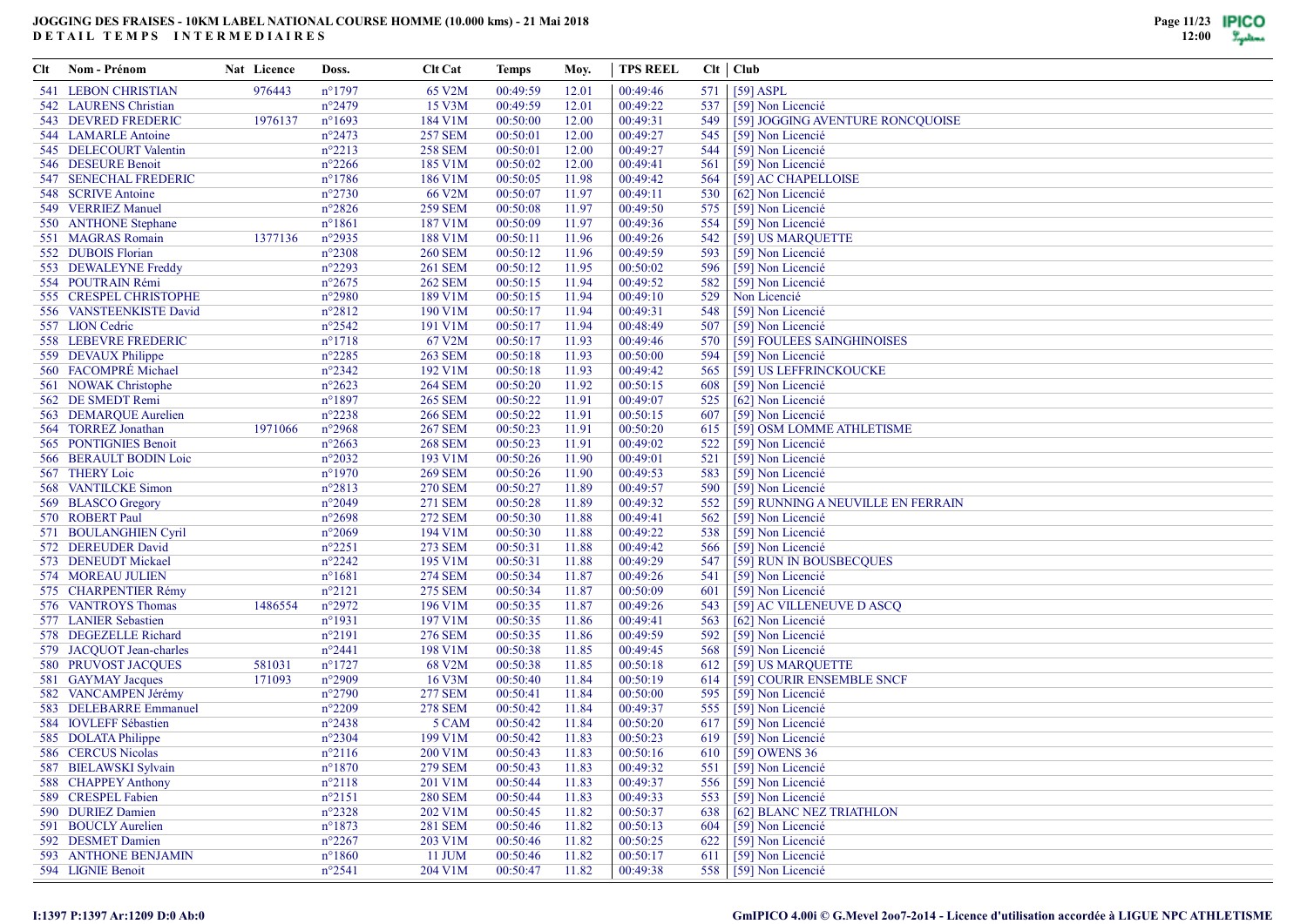| Clt | Nom - Prénom                 | Nat Licence | Doss.            | <b>Clt Cat</b> | Temps    | Moy.  | <b>TPS REEL</b> |       | Clt   Club                         |
|-----|------------------------------|-------------|------------------|----------------|----------|-------|-----------------|-------|------------------------------------|
|     | 595 LENEN Olivier            |             | $n^{\circ}$ 1935 | 205 V1M        | 00:50:47 | 11.82 | 00:50:14        | 606   | [59] Non Licencié                  |
|     | 596 CRESPEL Olivier          |             | $n^{\circ}2152$  | 206 V1M        | 00:50:50 | 11.81 | 00:50:31        | 631   | [59] Non Licencié                  |
|     | <b>597 NORTIER LUC</b>       | 2053889     | $n^{\circ}1792$  | 207 V1M        | 00:50:50 | 11.81 | 00:50:31        | 632   | $[59]$ ASPL                        |
|     | 598 LEULLIEUX Moïse          |             | $n^{\circ}2530$  | 69 V2M         | 00:50:53 | 11.79 | 00:49:46        | 569   | [59] WASQUEHAL TRIATHLON           |
|     | 599 HENNION David            |             | $n^{\circ}2418$  | 208 V1M        | 00:50:53 | 11.79 | 00:49:50        | 574   | [59] Non Licencié                  |
|     | 600 STIEREMANS Guillaume     |             | $n^{\circ}2754$  | 70 V2M         | 00:50:53 | 11.79 | 00:49:51        | 577   | [59] Non Licencié                  |
|     | 601 VASSEUR Jean-christophe  |             | $n^{\circ}2814$  | <b>282 SEM</b> | 00:50:54 | 11.79 | 00:50:26        | 623   | [59] LILLE TRIATHLON               |
|     | 602 DEJA PHILIPPE            |             | $n^{\circ}$ 1903 | 71 V2M         | 00:50:56 | 11.78 | 00:50:51        | 651   | [59] Non Licencié                  |
|     | 603 PATINIER Samuel          |             | $n^{\circ}2637$  | <b>283 SEM</b> | 00:50:57 | 11.78 | 00:49:57        | 589   | [59] Non Licencié                  |
|     | 604 MIQUEL Pierre-henry      |             | $n^{\circ}2592$  | 209 V1M        | 00:50:58 | 11.77 | 00:49:52        | 580   | [59] Non Licencié                  |
|     | 605 BAVIERE Gaetan           |             | $n^{\circ}2016$  | 72 V2M         | 00:50:58 | 11.77 | 00:49:56        | 587   | [59] Non Licencié                  |
|     | 606 LESTIENNE Laurent        |             | $n^{\circ}$ 1940 | <b>284 SEM</b> | 00:50:59 | 11.77 | 00:49:56        | 586   | [59] Non Licencié                  |
|     | 607 LESTIENNE Stephane       |             | $n^{\circ}1941$  | 210 V1M        | 00:50:59 | 11.77 | 00:49:56        | 585   | [62] Non Licencié                  |
|     | <b>608 DESCAMPS FREDERIC</b> |             | n°3009           | 73 V2M         | 00:50:59 | 11.77 | 00:50:41        | 640   | Non Licencié                       |
|     | 609 LOISEL Fabien            |             | $n^{\circ}2544$  | 211 V1M        | 00:51:00 | 11.77 | 00:50:45        | 646   | [59] Non Licencié                  |
|     | 610 DERMINEUR Cyril          |             | $n^{\circ}2254$  | <b>285 SEM</b> | 00:51:01 | 11.76 | 00:49:48        | 573   | [59] Non Licencié                  |
|     | 611 BLIN Ludovic             |             | $n^{\circ}2050$  | 212 V1M        | 00:51:01 | 11.76 | 00:50:36        | 634   | [59] Non Licencié                  |
|     | 612 BIRONIEN Alfred          |             | $n^{\circ}2045$  | <b>286 SEM</b> | 00:51:02 | 11.76 | 00:50:59        | 663   | [59] FRONTRUNNERSLILLE             |
|     | 613 CATTEAU Pascal           |             | $n^{\circ}2112$  | 74 V2M         | 00:51:02 | 11.76 | 00:50:23        | 620   | [59] Non Licencié                  |
|     | 614 AVART Charles            |             | n°1998           | <b>287 SEM</b> | 00:51:05 | 11.75 | 00:49:39        | 559   | [59] Non Licencié                  |
|     | 615 WESTELYNCK Frederic      |             | $n^{\circ}1825$  | 75 V2M         | 00:51:06 | 11.74 | 00:50:28        | 626   | [59] CEUX DU LAC                   |
|     | 616 POORTEMAN Gilles         |             | $n^{\circ}2665$  | 76 V2M         | 00:51:07 | 11.74 | 00:49:58        | 591   | [59] Non Licencié                  |
|     | 617 COLLE Cédric             |             | $n^{\circ}2138$  | 213 V1M        | 00:51:08 | 11.73 | 00:49:52        | 581   | [59] Non Licencié                  |
|     | 618 GEERAERT Matthieu        |             | n°2383           | <b>288 SEM</b> | 00:51:09 | 11.73 | 00:50:09        | 600   | [59] Non Licencié                  |
|     | <b>619 DELEAU HUGUES</b>     |             | $n^{\circ}3022$  | 214 V1M        | 00:51:11 | 11.72 | 00:49:51        | 578   | Non Licencié                       |
|     | <b>620 LEMAN GATIEN</b>      |             | n°3024           | 215 V1M        | 00:51:11 | 11.72 | 00:49:51        | 576   | Non Licencié                       |
|     | 621 MATYSEN Yannick          |             | $n^{\circ}2586$  | 216 V1M        | 00:51:11 | 11.72 | 00:49:52        | 579   | [59] Non Licencié                  |
|     | 622 MORIVAL Jimmy            | 1376562     | $n^{\circ}2945$  | 217 V1M        | 00:51:12 | 11.72 | 00:58:33        | 1046  | [59] HEM ATHLETIC CLUB             |
|     | 623 MONVILLE Christopher     |             | n°2599           | <b>289 SEM</b> | 00:51:12 | 11.72 | 00:58:33        | 1048  | [59] Non Licencié                  |
|     | 624 BEAUVALOT Franck         |             | $n^{\circ}2020$  | 218 V1M        | 00:51:13 | 11.72 | 00:50:51        | 650   | [59] Non Licencié                  |
|     | 625 MALLENGIER Olivier       |             | $n^{\circ}2557$  | 77 V2M         | 00:51:13 | 11.72 | 00:50:42        | 642   | [59] Non Licencié                  |
|     | 626 FOURLEGNIE Alexandre     |             | n°3032           | 219 V1M        | 00:51:15 | 11.71 | 00:51:03        | 666   | [59] Non Licencié                  |
|     | 627 BROUCKE Didier           | 188735      | $n^{\circ}2871$  | 17 V3M         | 00:51:17 | 11.70 | 00:50:44        | 644   | [59] COURIR ENSEMBLE SNCF          |
|     | 628 BOULANGER Philippe       |             | $n^{\circ}2068$  | 78 V2M         | 00:51:17 | 11.70 | 00:50:42        | 641   | [59] Non Licencié                  |
|     | 629 DEMOULIN Franck          |             | $n^{\circ}2241$  | 220 V1M        | 00:51:18 | 11.70 | 00:50:30        | 628   | [62] Non Licencié                  |
|     | 630 GENET Alexandre          |             | $n^{\circ}2384$  | <b>290 SEM</b> | 00:51:19 | 11.69 | 00:50:16        | 609   | [59] Non Licencié                  |
|     | <b>631 DUHEM PATRICE</b>     | 1886111     | $n^{\circ}1838$  | 221 V1M        | 00:51:20 | 11.69 | 00:50:50        | 648   | [62] JOGGING CLUB BILLY BERCLA     |
|     | 632 NOE Bertrand             |             | $n^{\circ}2620$  | <b>291 SEM</b> | 00:51:20 | 11.69 | 00:49:55        | 584   | [59] Non Licencié                  |
|     | 633 NICOLAS Laurent          |             | $n^{\circ}2613$  | 222 V1M        | 00:51:20 | 11.69 | 00:50:36        | 635   | [59] Non Licencié                  |
|     | 634 CATRY Sebastien          |             | $n^{\circ}2111$  | <b>292 SEM</b> | 00:51:21 | 11.69 | 00:50:37        | 637   | [59] Non Licencié                  |
|     | 635 DULIEU DAVID             |             | $n^{\circ}3016$  | 79 V2M         | 00:51:22 | 11.68 | 00:50:39        | 639   | Non Licencié                       |
|     | 636 VERFAILLE Arnaud         |             | $n^{\circ}2819$  | 223 V1M        | 00:51:22 | 11.68 | 00:50:27        | 624   | [59] RUNNING A NEUVILLE EN FERRAIN |
|     | 637 DESPREZ Patrick          |             | $n^{\circ}2273$  | 18 V3M         | 00:51:23 | 11.68 | 00:51:00        | 664   | [62] Non Licencié                  |
|     | <b>638 CERMAK JEREMY</b>     |             | n°3043           | 224 V1M        | 00:51:23 | 11.68 | 00:50:28        | 625   | Non Licencié                       |
|     | 639 GOELEN Arnaud            |             | n°2393           | 225 V1M        | 00:51:24 | 11.68 | 00:50:22        | 618   | [59] Non Licencié                  |
|     | 640 CARDOEN Jean luc         |             | $n^{\circ}2099$  | 80 V2M         | 00:51:24 | 11.68 | 00:50:57        | 659   | [59] HALLUIN TRIATHLON             |
|     | 641 PERARD Fabien            |             | $n^{\circ}2683$  | <b>293 SEM</b> | 00:51:24 | 11.67 | 00:50:24        | 621   | [59] Non Licencié                  |
|     | 642 SARRAZIN Pascal          |             | $n^{\circ}2722$  | 81 V2M         | 00:51:24 | 11.67 | 00:51:07        | 668   | [59] Non Licencié                  |
|     | 643 ROUSSEAU Nicolas         | 1919906     | $n^{\circ}2961$  | <b>294 SEM</b> | 00:51:25 | 11.67 | 00:50:13        | 602   | [59] PLANETE RUNNING AND WALKING   |
|     | 644 DA ROCHA Samuel          |             | $n^{\circ}2165$  | <b>295 SEM</b> | 00:51:26 | 11.67 | 00:50:45        | 645   | [59] Non Licencié                  |
|     | 645 BELAIR Ludovic           |             | $n^{\circ}2025$  | 226 V1M        | 00:51:26 | 11.67 | 00:50:05        | 597   | [62] Non Licencié                  |
|     | 646 PONTIGNIES Thibaut       |             | $n^{\circ}2664$  | 227 V1M        | 00:51:27 | 11.67 | 00:50:06        | 598 l | [59] Non Licencié                  |
|     | <b>647 GEST LAURENT</b>      |             | n°2995           | 228 V1M        | 00:51:29 | 11.65 | 00:50:13        | 603   | Non Licencié                       |
|     | <b>648 PHILIPPE DIDIER</b>   |             | $n^{\circ}1654$  | 82 V2M         | 00:51:29 | 11.65 | 00:50:20        |       | 616 [59] Non Licencié              |
|     |                              |             |                  |                |          |       |                 |       |                                    |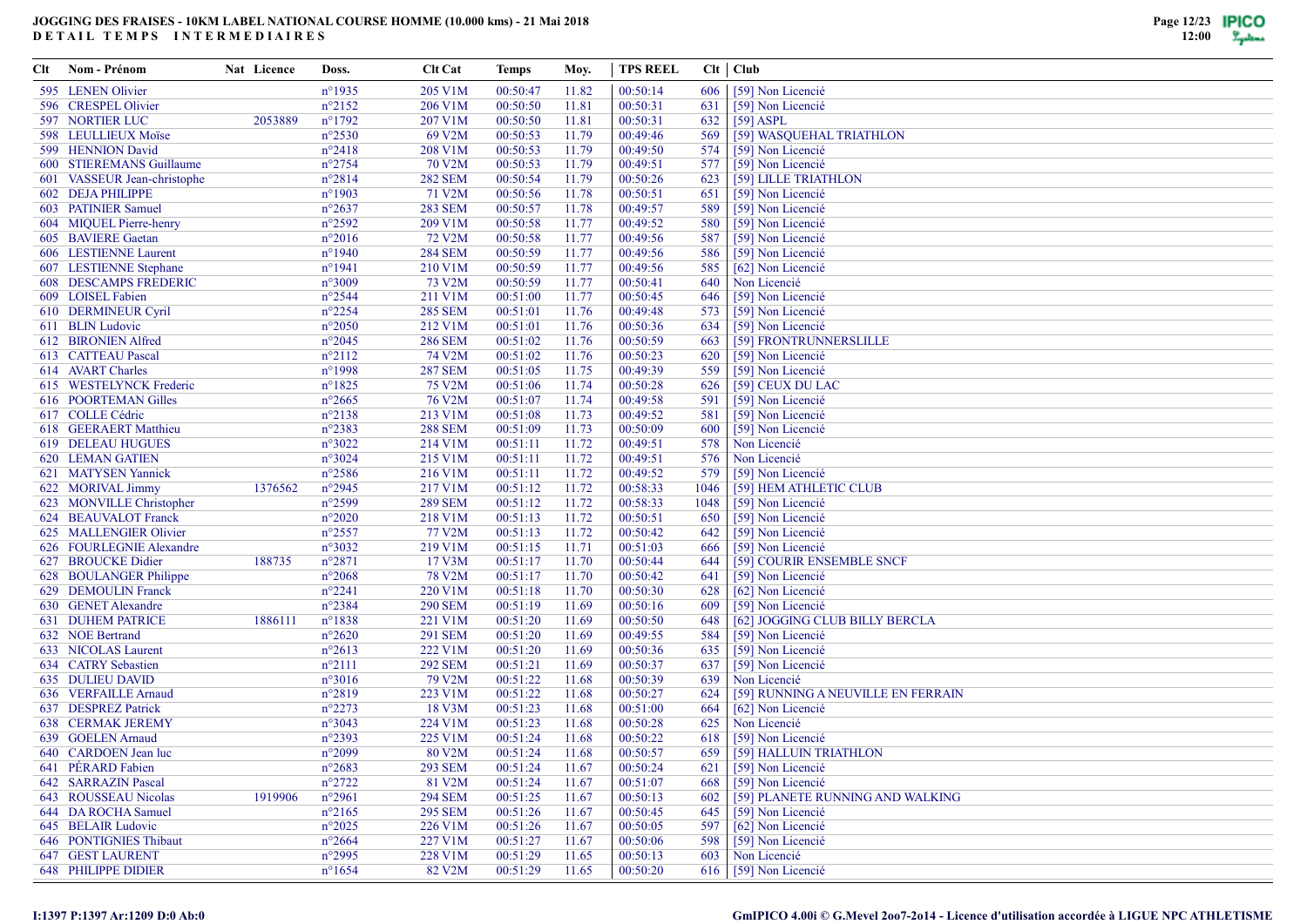| Clt | Nom - Prénom                                   | Nat Licence | Doss.            | <b>Clt Cat</b>          | Temps    | Moy.  | <b>TPS REEL</b> |      | $Clt$   $Club$                         |
|-----|------------------------------------------------|-------------|------------------|-------------------------|----------|-------|-----------------|------|----------------------------------------|
|     | 649 HUS Bernard                                |             | $n^{\circ}2431$  | 83 V2M                  | 00:51:30 | 11.65 | 00:50:13        | 605  | [59] RUN IN BOUSBECOUES                |
|     | 650 DESCAMPS Thierry                           |             | $n^{\circ}2264$  | 84 V2M                  | 00:51:30 | 11.65 | 00:49:57        | 588  | [59] Non Licencié                      |
|     | 651 LAVAL ALAIN                                |             | $n^{\circ}1702$  | 85 V2M                  | 00:51:30 | 11.65 | 00:51:25        | 683  | [19] Non Licencié                      |
|     | <b>652 HEMEZ GUILLAUME</b>                     |             | $n^{\circ}1684$  | 229 V1M                 | 00:51:31 | 11.65 | 00:50:07        | 599  | [59] Non Licencié                      |
|     | 653 BABIN Philippe                             |             | $n^{\circ}1862$  | 86 V2M                  | 00:51:34 | 11.64 | 00:51:09        | 670  | [59] Non Licencié                      |
|     | 654 DANDOY Loïc                                |             | $n^{\circ}2168$  | <b>296 SEM</b>          | 00:51:35 | 11.64 | 00:51:14        | 675  | [59] Non Licencié                      |
|     | 655 BONIFACE Christophe                        |             | $n^{\circ}2056$  | 87 V2M                  | 00:51:35 | 11.63 | 00:50:30        | 629  | [59] Non Licencié                      |
|     | 656 BOCQUET Frederic                           | 1571360     | $n^{\circ}2867$  | 230 V1M                 | 00:51:37 | 11.63 | 00:50:44        | 643  | [59] AC VILLENEUVE D ASCQ              |
|     | <b>657 BUISSIERE VINCENT</b>                   | 2041949     | $n^{\circ}1737$  | 231 V1M                 | 00:51:38 | 11.62 | 00:59:09        | 1067 | [59] US MARQUETTE                      |
|     | 658 LEMOUX Olivier                             |             | $n^{\circ}2515$  | 232 V1M                 | 00:51:38 | 11.62 | 00:50:52        | 652  | [59] Non Licencié                      |
|     | 659 ROOSE Frédéric                             |             | $n^{\circ}2705$  | 233 V1M                 | 00:51:39 | 11.62 | 00:50:49        | 647  | [77] Non Licencié                      |
|     | 660 VERMEERSCH David                           |             | $n^{\circ}2823$  | 234 V1M                 | 00:51:40 | 11.62 | 00:50:36        | 633  | [62] Non Licencié                      |
|     | 661 KUCINSKA Mieszko                           |             | $n^{\circ}2461$  | <b>297 SEM</b>          | 00:51:40 | 11.62 | 00:50:29        | 627  | [59] Non Licencié                      |
|     | <b>662 LECHENNE OLIVIER</b>                    |             | $n^{\circ}1781$  | 88 V2M                  | 00:51:42 | 11.61 | 00:50:30        | 630  | [62] Non Licencié                      |
|     | 663 CUVELIER Alexandre                         |             | $n^{\circ}2157$  | <b>298 SEM</b>          | 00:51:45 | 11.60 | 00:50:56        | 656  | [59] Non Licencié                      |
|     | 664 CARPENTIER Christophe                      |             | $n^{\circ}1878$  | 235 V1M                 | 00:51:46 | 11.59 | 00:51:09        | 669  | [59] Non Licencié                      |
|     | 665 MALFOIS Antoine                            |             | $n^{\circ}2556$  | <b>299 SEM</b>          | 00:51:47 | 11.59 | 00:50:19        | 613  | [59] Non Licencié                      |
|     | 666 DUJARDIN Gregory                           |             | $n^{\circ}2319$  | <b>300 SEM</b>          | 00:51:47 | 11.59 | 00:50:55        | 654  | [59] Non Licencié                      |
|     | 667 BOUTRY Cyrille                             |             | $n^{\circ}2073$  | <b>301 SEM</b>          | 00:51:48 | 11.59 | 00:50:56        | 655  | [59] Non Licencié                      |
|     | <b>668 DI BARTOLO ALEXANDRE</b>                | 1559818     | $n^{\circ}1694$  | 236 V1M                 | 00:51:52 | 11.57 | 00:51:21        | 681  | [59] JOGGING AVENTURE RONCQUOISE       |
|     | <b>669 BOCQUET CHARLES</b>                     |             | $n^{\circ}$ 1787 | <b>302 SEM</b>          | 00:51:52 | 11.57 | 00:51:30        | 687  | [59] AC CHAPELLOISE                    |
|     | 670 BERQUEZ Joel                               |             | $n^{\circ}2035$  | 89 V2M                  | 00:51:52 | 11.57 | 00:51:17        | 678  | [59] Non Licencié                      |
|     | 671 RICHART Pierre                             |             | $n^{\circ}2694$  | 90 V2M                  | 00:51:53 | 11.56 | 00:51:29        | 686  | [59] H2R HERLIES                       |
|     | 672 MARKA Thibaut                              |             | $n^{\circ}2564$  | <b>303 SEM</b>          | 00:51:54 | 11.56 | 00:51:17        | 677  | [59] Non Licencié                      |
|     | 673 VILLENEUVE Pierre                          |             | $n^{\circ}2835$  | 237 V1M                 | 00:51:56 | 11.56 | 00:50:53        | 653  | [59] Non Licencié                      |
|     | 674 DUBOIS Jerome                              |             | $n^{\circ}2309$  | 19 V3M                  | 00:51:56 | 11.56 | 00:51:40        | 699  | [59] Non Licencié                      |
|     | 675 NOULLEZ Sebastien                          |             | $n^{\circ}2622$  | 238 V1M                 | 00:51:56 | 11.56 | 00:51:02        | 665  | [59] Non Licencié                      |
|     | 676 FRADET Anthony                             |             | $n^{\circ}2372$  | 239 V1M                 | 00:51:59 | 11.54 | 00:51:11        | 672  | [59] Non Licencié                      |
|     | 677 FACCIA Gabriel                             |             | $n^{\circ}2340$  | 91 V2M                  | 00:51:59 | 11.54 | 00:51:11        | 673  | [59] Non Licencié                      |
|     | 678 BARELLE Benoît                             |             | $n^{\circ}2009$  | <b>304 SEM</b>          | 00:52:00 | 11.54 | 00:50:37        | 636  | [59] Non Licencié                      |
|     | 679 SAINGIER Xavier                            |             | $n^{\circ}2717$  | 92 V2M                  | 00:52:00 | 11.54 | 00:50:58        | 660  | [59] Non Licencié                      |
|     | 680 DELMAS Jean-paul                           |             | $n^{\circ}2222$  | 240 V1M                 | 00:52:00 | 11.54 | 00:51:46        | 705  | [62] Non Licencié                      |
|     | <b>681 PELUD YANN-CYRIL</b>                    | 1713026     | $n^{\circ}1803$  | 241 V1M                 | 00:52:00 | 11.54 | 00:51:52        | 712  | [59] ASPTT LILLE METROPOLE             |
|     | 682 MAKOUANGOU Erwann                          |             | $n^{\circ}$ 1945 | <b>305 SEM</b>          | 00:52:00 | 11.54 | 00:51:44        | 702  | [59] Non Licencié                      |
|     | 683 QUESNEY Eric                               |             | $n^{\circ}2684$  | 93 V2M                  | 00:52:01 | 11.54 | 00:51:21        | 680  | [59] Non Licencié                      |
|     | 684 DELEPIERRE Mathieu                         |             | $n^{\circ}2215$  | <b>306 SEM</b>          | 00:52:04 | 11.53 | 00:51:23        | 682  | [59] Non Licencié                      |
|     | 685 CASEDAS Sebastien                          |             | $n^{\circ}2105$  | 242 V1M                 | 00:52:05 | 11.52 | 00:50:50        | 649  | [59] Non Licencié                      |
|     |                                                |             | $n^{\circ}2706$  |                         | 00:52:05 | 11.52 | 00:51:51        | 710  |                                        |
|     | 686 ROSIER Mathys<br><b>687 SINGIER Alexis</b> |             | $n^{\circ}2737$  | 6 CAM<br><b>307 SEM</b> | 00:52:05 | 11.52 | 00:51:32        | 690  | [59] Non Licencié<br>[59] Non Licencié |
|     | 688 MATON Ludovic                              |             | $n^{\circ}2584$  | <b>308 SEM</b>          | 00:52:06 | 11.52 | 00:51:38        | 698  | [59] Non Licencié                      |
|     | 689 DAUCHEZ David                              |             | $n^{\circ}2170$  | 94 V2M                  | 00:52:06 | 11.52 | 00:50:56        | 658  |                                        |
|     |                                                |             |                  |                         |          |       |                 |      | [59] POUR TOUS LES TEMPS               |
|     | 690 BOULANGER Christian                        |             | $n^{\circ}2067$  | 95 V2M                  | 00:52:07 | 11.51 | 00:52:04        | 726  | [59] Non Licencié                      |
|     | 691 DURAND Pascal                              |             | $n^{\circ}2325$  | 243 V1M                 | 00:52:08 | 11.51 | 00:52:02        | 723  | [59] Non Licencié                      |
|     | 692 DE LE VALLEE Arnaud                        |             | $n^{\circ}2173$  | 244 V1M                 | 00:52:09 | 11.51 | 00:51:35        | 695  | [59] Non Licencié                      |
|     | 693 ATSAMNIA MOHAMED                           |             | $n^{\circ}1769$  | 245 V1M                 | 00:52:10 | 11.50 | 00:51:12        | 674  | [59] ASDN DEPARTEMENT DU NORD          |
|     | <b>694 GIULIANO FABRICE</b>                    |             | $n^{\circ}3054$  | <b>309 SEM</b>          | 00:52:11 | 11.50 | 00:52:00        | 720  | Non Licencié                           |
|     | 695 SKRZYPCZAK Denis                           |             | $n^{\circ}$ 1968 | 96 V2M                  | 00:52:12 | 11.50 | 00:51:53        | 714  | [59] Non Licencié                      |
|     | 696 ROLLANDI Luc                               |             | $n^{\circ}1961$  | 310 SEM                 | 00:52:14 | 11.49 | 00:51:06        | 667  | [59] Non Licencié                      |
|     | <b>697 DELEVALLEE TONY</b>                     |             | $n^{\circ}3018$  | 311 SEM                 | 00:52:15 | 11.49 | 00:50:59        | 662  | Non Licencié                           |
|     | 698 DEBOOM Maxime                              |             | $n^{\circ}2180$  | 312 SEM                 | 00:52:17 | 11.48 | 00:50:56        | 657  | [59] Non Licencié                      |
|     | 699 SCREVE Lionel                              |             | $n^{\circ}2728$  | 313 SEM                 | 00:52:18 | 11.47 | 00:59:56        | 1087 | [59] Non Licencié                      |
|     | 700 SIMON DE GRANCHAMP I                       |             | $n^{\circ}2736$  | 246 V1M                 | 00:52:18 | 11.47 | 00:51:49        | 707  | [59] Non Licencié                      |
|     | 701 VANDERSNICKT Christophe                    |             | $n^{\circ}2800$  | 97 V2M                  | 00:52:21 | 11.46 | 00:51:45        | 703  | [59] Non Licencié                      |
|     | 702 GUILBERT Christophe                        |             | $n^{\circ}2405$  | 247 V1M                 | 00:52:22 | 11.46 | 00:51:50        |      | 708 [59] Non Licencié                  |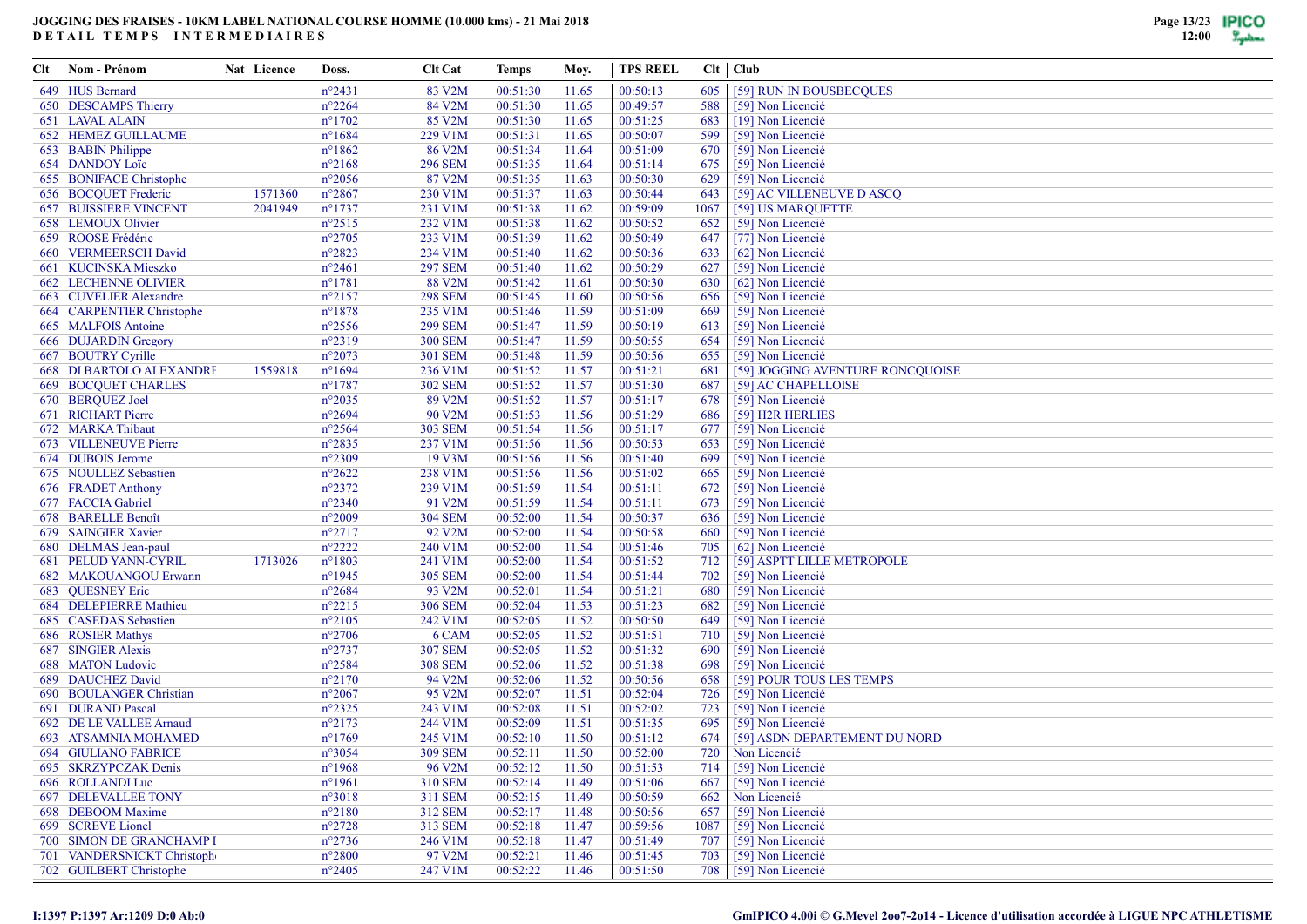| Clt | Nom - Prénom                   | Nat Licence | Doss.            | <b>Clt Cat</b> | Temps    | Moy.  | <b>TPS REEL</b> |       | $Clt$   $Club$                         |
|-----|--------------------------------|-------------|------------------|----------------|----------|-------|-----------------|-------|----------------------------------------|
|     | 703 LAMANT Franck              |             | $n^{\circ}2472$  | 248 V1M        | 00:52:23 | 11.45 | 00:51:35        | 696   | [62] Non Licencié                      |
|     | 704 CARPENTIER Philippe        |             | $n^{\circ}2103$  | 98 V2M         | 00:52:24 | 11.45 | 00:52:22        | 749   | [62] Non Licencié                      |
|     | 705 BELY Bertrand              |             | $n^{\circ}2027$  | 314 SEM        | 00:52:26 | 11.45 | 00:50:58        | 661   | [59] Non Licencié                      |
|     | 706 NICOLI Christian           |             | $n^{\circ}2615$  | 99 V2M         | 00:52:29 | 11.43 | 00:51:51        | 709   | [59] Non Licencié                      |
|     | 707 GARCIA Anthony             |             | $n^{\circ}1920$  | 315 SEM        | 00:52:31 | 11.43 | 00:51:53        | 713   | [59] Non Licencié                      |
|     | 708 ARNOUX Bertrand            |             | $n^{\circ}$ 1997 | 316 SEM        | 00:52:31 | 11.43 | 00:52:21        | 746   | [59] Non Licencié                      |
|     | 709 BRILLARD Ludovic           |             | $n^{\circ}2080$  | 249 V1M        | 00:52:32 | 11.42 | 00:51:33        | 691   | [59] Non Licencié                      |
|     | 710 FOUQUET Benoit             |             | $n^{\circ}2367$  | 250 V1M        | 00:52:32 | 11.42 | 00:51:33        | 692   | [59] Non Licencié                      |
|     | 711 VALO Loïc                  |             | $n^{\circ}2787$  | 251 V1M        | 00:52:32 | 11.42 | 00:51:29        | 685   | [62] Non Licencié                      |
|     | 712 DHALLEWYN Jerome           |             | $n^{\circ}2296$  | 252 V1M        | 00:52:33 | 11.42 | 00:51:34        | 693   | [59] Non Licencié                      |
|     | 713 FOURLEGNIE Alexandre       |             | $n^{\circ}2370$  | 253 V1M        | 00:52:33 | 11.42 | 00:51:34        | 694   | [59] Non Licencié                      |
|     | 714 WILLEMOT Vincent           |             | $n^{\circ}2853$  | 100 V2M        | 00:52:33 | 11.42 | 00:52:20        | 742   | [59] Non Licencié                      |
|     | 715 DEGRYSE Pierrick           |             | $n^{\circ}2194$  | 317 SEM        | 00:52:33 | 11.42 | 00:51:16        | 676   | [59] Non Licencié                      |
|     | 716 DEWAMES WILLY              |             | $n^{\circ}1704$  | 254 V1M        | 00:52:35 | 11.41 | 00:52:07        | 729   | [59] Non Licencié                      |
|     | 717 HUYGHE Clément             |             | $n^{\circ}2432$  | 318 SEM        | 00:52:36 | 11.41 | 00:51:11        | 671   | [62] Non Licencié                      |
|     | 718 AVOT Gaetan                |             | $n^{\circ}2002$  | 255 V1M        | 00:52:37 | 11.41 | 00:51:31        | 689   | [59] Non Licencié                      |
|     | 719 BILBAULT Yoann             |             | $n^{\circ}2043$  | 319 SEM        | 00:52:37 | 11.41 | 00:51:20        | 679   | [37] Non Licencié                      |
|     | 720 MAUBOURGUET Sébastien      |             | $n^{\circ}2587$  | <b>320 SEM</b> | 00:52:37 | 11.40 | 00:51:38        | 697   | [59] Non Licencié                      |
|     | 721 RAVERDY Olivier            |             | $n^{\circ}2687$  | 101 V2M        | 00:52:38 | 11.40 | 00:51:57        | 717   | [59] Non Licencié                      |
|     | 722 VINCENT David              |             | $n^{\circ}2838$  | 256 V1M        | 00:52:38 | 11.40 | 00:51:29        | 684   | [62] Non Licencié                      |
|     | 723 COUVREUR Gregory           |             | $n^{\circ}2148$  | 257 V1M        | 00:52:39 | 11.40 | 00:51:45        | 704   | [59] Non Licencié                      |
|     | 724 BOUCHEZ Frédéric           |             | $n^{\circ}2063$  | <b>321 SEM</b> | 00:52:42 | 11.39 | 00:51:30        | 688   | [59] Non Licencié                      |
|     | 725 FAUDET Matthieu            |             | $n^{\circ}2351$  | 258 V1M        | 00:52:43 | 11.38 | 00:51:55        | 716   | [59] Non Licencié                      |
|     | 726 FOUCAUT Antoine            | T302764     | $n^{\circ}1843$  | 259 V1M        | 00:52:45 | 11.38 | 00:51:47        | 706   | [62] PASS'RUNNING                      |
|     | 727 ROEGIERS Bruno             |             | $n^{\circ}2704$  | 20 V3M         | 00:52:45 | 11.38 | 00:52:12        | 733   | [59] Non Licencié                      |
|     | 728 FACQ Benoit                |             | $n^{\circ}2345$  | <b>322 SEM</b> | 00:52:45 | 11.37 | 00:52:13        | 735   | [59] Non Licencié                      |
|     | 729 GUILLAUME Gabriel          |             | $n^{\circ}2406$  | 260 V1M        | 00:52:45 | 11.37 | 00:52:16        | 736   | [59] Non Licencié                      |
|     | 730 BLAISE Sébastien           |             | $n^{\circ}2047$  | <b>323 SEM</b> | 00:52:47 | 11.37 | 00:51:43        | 701   | [59] Non Licencié                      |
|     | 731 PONTEVILLE Philippe        |             | $n^{\circ}2662$  | 261 V1M        | 00:52:48 | 11.37 | 00:52:44        | 772   | [59] Non Licencié                      |
|     | 732 LOTIGIE Géry               |             | $n^{\circ}2546$  | 102 V2M        | 00:52:49 | 11.36 | 00:51:51        | 711   | [59] Non Licencié                      |
|     | 733 MALAQUIN Johan             | 1845593     | $n^{\circ}2936$  | <b>324 SEM</b> | 00:52:50 | 11.36 | 00:52:36        | 759   | [59] CS IBM NORD NORMANDIE             |
|     | 734 BORDEYNE Pascal            |             | $n^{\circ}2060$  | 262 V1M        | 00:52:50 | 11.36 | 00:52:26        | 752   | [59] Non Licencié                      |
|     | <b>735 SANNIER FREDERIC</b>    |             | $n^{\circ}1814$  | 103 V2M        | 00:52:51 | 11.36 | 00:52:44        | 770   | [59] JOGGING DES FRAISES               |
|     | 736 CLOART Baptiste            |             | $n^{\circ}2134$  | <b>325 SEM</b> | 00:52:52 | 11.35 | 00:51:59        | 719   | [59] Non Licencié                      |
|     | 737 DEGENNE Stephane           |             | $n^{\circ}2190$  | <b>326 SEM</b> | 00:52:53 | 11.35 | 00:51:55        | 715   | [59] Non Licencié                      |
|     | 738 CHAUVEL Jean-françois      |             | $n^{\circ}2123$  | <b>327 SEM</b> | 00:52:54 | 11.34 | 00:52:04        | 727   | [59] Non Licencié                      |
|     | 739 WASSEF Alexandre           | 902532      | $n^{\circ}2979$  | <b>328 SEM</b> | 00:52:55 | 11.34 | 00:52:10        | 731   | [91] US GRIGNY                         |
|     | 740 CATTEAU Ludovic            |             | $n^{\circ}1880$  | 263 V1M        | 00:52:57 | 11.33 | 00:52:37        | 760   | [59] Non Licencié                      |
|     | 741 PIQUOT Yves                |             | $n^{\circ}2657$  | 104 V2M        | 00:52:57 | 11.33 | 00:52:43        | 769   | [59] Non Licencié                      |
|     | 742 PETIT Eric                 |             | $n^{\circ}$ 1954 | 264 V1M        | 00:52:58 | 11.33 | 00:51:41        | 700   | [59] Non Licencié                      |
|     | 743 ACCETTONE Bruno            |             | $n^{\circ}$ 1987 | 105 V2M        | 00:52:58 | 11.33 | 00:52:20        | 744   | [59] Non Licencié                      |
|     | 744 LECLERCQ Pascal            | T578425     | $n^{\circ}2493$  | 265 V1M        | 00:53:01 | 11.32 | 00:52:19        | 739   | [59] PASS'RUNNING                      |
|     | 745 BOCQUET BRUNO              |             | $n^{\circ}$ 1785 | 21 V3M         | 00:53:03 | 11.31 | 00:52:41        | 765   | [59] AC CHAPELLOISE                    |
|     | 746 LAMBLIN PIERRE             |             | $n^{\circ}1617$  | <b>329 SEM</b> | 00:53:04 | 11.31 | 00:52:02        | 724   | [59] Non Licencié                      |
|     | 747 MALBRANQUE Eric            |             | $n^{\circ}2555$  | 106 V2M        | 00:53:05 | 11.30 | 00:52:42        | 766   | [62] Non Licencié                      |
|     | 748 CALLENS Jean-Pierre        | 1118694     | $n^{\circ}$ 1846 | 266 V1M        | 00:53:07 | 11.30 | 00:52:27        | 753   | [62] RC DE LENS ATHLETISME             |
|     | 749 PATUREL Loïc               |             | $n^{\circ}2638$  | <b>330 SEM</b> | 00:53:08 | 11.29 | 00:51:58        | 718   | [59] Non Licencié                      |
|     | <b>750 FRICK JEAN-FRANCOIS</b> | 1903751     | $n^{\circ}1752$  | 331 SEM        | 00:53:09 | 11.29 | 00:52:35        | 756   | [59] US MARQUETTE                      |
|     | 751 TOMCZAK Clément            |             | $n^{\circ}2773$  | <b>10 ESM</b>  | 00:53:10 | 11.29 | 00:52:12        | 734   | [59] Non Licencié                      |
|     | 752 THERET ERIC                |             | $n^{\circ}1680$  | 107 V2M        | 00:53:11 | 11.28 | 00:52:20        | 740 l | [59] Non Licencié                      |
|     | 753 PROMEROVA Thomas           |             | $n^{\circ}2678$  | 332 SEM        | 00:53:11 | 11.28 | 00:52:31        | 755   | [59] Non Licencié                      |
|     | <b>754 LOISEL LAURENT</b>      |             | $n^{\circ}1611$  | 267 V1M        | 00:53:12 | 11.28 | 00:52:29        | 754   | [59] Non Licencié                      |
|     | 755 LEBORGNE Arnaud            |             | $n^{\circ}2486$  | 268 V1M        | 00:53:13 | 11.28 | 00:52:38        | 762   | [59] Non Licencié                      |
|     | 756 FIOLET Guillaume           |             | $n^{\circ}2361$  | 269 V1M        | 00:53:16 | 11.27 | 00:52:20        |       | 741 [59] RUNNING A NEUVILLE EN FERRAIN |
|     |                                |             |                  |                |          |       |                 |       |                                        |

#### **I:1397 P:1397 Ar:1209 D:0 Ab:0**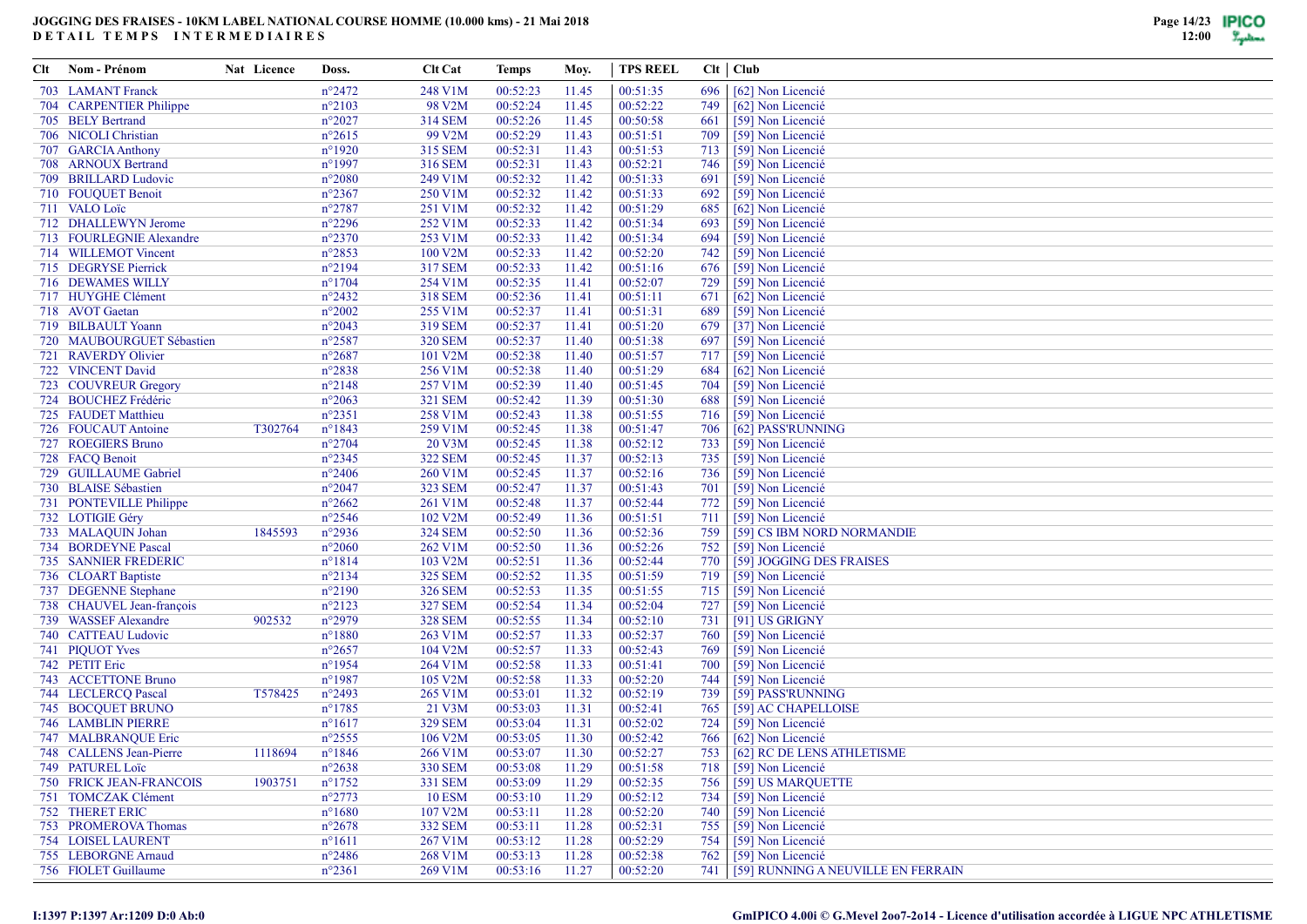| Clt | Nom - Prénom                                        | Nat Licence | Doss.                              | <b>Clt Cat</b>            | Temps                | Moy.           | <b>TPS REEL</b>      |            | Clt   Club                             |
|-----|-----------------------------------------------------|-------------|------------------------------------|---------------------------|----------------------|----------------|----------------------|------------|----------------------------------------|
|     | <b>757 PASTANT PAUL</b>                             | 1117392     | $n^{\circ}1717$                    | 22 V3M                    | 00:53:16             | 11.26          | 00:52:48             | 776        | [59] JOGGING AVENTURE RONCQUOISE       |
|     | 758 HIBON Nicolas                                   |             | $n^{\circ}2423$                    | 333 SEM                   | 00:53:16             | 11.26          | 00:52:12             | 732        | [59] Non Licencié                      |
|     | 759 RIBEIRO MACHADO Carlo POR                       |             | $n^{\circ}2693$                    | <b>334 SEM</b>            | 00:53:18             | 11.26          | 00:52:38             | 761        | [59] Non Licencié                      |
|     | <b>760 COUSTELLIER ERIC</b>                         |             | $n^{\circ}1773$                    | 270 V1M                   | 00:53:18             | 11.26          | 00:52:20             | 743        | [59] ASDN DEPARTEMENT DU NORD          |
|     | 761 SENAILLE Jérôme                                 |             | $n^{\circ}2733$                    | 335 SEM                   | 00:53:18             | 11.26          | 00:52:02             | 721        | [59] Non Licencié                      |
|     | 762 BERTHE Julien                                   |             | $n^{\circ}2038$                    | 336 SEM                   | 00:53:19             | 11.25          | 00:52:02             | 722        | [59] Non Licencié                      |
|     | 763 PEREIRA Robert                                  |             | $n^{\circ}2645$                    | 108 V2M                   | 00:53:19             | 11.25          | 00:52:18             | 738        | [59] Non Licencié                      |
|     | 764 FRUCHART Jean michel                            |             | $n^{\circ}2375$                    | 109 V2M                   | 00:53:19             | 11.25          | 00:52:40             | 763        | [59] Non Licencié                      |
|     | 765 LANTOINE Mickael                                |             | $n^{\circ}2478$                    | 337 SEM                   | 00:53:22             | 11.25          | 00:53:04             | 790        | [62] OWENS 36                          |
|     | 766 ECHEVIN Nicolas                                 |             | $n^{\circ}2337$                    | 271 V1M                   | 00:53:23             | 11.24          | 00:52:43             | 768        | [59] Non Licencié                      |
|     | 767 UBEROUOI Laurent                                |             | $n^{\circ}2784$                    | 272 V1M                   | 00:53:25             | 11.23          | 00:52:46             | 774        | [59] COURIR A GRAVELINES               |
|     | 768 THOMAS Yvan                                     |             | $n^{\circ}2768$                    | <b>338 SEM</b>            | 00:53:26             | 11.23          | 00:52:46             | 775        | [62] COURIR A GRAVELINES               |
|     | 769 DESCRYVE Jérôme                                 |             | $n^{\circ}2265$                    | 273 V1M                   | 00:53:27             | 11.23          | 00:52:03             | 725        | [59] Non Licencié                      |
|     | 770 PAPILLON Xavier                                 |             | $n^{\circ}2632$                    | 110 V2M                   | 00:53:28             | 11.23          | 00:53:16             | 806        | [59] Non Licencié                      |
|     | 771 GRASSO Clement                                  |             | $n^{\circ}1922$                    | 12 JUM                    | 00:53:29             | 11.22          | 00:52:25             | 751        | [62] Non Licencié                      |
|     | 772 KERMARREC Erwan                                 |             | $n^{\circ}2453$                    | 274 V1M                   | 00:53:29             | 11.22          | 00:52:43             | 767        | [59] Non Licencié                      |
|     | 773 LEGIER Didier                                   | 440101      | $n^{\circ}2926$                    | 23 V3M                    | 00:53:30             | 11.22          | 00:52:55             | 782        | [59] AC WAMBRECHIES                    |
|     | 774 JESECK CHRISTOPHE                               | 1745002     | $n^{\circ}1829$                    | 111 V2M                   | 00:53:33             | 11.21          | 00:52:08             | 730        | [62] DAINVILLE ATHLETIC CLUB           |
|     | 775 LALOYER Bertrand                                |             | $n^{\circ}2471$                    | 275 V1M                   | 00:53:34             | 11.20          | 00:52:44             | 771        | [59] Non Licencié                      |
|     | 776 OLIVIER Alexandre                               |             | $n^{\circ}2626$                    | 276 V1M                   | 00:53:36             | 11.20          | 00:53:16             | 807        | [59] Non Licencié                      |
|     | 777 SAUTREUIL Fabrice                               |             | $n^{\circ}2724$                    | 277 V1M                   | 00:53:36             | 11.20          | 00:52:07             | 728        | [59] Non Licencié                      |
|     | 778 POIGNANT Stephane                               |             | $n^{\circ}2659$                    | 278 V1M                   | 00:53:37             | 11.19          | 00:52:59             | 786        | [59] LES FOULEES HOUPLINOISES          |
|     | 779 BRUNET FABIEN                                   |             | $n^{\circ}3035$                    | 112 V <sub>2</sub> M      | 00:53:38             | 11.19          | 00:52:53             | 780        | Non Licencié                           |
|     | 780 PILLE Yvon                                      |             | $n^{\circ}2655$                    | 24 V3M                    | 00:53:38             | 11.19          | 00:53:00             | 787        | [59] Non Licencié                      |
|     | 781 LECOEUCHE Franck                                |             | $n^{\circ}2497$                    | 279 V1M                   | 00:53:38             | 11.19          | 00:53:21             | 813        | [59] LES FOULEES HOUPLINOISES          |
|     | 782 DHEDIN David                                    | 585149      | $n^{\circ}2901$                    | 113 V2M                   | 00:53:38             | 11.19          | 00:53:05             | 793        | [59] CS IBM NORD NORMANDIE             |
|     | 783 CERDAN Julien                                   |             | $n^{\circ}2117$                    | 339 SEM                   | 00:53:38             | 11.19          | 00:52:24             | 750        | [62] Non Licencié                      |
|     | 784 BENOIT Christophe                               |             | $n^{\circ}2030$                    | 114 V2M                   | 00:53:39             | 11.18          | 00:53:02             | 788        | [59] Non Licencié                      |
|     | 785 RAVANT AYMERIC                                  |             | $n^{\circ}1960$                    | 280 V1M                   | 00:53:40             | 11.18          | 00:52:17             | 737        | [59] Non Licencié                      |
|     | 786 TOUSSAINT Damien<br>787 DUBOIS Denis            |             | $n^{\circ}2779$<br>$n^{\circ}1912$ | <b>340 SEM</b><br>115 V2M | 00:53:43<br>00:53:44 | 11.17<br>11.17 | 00:52:52<br>00:53:20 | 779<br>811 | [59] Non Licencié                      |
|     |                                                     |             | $n^{\circ}2313$                    | 281 V1M                   | 00:53:45             | 11.16          | 00:52:36             | 758        | [62] Non Licencié                      |
|     | 788 DUBRUQUE Frédéric<br>789 DECAESTECKER Jean-marc |             | $n^{\circ}1901$                    | 116 V2M                   | 00:53:45             | 11.16          | 00:53:07             | 795        | [59] Non Licencié<br>[59] Non Licencié |
|     | 790 HECQUET Thomas                                  | 1810164     | $n^{\circ}2914$                    | 282 V1M                   | 00:53:45             | 11.16          | 00:52:58             | 785        | [59] CG HAUBOURDIN                     |
|     | 791 ANTCZAK JULIEN                                  |             | $n^{\circ}2990$                    | 341 SEM                   | 00:53:46             | 11.16          | 00:52:22             | 748        | Non Licencié                           |
|     | 792 CLENQUET Loic                                   |             | $n^{\circ}2133$                    | 342 SEM                   | 00:53:46             | 11.16          | 00:53:08             | 797        | [59] Non Licencié                      |
|     | 793 DE BRUYNE Franck                                |             | $n^{\circ}1895$                    | 283 V1M                   | 00:53:46             | 11.16          | 00:52:36             | 757        | [59] Non Licencié                      |
|     | 794 BECUE Lionel                                    |             | $n^{\circ}2023$                    | 284 V1M                   | 00:53:47             | 11.16          | 00:53:31             | 818        | [59] Non Licencié                      |
|     | 795 LHEUREUX Fabien                                 |             | $n^{\circ}2539$                    | 343 SEM                   | 00:53:50             | 11.15          | 00:52:21             | 747        | [59] LE MILLE PATTES ANNOEULLINOIS     |
|     | 796 DESTOMBES Louis rémi                            |             | $n^{\circ}2282$                    | <b>344 SEM</b>            | 00:53:50             | 11.15          | 00:52:50             | 778        | [59] Non Licencié                      |
|     | 797 BATAILLE David                                  |             | $n^{\circ}2014$                    | 285 V1M                   | 00:53:51             | 11.14          | 00:53:31             | 819        | [59] Non Licencié                      |
|     | 798 INGMANSSON Niclas                               |             | $n^{\circ}2436$                    | 345 SEM                   | 00:53:51             | 11.14          | 00:52:20             | 745        | [59] Non Licencié                      |
|     | 799 CAPOEN Emmanuel                                 | 1558014     | $n^{\circ}2876$                    | 286 V1M                   | 00:53:52             | 11.14          | 00:52:45             | 773        | [59] OA HAZEBROUCK                     |
|     | 800 LEFRANC Stéphane                                |             | $n^{\circ}2503$                    | 346 SEM                   | 00:53:53             | 11.14          | 00:53:16             | 803        | [59] Non Licencié                      |
|     | <b>801 MAFFRE HAROLD</b>                            |             | $n^{\circ}1788$                    | 347 SEM                   | 00:53:55             | 11.13          | 00:53:32             | 821        | [59] AC CHAPELLOISE                    |
|     | 802 DONDAINE Eric                                   |             | $n^{\circ}2305$                    | 117 V2M                   | 00:53:55             | 11.13          | 00:53:53             | 839        | [59] TETEGHEM ATHLETISME               |
|     | 803 DEWAELE Jean-marc                               |             | $n^{\circ}2292$                    | 25 V3M                    | 00:53:56             | 11.12          | 00:53:30             | 817        | [59] Non Licencié                      |
|     | 804 REVELLION Gaëtan                                |             | $n^{\circ}2692$                    | 348 SEM                   | 00:53:57             | 11.12          | 00:52:57             | 784        | [59] Non Licencié                      |
|     | 805 BONNEEL André                                   |             | $n^{\circ}2057$                    | 118 V2M                   | 00:53:57             | 11.12          | 00:53:12             | 800        | [59] Non Licencié                      |
|     | 806 LESUR Yoann                                     |             | $n^{\circ}2529$                    | 287 V1M                   | 00:53:58             | 11.12          | 00:53:19             | 809        | [59] Non Licencié                      |
|     | 807 NICOLLE Jean                                    |             | $n^{\circ}2616$                    | 349 SEM                   | 00:53:58             | 11.12          | 00:52:49             | 777        | [62] TOLATHLON Béthune                 |
|     | 808 FAURE Philippe                                  |             | $n^{\circ}2353$                    | 288 V1M                   | 00:53:59             | 11.12          | 00:53:35             | 822        | [59] Non Licencié                      |
|     | 809 RECOURT LAURENT                                 | 1823742     | $n^{\circ}1689$                    | 289 V1M                   | 00:53:59             | 11.12          | 00:53:20             | 810        | [62] ARC SPORTS LOISIRS                |
|     | 810 REMY Christophe                                 |             | $n^{\circ}2689$                    | 290 V1M                   | 00:54:02             | 11.11          | 00:53:26             |            | 816 [59] Non Licencié                  |
|     |                                                     |             |                                    |                           |                      |                |                      |            |                                        |

#### **I:1397 P:1397 Ar:1209 D:0 Ab:0**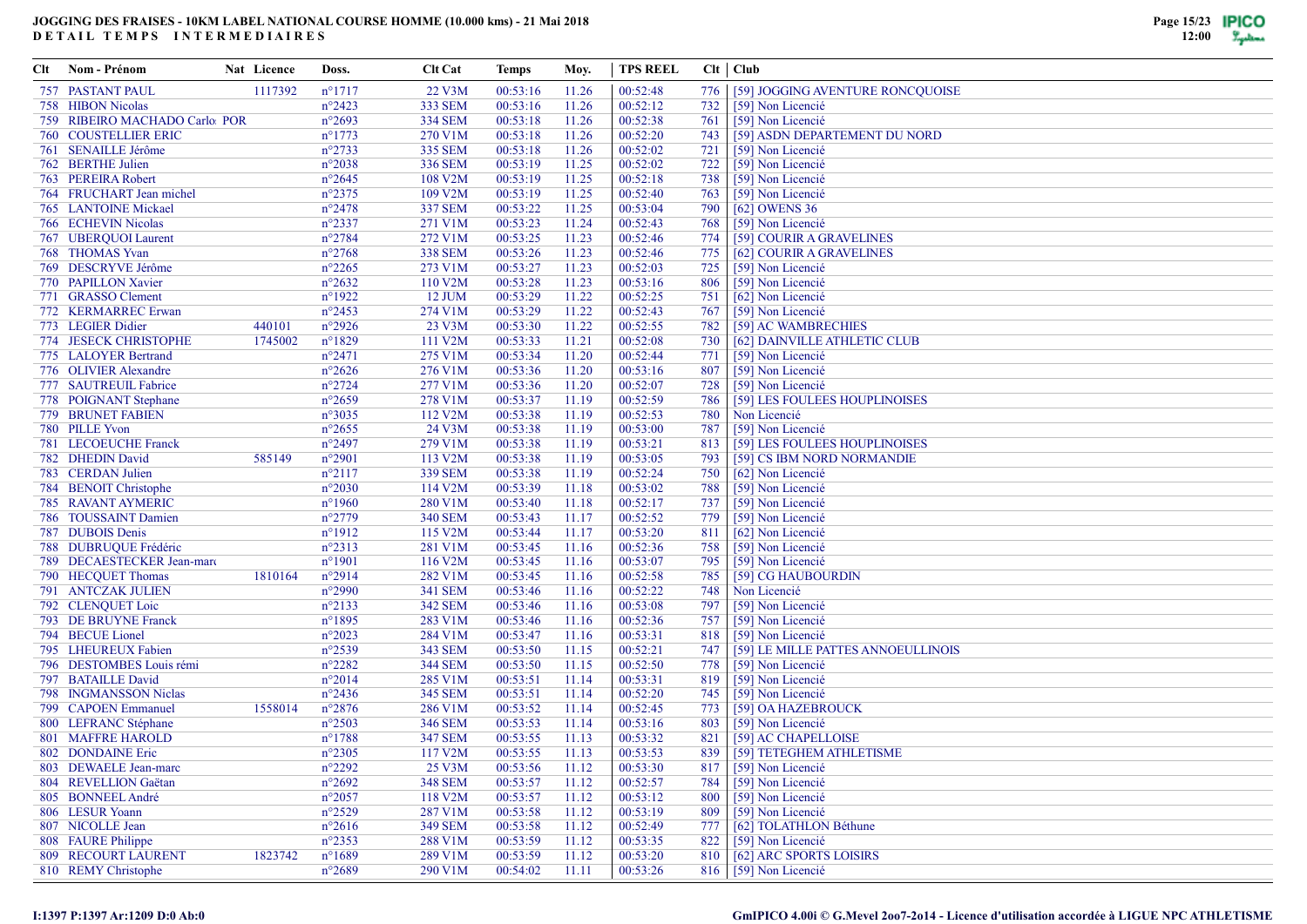| Clt | Nom - Prénom                | Nat Licence | Doss.           | <b>Clt Cat</b> | Temps    | Moy.  | <b>TPS REEL</b> |      | $Clt$ $Club$                     |
|-----|-----------------------------|-------------|-----------------|----------------|----------|-------|-----------------|------|----------------------------------|
|     | 811 DUMORTIER Nathan        |             | $n^{\circ}2323$ | <b>11 ESM</b>  | 00:54:02 | 11.11 | 00:53:47        | 833  | [59] Non Licencié                |
|     | 812 CASSETTE Stephane       |             | $n^{\circ}2107$ | 119 V2M        | 00:54:03 | 11.10 | 00:53:21        | 812  | [59] Non Licencié                |
|     | 813 FATOU Sylvain           |             | $n^{\circ}2348$ | <b>350 SEM</b> | 00:54:06 | 11.09 | 00:52:41        | 764  | [59] Non Licencié                |
|     | 814 DELIGNE Jeremy          |             | $n^{\circ}2220$ | 351 SEM        | 00:54:08 | 11.09 | 00:52:56        | 783  | [59] Non Licencié                |
|     | 815 VERSCHELDE Julien       | T303432     | $n^{\circ}2828$ | 352 SEM        | 00:54:08 | 11.09 | 00:53:07        | 796  | [59] PASS'RUNNING                |
|     | 816 DOUTRELONG Frederic     |             | $n^{\circ}1911$ | 291 V1M        | 00:54:08 | 11.09 | 00:52:55        | 781  | [59] Non Licencié                |
|     | <b>817 SPRIET NICOLAS</b>   |             | $n^{\circ}1659$ | 353 SEM        | 00:54:10 | 11.08 | 00:53:17        | 808  | [59] Non Licencié                |
|     | 818 BONA Eric               |             | $n^{\circ}2055$ | 120 V2M        | 00:54:13 | 11.07 | 00:53:10        | 798  | [59] Non Licencié                |
|     | 819 BUSIN PASCAL            |             | $n^{\circ}2999$ | <b>354 SEM</b> | 00:54:14 | 11.07 | 00:53:04        | 792  | LES ZAMIS COUREURS DE LAMBERSART |
|     | 820 CHIHAB Morad            |             | $n^{\circ}2124$ | 355 SEM        | 00:54:15 | 11.06 | 00:53:04        | 791  | [59] Non Licencié                |
|     | 821 FLIPO OLIVIER           | 1666232     | $n^{\circ}1751$ | 292 V1M        | 00:54:15 | 11.06 | 00:53:06        | 794  | [59] US MARQUETTE                |
|     | 822 KOLTUNSKI Alexis        |             | $n^{\circ}2459$ | <b>356 SEM</b> | 00:54:18 | 11.05 | 00:53:41        | 825  | [59] Non Licencié                |
|     | 823 CASTELAIN OLIVIER       |             | $n^{\circ}3055$ | <b>357 SEM</b> | 00:54:19 | 11.05 | 00:53:31        | 820  | Non Licencié                     |
|     | 824 LELEU Patrick           |             | $n^{\circ}2508$ | 121 V2M        | 00:54:20 | 11.04 | 00:54:13        | 864  | [59] Non Licencié                |
|     | 825 ?Dossard #5800302       |             | n°5800302       | <b>358 SEM</b> | 00:54:21 | 11.04 | 01:01:48        | 1118 | Non Licencié                     |
|     | 826 RICHARD Stephane        | 1116126     | $n^{\circ}1847$ | 122 V2M        | 00:54:21 | 11.04 | 00:54:08        | 857  | [59] RONCHIN ATHLETIC CLUB       |
|     |                             |             |                 |                |          |       |                 |      |                                  |
|     | 827 VANALDERWERELD Antho    | 2005668     | $n^{\circ}2971$ | <b>359 SEM</b> | 00:54:22 | 11.04 | 00:53:16        | 804  | [59] HEM ATHLETIC CLUB           |
|     | 828 DELEBARRE Michel        |             | $n^{\circ}2210$ | 26 V3M         | 00:54:22 | 11.04 | 00:53:43        | 829  | [59] Non Licencié                |
|     | 829 TOMTE Philippe          |             | $n^{\circ}2774$ | 293 V1M        | 00:54:22 | 11.04 | 00:53:02        | 789  | [59] Non Licencié                |
|     | 830 CUVELIER Bertrand       |             | $n^{\circ}2158$ | 294 V1M        | 00:54:23 | 11.03 | 00:53:57        | 841  | [59] Non Licencié                |
|     | 831 SIDROT Mathieu          |             | $n^{\circ}2734$ | 295 V1M        | 00:54:25 | 11.03 | 00:54:02        | 848  | [59] Non Licencié                |
|     | 832 VANCAYZEELE Christian   |             | $n^{\circ}2791$ | 27 V3M         | 00:54:26 | 11.02 | 00:53:51        | 838  | $[59]$ ASOSS                     |
|     | 833 CAYZEELE JEAN-LUC       | 1731871     | $n^{\circ}1692$ | 123 V2M        | 00:54:29 | 11.02 | 00:54:00        | 843  | [59] JOGGING AVENTURE RONCQUOISE |
|     | 834 PETITJEAN Olivier       | T303133     | $n^{\circ}2649$ | 124 V2M        | 00:54:29 | 11.01 | 00:53:16        | 802  | [59] PASS'RUNNING                |
|     | 835 MAES Dominique          | 1746703     | $n^{\circ}2934$ | 125 V2M        | 00:54:29 | 11.01 | 00:53:43        | 828  | [62] SAINT VENANT ATHLETISME     |
|     | 836 DEMARET Gaetan          |             | $n^{\circ}2232$ | <b>360 SEM</b> | 00:54:30 | 11.01 | 00:54:04        | 851  | [59] Non Licencié                |
|     | 837 DELEFORTERIE Damien     |             | $n^{\circ}2214$ | 296 V1M        | 00:54:30 | 11.01 | 00:53:15        | 801  | [62] Non Licencié                |
|     | 838 LECOURT Jean françois   |             | $n^{\circ}2500$ | 126 V2M        | 00:54:31 | 11.01 | 00:53:41        | 826  | [59] Non Licencié                |
|     | 839 DELHAY JEAN-NOEL        | 1976699     | $n^{\circ}1804$ | 297 V1M        | 00:54:32 | 11.00 | 00:53:51        | 837  | [59] ASPTT LILLE METROPOLE       |
|     | 840 DENOEUD Olivier         |             | $n^{\circ}2245$ | 298 V1M        | 00:54:32 | 11.00 | 00:53:48        | 835  | [59] Non Licencié                |
|     | 841 NIVESSE Stephane        |             | $n^{\circ}2619$ | 299 V1M        | 00:54:33 | 11.00 | 00:53:43        | 830  | [62] Non Licencié                |
|     | 842 CLARKE David            |             | $n^{\circ}2132$ | 13 JUM         | 00:54:34 | 11.00 | 00:53:22        | 815  | [59] Non Licencié                |
|     | 843 PARMENTIER Guillaume    |             | $n^{\circ}2635$ | 300 V1M        | 00:54:36 | 10.99 | 00:53:41        | 824  | [59] Non Licencié                |
|     | <b>844 DUBAR JORDAN</b>     |             | $n^{\circ}3049$ | 361 SEM        | 00:54:36 | 10.99 | 00:54:14        | 865  | Non Licencié                     |
|     | 845 MOREL Maxime            |             | $n^{\circ}2603$ | <b>362 SEM</b> | 00:54:40 | 10.98 | 00:54:26        | 887  | [62] Non Licencié                |
|     | 846 DUTHE Stephane          |             | $n^{\circ}2331$ | 301 V1M        | 00:54:40 | 10.98 | 00:54:26        | 888  | [62] HENIN ENDURANCE TEAM        |
|     | 847 FERYN Eric              |             | $n^{\circ}2357$ | 127 V2M        | 00:54:40 | 10.98 | 00:54:16        | 867  | [59] Non Licencié                |
|     | 848 SELOSSE Richard         | 2058050     | $n^{\circ}2963$ | 128 V2M        | 00:54:41 | 10.98 | 00:54:03        | 850  | [59] PLANETE RUNNING AND WALKING |
|     | 849 STAERCK RICHARD         |             | $n^{\circ}1842$ | 302 V1M        | 00:54:42 | 10.97 | 00:54:12        | 863  | [59] NO MACADAM STARS            |
|     | 850 LEURENT Tanguy          |             | $n^{\circ}2534$ | <b>12 ESM</b>  | 00:54:42 | 10.97 | 00:54:25        | 881  | [59] Non Licencié                |
|     | <b>851 RAMERY SEBASTIEN</b> | 1454867     | $n^{\circ}1794$ | 303 V1M        | 00:54:43 | 10.97 | 00:54:21        | 872  | $[59]$ ASPL                      |
|     | <b>852 DELOFFRE FRANCK</b>  |             | $n^{\circ}1677$ | 129 V2M        | 00:54:43 | 10.97 | 00:54:03        | 849  | [59] S/L US TOURCOING            |
|     | 853 HERNIE JEAN-LUC         | 179209      | $n^{\circ}1793$ | 130 V2M        | 00:54:44 | 10.96 | 00:54:20        | 871  | $[59]$ ASPL                      |
|     | 854 FAUCHILLE Eric          |             | $n^{\circ}2349$ | 363 SEM        | 00:54:44 | 10.96 | 00:53:45        | 832  | [59] Non Licencié                |
|     | 855 DELECLUSE CEDRIC        |             | $n^{\circ}3004$ | <b>364 SEM</b> | 00:54:48 | 10.95 | 00:54:41        | 902  | Non Licencié                     |
|     | 856 DELAHAYE William        |             | $n^{\circ}2197$ | <b>365 SEM</b> | 00:54:48 | 10.95 | 00:53:21        | 814  | [59] Non Licencié                |
|     | 857 GODEFROY Damien         |             | $n^{\circ}2391$ | 304 V1M        | 00:54:49 | 10.95 | 00:53:16        | 805  | [59] Non Licencié                |
|     | 858 PROVOST CHRISTIAN       |             | $n^{\circ}1655$ | 28 V3M         | 00:54:50 | 10.94 | 00:54:10        | 859  | [59] Non Licencié                |
|     | <b>859 BOUCHER GERARD</b>   |             | $n^{\circ}1705$ | 131 V2M        | 00:54:50 | 10.94 | 00:54:08        | 854  | [59] Non Licencié                |
|     | 860 CHELLUMBEN GINO         |             | $n^{\circ}3015$ | 132 V2M        | 00:54:51 | 10.94 | 00:54:25        | 884  | Non Licencié                     |
|     | 861 LECLERCO Christian      |             | $n^{\circ}2488$ | 133 V2M        | 00:54:52 | 10.94 | 00:54:26        | 885  | [59] Non Licencié                |
|     | 862 GOSSELIN Laurent        |             | $n^{\circ}2398$ | 305 V1M        | 00:54:52 | 10.94 | 00:54:04        | 852  | [62] Non Licencié                |
|     | 863 PAYELLEVILLE Antoine    |             | $n^{\circ}2642$ | 306 V1M        | 00:54:53 | 10.94 | 00:54:17        | 869  | [59] Non Licencié                |
|     | 864 TILLARD François        |             | $n^{\circ}2771$ | <b>366 SEM</b> | 00:54:53 | 10.94 | 00:54:08        |      | 855 [62] Non Licencié            |
|     |                             |             |                 |                |          |       |                 |      |                                  |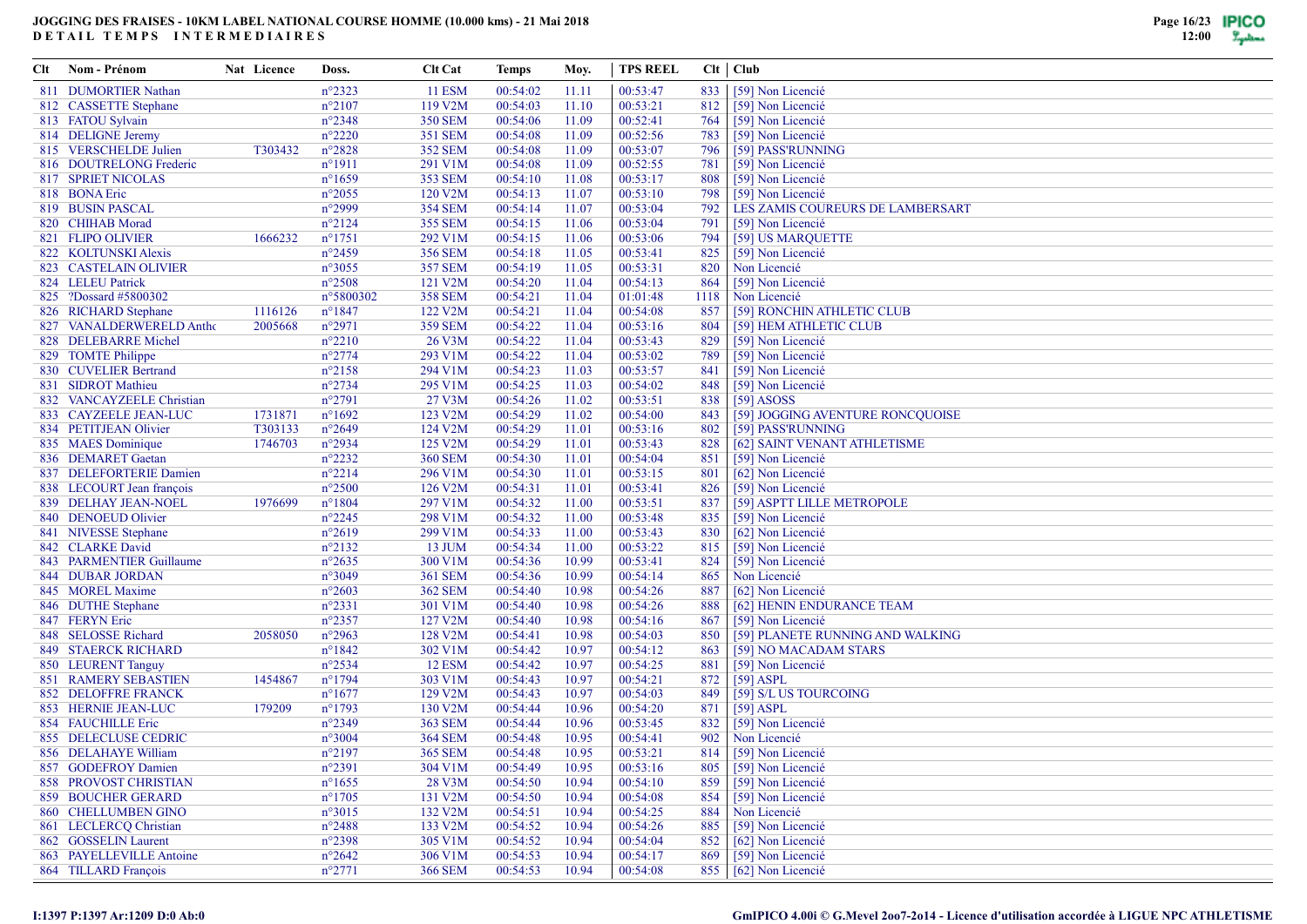| Clt | Nom - Prénom                                       | Nat Licence | Doss.            | <b>Clt Cat</b>            | Temps    | Moy.  | <b>TPS REEL</b> |      | $Clt$   $Club$                     |
|-----|----------------------------------------------------|-------------|------------------|---------------------------|----------|-------|-----------------|------|------------------------------------|
| 865 | <b>GOMBERT Thomas</b>                              |             | $n^{\circ}2396$  | <b>367 SEM</b>            | 00:54:54 | 10.93 | 00:54:01        | 845  | [59] Non Licencié                  |
|     | 866 DUBOS Eric                                     |             | $n^{\circ}2310$  | 134 V2M                   | 00:54:59 | 10.92 | 00:53:51        | 836  | [59] Non Licencié                  |
| 867 | <b>DEBERGH Mathieu</b>                             |             | $n^{\circ}2177$  | 7 CAM                     | 00:54:59 | 10.91 | 00:54:44        | 903  | [59] Non Licencié                  |
|     | 868 MOULIN Georges eric                            |             | $n^{\circ}2607$  | <b>368 SEM</b>            | 00:55:01 | 10.91 | 00:53:39        | 823  | [59] Non Licencié                  |
|     | 869 CARTIGNY Adrien                                |             | $n^{\circ}2104$  | <b>369 SEM</b>            | 00:55:02 | 10.90 | 00:53:42        | 827  | [59] Non Licencié                  |
|     | 870 CUVELIER Michel                                |             | $n^{\circ}1891$  | 29 V3M                    | 00:55:05 | 10.90 | 00:54:36        | 898  | [59] Non Licencié                  |
|     | 871 BAEYENS GREGORY                                | 1742047     | $n^{\circ}1799$  | 307 V1M                   | 00:55:05 | 10.89 | 00:54:20        | 870  | $[59]$ ASPL                        |
|     | 872 DEMOLIN Laurent                                |             | $n^{\circ}2240$  | 135 V2M                   | 00:55:05 | 10.89 | 00:54:17        | 868  | [59] COURIR A BAISIEUX             |
|     | 873 HAGNERELLE Christophe                          |             | $n^{\circ}2409$  | 136 V2M                   | 00:55:06 | 10.89 | 00:54:10        | 860  | [59] Non Licencié                  |
|     | 874 WIEL Sylvain                                   |             | $n^{\circ}2851$  | <b>370 SEM</b>            | 00:55:08 | 10.88 | 00:53:44        | 831  | [59] Non Licencié                  |
|     | 875 RIQUIER François                               |             | $n^{\circ}2697$  | 308 V1M                   | 00:55:08 | 10.88 | 00:54:33        | 896  | [59] Non Licencié                  |
|     | 876 BUONGIORNO Michael                             |             | $n^{\circ}2088$  | 309 V1M                   | 00:55:10 | 10.88 | 00:54:27        | 890  | [59] Non Licencié                  |
|     | 877 DE BROUWERE Teddy                              |             | $n^{\circ}2171$  | <b>371 SEM</b>            | 00:55:10 | 10.88 | 00:54:25        | 882  | [59] Non Licencié                  |
|     | 878 PULEO Salvatore                                | <b>ITA</b>  | $n^{\circ}2682$  | 137 V2M                   | 00:55:11 | 10.88 | 01:02:41        | 1132 | [59] Non Licencié                  |
|     | 879 PETITPREZ JEAN-FRANCC                          | 1103799     | $n^{\circ}2994$  | 30 V3M                    | 00:55:12 | 10.87 | 00:55:00        | 915  | [59] JOGGING AVENTURE RONCQUOISE   |
|     | 880 DEVAUX Bertrand                                |             | $n^{\circ}2284$  | 138 V2M                   | 00:55:13 | 10.87 | 00:54:32        | 894  | [59] Non Licencié                  |
|     |                                                    |             | $n^{\circ}2144$  | 139 V2M                   | 00:55:14 | 10.87 | 00:54:25        | 883  | [59] HALLUIN TRIATHLON             |
|     | 881 COSTE Philippe<br><b>882 VANHOORDE MARTIAL</b> |             | $n^{\circ}3044$  | 140 V2M                   | 00:55:16 | 10.86 | 00:54:30        | 891  | [59] JOGGING AVENTURE RONCQUOISE   |
|     | 883 LEONARD Pierre                                 |             | $n^{\circ}2518$  |                           | 00:55:16 |       | 00:53:58        | 842  | [59] Non Licencié                  |
|     | 884 CLAIRE Clement                                 |             | $n^{\circ}2131$  | 310 V1M<br><b>372 SEM</b> |          | 10.86 |                 | 844  |                                    |
|     |                                                    |             |                  |                           | 00:55:19 | 10.85 | 00:54:00        |      | [59] Non Licencié                  |
|     | 885 DEVOS Sébastien                                |             | $n^{\circ}2290$  | 311 V1M                   | 00:55:19 | 10.85 | 00:53:56        | 840  | [59] Non Licencié                  |
|     | 886 DENEUVILLE Jean-christop                       |             | $n^{\circ}2243$  | 373 SEM                   | 00:55:21 | 10.84 | 00:54:01        | 846  | [59] Non Licencié                  |
|     | 887 BRUNEAU Jean francois                          |             | $n^{\circ}2086$  | 312 V1M                   | 00:55:21 | 10.84 | 00:54:51        | 911  | [59] Non Licencié                  |
|     | 888 REIVAX Daniel                                  |             | $n^{\circ}2688$  | 141 V2M                   | 00:55:22 | 10.84 | 00:55:04        | 917  | [59] Non Licencié                  |
| 889 | <b>BERGER SEBASTIEN</b>                            |             | $n^{\circ}3023$  | 313 V1M                   | 00:55:22 | 10.84 | 00:54:02        | 847  | Non Licencié                       |
|     | 890 SQUEDIN Vianney                                |             | $n^{\circ}1832$  | <b>374 SEM</b>            | 00:55:23 | 10.84 | 00:54:22        | 876  | [59] HERLIES RANDO RUN             |
|     | 891 BARBET Anthony                                 |             | $n^{\circ}2007$  | 375 SEM                   | 00:55:24 | 10.83 | 00:54:22        | 874  | [59] Non Licencié                  |
|     | 892 ARGAIN Maxime                                  |             | $n^{\circ}$ 1996 | 376 SEM                   | 00:55:24 | 10.83 | 00:54:10        | 861  | [59] Non Licencié                  |
|     | 893 DERUYTER Mathieu                               |             | $n^{\circ}2261$  | 314 V1M                   | 00:55:25 | 10.83 | 00:54:11        | 862  | [59] Non Licencié                  |
|     | 894 ZILIANI Adrien                                 |             | $n^{\circ}2858$  | <b>377 SEM</b>            | 00:55:25 | 10.83 | 00:54:33        | 895  | [59] Non Licencié                  |
|     | 895 NICOLET Bertrand                               |             | $n^{\circ}2614$  | 315 V1M                   | 00:55:26 | 10.82 | 00:54:48        | 909  | [69] Non Licencié                  |
|     | 896 OLLAGNIER Alexander                            | <b>GER</b>  | $n^{\circ}2627$  | 316 V1M                   | 00:55:26 | 10.82 | 00:55:22        | 928  | [59] Non Licencié                  |
|     | 897 ITIER Eric                                     |             | $n^{\circ}2439$  | 142 V2M                   | 00:55:26 | 10.82 | 00:54:39        | 901  | [59] Non Licencié                  |
|     | 898 GROSSEMY Emmanuel                              |             | $n^{\circ}2403$  | 317 V1M                   | 00:55:29 | 10.82 | 00:54:38        | 899  | [62] Non Licencié                  |
|     | 899 BEGHIN Johnny                                  |             | $n^{\circ}2024$  | <b>378 SEM</b>            | 00:55:29 | 10.82 | 00:54:31        | 893  | [59] Non Licencié                  |
|     | 900 VILLERS Damien                                 |             | $n^{\circ}2836$  | 379 SEM                   | 00:55:31 | 10.81 | 00:54:35        | 897  | [59] Non Licencié                  |
|     | 901 POTDEVIN Martin                                |             | $n^{\circ}2667$  | <b>380 SEM</b>            | 00:55:32 | 10.81 | 00:54:05        | 853  | [59] Non Licencié                  |
|     | 902 LAGACHE Gauthier                               |             | $n^{\circ}2467$  | 318 V1M                   | 00:55:34 | 10.80 | 00:55:30        | 937  | [59] Non Licencié                  |
|     | 903 LANDSHEERE Jérôme                              |             | $n^{\circ}2476$  | <b>381 SEM</b>            | 00:55:35 | 10.80 | 00:54:30        | 892  | [59] Non Licencié                  |
|     | 904 DUCAJU Gregory                                 |             | $n^{\circ}1914$  | <b>382 SEM</b>            | 00:55:35 | 10.80 | 00:54:26        | 889  | [59] Non Licencié                  |
|     | 905 BEUKENNE PASCAL                                |             | $n^{\circ}1678$  | 143 V2M                   | 00:55:36 | 10.79 | 00:54:53        | 912  | [59] S/L US TOURCOING              |
|     | 906 REMINI SOFIANE                                 |             | $n^{\circ}3052$  | 8 CAM                     | 00:55:37 | 10.79 | 00:55:30        | 936  | Non Licencié                       |
|     | 907 DUROT Georges                                  |             | $n^{\circ}2329$  | 319 V1M                   | 00:55:37 | 10.79 | 00:54:08        | 856  | [59] LE MILLE PATTES ANNOEULLINOIS |
|     | 908 ROUSSEAUX Nicolas                              |             | $n^{\circ}2710$  | <b>383 SEM</b>            | 00:55:37 | 10.79 | 00:54:08        | 858  | [59] Non Licencié                  |
|     | 909 LALEEUWE Bruno                                 |             | $n^{\circ}2470$  | 144 V2M                   | 00:55:37 | 10.79 | 00:54:22        | 873  | [59] Non Licencié                  |
|     | 910 LEPLAT LAURENT                                 |             | $n^{\circ}1808$  | 145 V2M                   | 00:55:40 | 10.78 | 00:54:24        | 879  | [59] Non Licencié                  |
|     | 911 AVART Vincent                                  |             | $n^{\circ}2000$  | 31 V3M                    | 00:55:41 | 10.78 | 00:54:14        | 866  | [59] Non Licencié                  |
|     | 912 CLAIRE Antonin                                 |             | $n^{\circ}2130$  | <b>384 SEM</b>            | 00:55:43 | 10.77 | 00:54:24        | 878  | [59] Non Licencié                  |
|     | 913 VERSCHELDE Jean Pierre                         |             | $n^{\circ}1979$  | 32 V3M                    | 00:55:45 | 10.76 | 00:55:05        | 918  | [59] Non Licencié                  |
|     | 914 CHIPOT Guy                                     |             | $n^{\circ}2126$  | 146 V2M                   | 00:55:46 | 10.76 | 00:55:39        | 945  | [LU] Non Licencié                  |
|     | 915 MABESOONE SEBASTIEN                            |             | $n^{\circ}1725$  | 320 V1M                   | 00:55:47 | 10.76 | 00:54:22        | 875  | [62] Non Licencié                  |
|     | 916 TIBERGHIEN JEAN-YVES                           | 1991488     | $n^{\circ}1731$  | 147 V2M                   | 00:55:48 | 10.76 | 00:54:48        | 908  | [59] US MARQUETTE                  |
|     | 917 DA COSTA José                                  |             | $n^{\circ}2164$  | 321 V1M                   | 00:55:48 | 10.75 | 00:55:23        | 929  | [59] Non Licencié                  |
|     | 918 CARPENTIER FRANCOIS                            |             | $n^{\circ}1879$  | <b>385 SEM</b>            | 00:55:50 | 10.75 | 00:55:45        | 950  | [59] Non Licencié                  |
|     |                                                    |             |                  |                           |          |       |                 |      |                                    |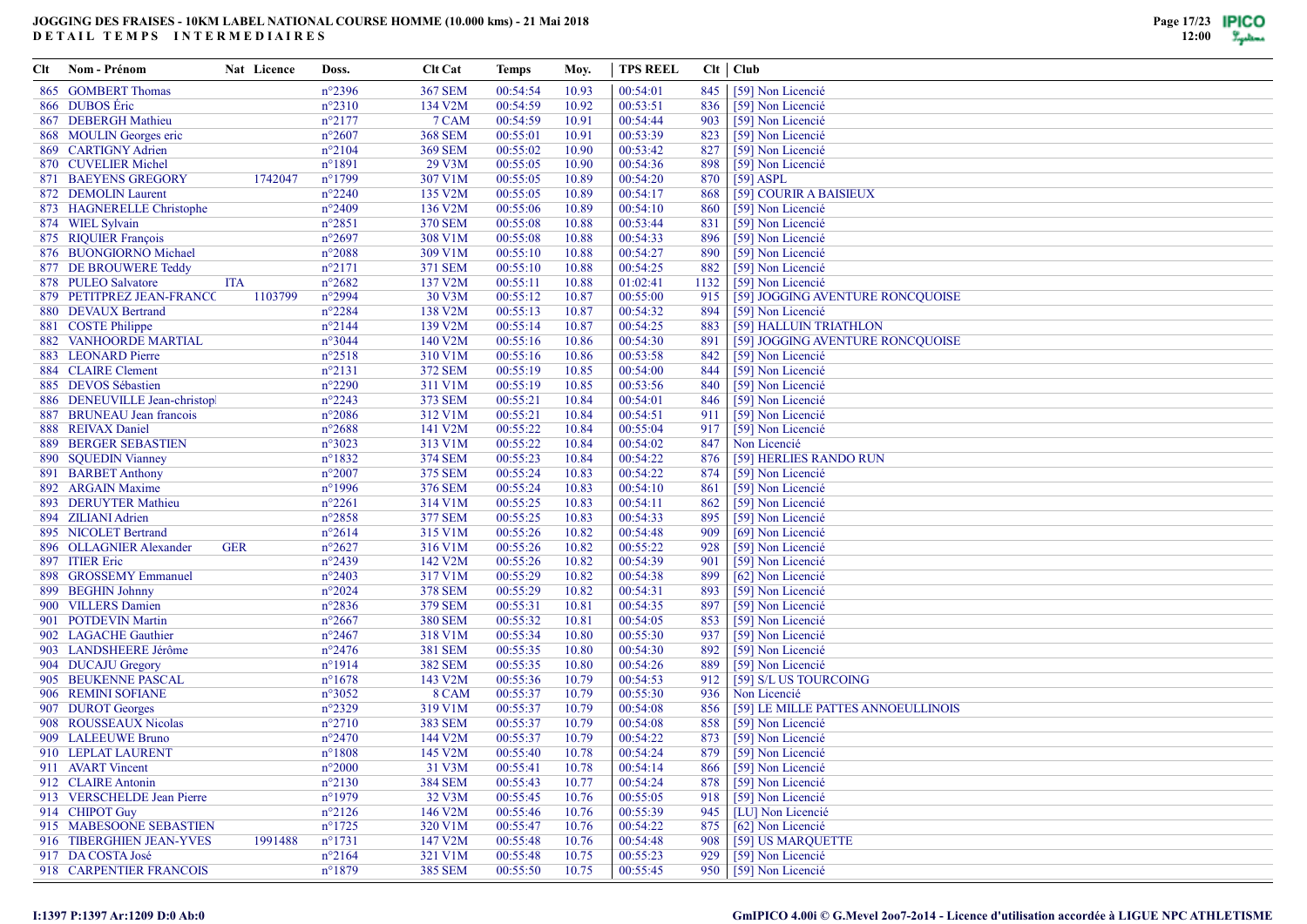| CIt | Nom - Prénom                  | Nat Licence | Doss.           | <b>Clt Cat</b> | Temps    | Moy.  | <b>TPS REEL</b> |      | $Clt$ $Club$              |
|-----|-------------------------------|-------------|-----------------|----------------|----------|-------|-----------------|------|---------------------------|
|     | 919 MONCEAU Cyril             |             | $n^{\circ}2597$ | <b>386 SEM</b> | 00:55:50 | 10.75 | 00:55:24        | 931  | [59] Non Licencié         |
|     | 920 NORO Christian            |             | $n^{\circ}2621$ | 148 V2M        | 00:55:50 | 10.75 | 00:54:49        | 910  | [59] Non Licencié         |
|     | 921 HANNOTTE Charles          |             | $n^{\circ}2412$ | 322 V1M        | 00:55:50 | 10.75 | 00:55:01        | 916  | [59] Non Licencié         |
|     | 922 VANDERHEYDEN Davy         |             | $n^{\circ}2798$ | 323 V1M        | 00:55:51 | 10.74 | 00:55:36        | 941  | [59] Non Licencié         |
|     | 923 THONON Jean claude        |             | $n^{\circ}2769$ | 33 V3M         | 00:55:52 | 10.74 | 00:55:36        | 943  | [59] Non Licencié         |
|     | 924 BAGOU Gregory             |             | $n^{\circ}2004$ | <b>387 SEM</b> | 00:55:53 | 10.74 | 00:54:24        | 880  | [59] Non Licencié         |
|     | 925 GODAER Sébastien          |             | $n^{\circ}2390$ | 324 V1M        | 00:55:54 | 10.74 | 00:54:26        | 886  | [59] Non Licencié         |
|     | 926 HAUSPIED Mickaël          |             | $n^{\circ}2414$ | 325 V1M        | 00:55:54 | 10.74 | 00:54:23        | 877  | [59] Non Licencié         |
|     | 927 DEVOS Fabrice             |             | $n^{\circ}2289$ | 326 V1M        | 00:55:56 | 10.73 | 00:55:13        | 921  | [59] Non Licencié         |
|     | 928 GIRAUDON Jean-marc        |             | $n^{\circ}2388$ | 149 V2M        | 00:55:57 | 10.73 | 00:55:47        | 953  | [59] Non Licencié         |
|     | 929 VERIN Francois Xavier     |             | $n^{\circ}1977$ | 327 V1M        | 00:55:58 | 10.72 | 00:54:38        | 900  | [59] Non Licencié         |
|     | 930 DE OLIVEIRA VINCENT       |             | $n^{\circ}1614$ | <b>388 SEM</b> | 00:56:00 | 10.72 | 00:55:28        | 933  | [59] Non Licencié         |
|     | 931 ZIGATE Thierry            |             | $n^{\circ}2857$ | 150 V2M        | 00:56:03 | 10.71 | 00:55:37        | 944  | [59] Non Licencié         |
|     | 932 BRIGANT Jean-françois     |             | $n^{\circ}2079$ | 34 V3M         | 00:56:03 | 10.71 | 00:55:20        | 926  | [50] Non Licencié         |
|     | 933 LAFORCE Rudy              |             | $n^{\circ}2466$ | 151 V2M        | 00:56:03 | 10.71 | 00:54:46        | 906  | [59] Non Licencié         |
|     | 934 LAFORCE Maxime            |             | $n^{\circ}2465$ | <b>389 SEM</b> | 00:56:04 | 10.70 | 00:54:45        | 905  | [59] Non Licencié         |
|     | 935 DEKERLE Sylvain           |             | $n^{\circ}2196$ | <b>390 SEM</b> | 00:56:04 | 10.70 | 00:54:45        | 904  | [59] Non Licencié         |
|     | 936 MATON Fred                |             | $n^{\circ}2583$ | 328 V1M        | 00:56:05 | 10.70 | 00:55:44        | 949  | [59] ASSO RAVENSBERG      |
|     | 937 DEJONGHE FRANCOIS         |             | n°3039          | 391 SEM        | 00:56:05 | 10.70 | 00:54:47        | 907  | Non Licencié              |
|     | 938 OBAL Nicolas              |             | $n^{\circ}2625$ | <b>392 SEM</b> | 00:56:05 | 10.70 | 00:56:00        | 958  | [62] Non Licencié         |
|     | 939 PORCHET Nicolas           |             | $n^{\circ}2666$ | <b>393 SEM</b> | 00:56:06 | 10.70 | 00:55:24        | 930  | [59] Non Licencié         |
| 940 | <b>MERCIER Thibaut</b>        |             | $n^{\circ}2590$ | 329 V1M        | 00:56:08 | 10.69 | 00:55:34        | 939  | [59] Non Licencié         |
|     | 941 DORESSE DOMINIQUE         |             | $n^{\circ}1723$ | 152 V2M        | 00:56:09 | 10.69 | 00:55:20        | 925  | [59] Non Licencié         |
|     | 942 NIVESSE PIERRE            |             | $n^{\circ}1724$ | 153 V2M        | 00:56:10 | 10.69 | 00:55:20        | 924  | [59] Non Licencié         |
|     | 943 DELEYE David              |             | $n^{\circ}2217$ | 330 V1M        | 00:56:13 | 10.67 | 00:55:46        | 952  | [59] ASSO RAVENSBERG      |
|     | 944 MAUNOURY Thomas           |             | $n^{\circ}2588$ | <b>394 SEM</b> | 00:56:14 | 10.67 | 00:54:55        | 913  | [La] Non Licencié         |
|     | 945 JOLLANT Barthélémy        |             | $n^{\circ}2446$ | <b>395 SEM</b> | 00:56:17 | 10.66 | 00:55:18        | 923  | [62] Non Licencié         |
|     | 946 IDEE François-xavier      |             | $n^{\circ}2435$ | <b>396 SEM</b> | 00:56:18 | 10.66 | 00:55:06        | 919  | [59] Non Licencié         |
|     | 947 DURAK LAURENT             |             | $n^{\circ}1722$ | 331 V1M        | 00:56:18 | 10.66 | 00:55:52        | 955  | [62] Non Licencié         |
|     | 948 POULAIN Maximilien        |             | $n^{\circ}2670$ | 332 V1M        | 00:56:26 | 10.63 | 00:55:12        | 920  | [59] Non Licencié         |
|     | 949 CHEDEMAIL Francois        |             | $n^{\circ}1883$ | <b>397 SEM</b> | 00:56:27 | 10.63 | 01:04:22        | 1153 | [59] Non Licencié         |
|     | 950 QUINET Anthony            |             | $n^{\circ}2685$ | <b>398 SEM</b> | 00:56:27 | 10.63 | 00:54:59        | 914  | [59] Non Licencié         |
|     | 951 DELOFFRE TIMOTHEE         |             | $n^{\circ}1679$ | <b>399 SEM</b> | 00:56:28 | 10.63 | 00:55:48        | 954  | [59] Non Licencié         |
|     | 952 LEVIVIER Thomas           |             | $n^{\circ}2538$ | 333 V1M        | 00:56:30 | 10.62 | 00:55:26        | 932  | [59] Non Licencié         |
|     | 953 RABAEY YANNICK            |             | $n^{\circ}1662$ | 334 V1M        | 00:56:30 | 10.62 | 00:55:43        | 948  | [59] Non Licencié         |
|     | 954 BATAILLE Corentin         |             | $n^{\circ}2013$ | <b>400 SEM</b> | 00:56:35 | 10.60 | 00:56:16        | 969  | [59] Non Licencié         |
|     | 955 MOMONT Jean-paul          |             | $n^{\circ}2596$ | 154 V2M        | 00:56:36 | 10.60 | 00:55:36        | 942  | [59] Non Licencié         |
|     | 956 DELANNOY Nicolas          | 1648255     | $n^{\circ}2892$ | <b>401 SEM</b> | 00:56:37 | 10.60 | 00:56:07        | 964  | [59] FREE RUNNERS LE CLUB |
| 957 | <b>BREFORT MARTIN Antoine</b> |             | $n^{\circ}2075$ | <b>402 SEM</b> | 00:56:38 | 10.60 | 00:55:21        | 927  | [59] Non Licencié         |
|     | 958 RIQUET Alain-jérôme       |             | $n^{\circ}2696$ | 335 V1M        | 00:56:39 | 10.59 | 00:55:15        | 922  | [59] Non Licencié         |
|     | 959 MAES Didier               |             | $n^{\circ}2550$ | 336 V1M        | 00:56:41 | 10.59 | 00:56:28        | 976  | [59] Non Licencié         |
|     | 960 MOUTON Bruno              |             | $n^{\circ}2609$ | 337 V1M        | 00:56:48 | 10.56 | 00:55:33        | 938  | [59] Non Licencié         |
|     | 961 DHULU Nicolas             |             | $n^{\circ}2298$ | <b>403 SEM</b> | 00:56:50 | 10.56 | 00:56:00        | 959  | [59] Non Licencié         |
|     | 962 RICCI Marc                | 508500      | $n^{\circ}2959$ | 35 V3M         | 00:56:52 | 10.55 | 00:56:18        | 972  | [62] COURIR ENSEMBLE SNCF |
|     | 963 CHRÉTIEN Guillaume        |             | $n^{\circ}1884$ | <b>404 SEM</b> | 00:56:52 | 10.55 | 00:55:41        | 947  | [59] Non Licencié         |
|     | 964 MOUQUET Denis             |             | $n^{\circ}2608$ | 36 V3M         | 00:56:53 | 10.55 | 00:55:35        | 940  | [59] Non Licencié         |
|     | 965 DUHEZ Christian           |             | $n^{\circ}2318$ | 155 V2M        | 00:56:56 | 10.54 | 00:55:59        | 957  | [59] Non Licencié         |
|     | 966 LESPILETTE Yannick        |             | $n^{\circ}2527$ | 338 V1M        | 00:56:56 | 10.54 | 00:56:55        | 985  | [59] Non Licencié         |
|     | 967 HERBEZ Camille            |             | $n^{\circ}2419$ | 156 V2M        | 00:56:59 | 10.53 | 00:55:28        | 934  | [59] Non Licencié         |
|     | 968 GOARANT Arnaud            |             | $n^{\circ}2389$ | 339 V1M        | 00:56:59 | 10.53 | 00:55:29        | 935  | [59] Non Licencié         |
|     | 969 HUYGHE Michaël            |             | $n^{\circ}2433$ | 340 V1M        | 00:57:04 | 10.51 | 00:56:05        | 961  | [59] Non Licencié         |
|     | 970 VANLANDEGHEM Vincent      |             | $n^{\circ}2808$ | 341 V1M        | 00:57:05 | 10.51 | 00:56:25        | 974  | [59] Non Licencié         |
|     | 971 FACON Thierry             |             | $n^{\circ}2343$ | 157 V2M        | 00:57:08 | 10.50 | 00:57:02        | 988  | [59] Non Licencié         |
|     | 972 MARTHO Harold             |             | $n^{\circ}2570$ | 342 V1M        | 00:57:12 | 10.49 | 00:56:04        |      | 960 [59] Non Licencié     |

## **I:1397 P:1397 Ar:1209 D:0 Ab:0**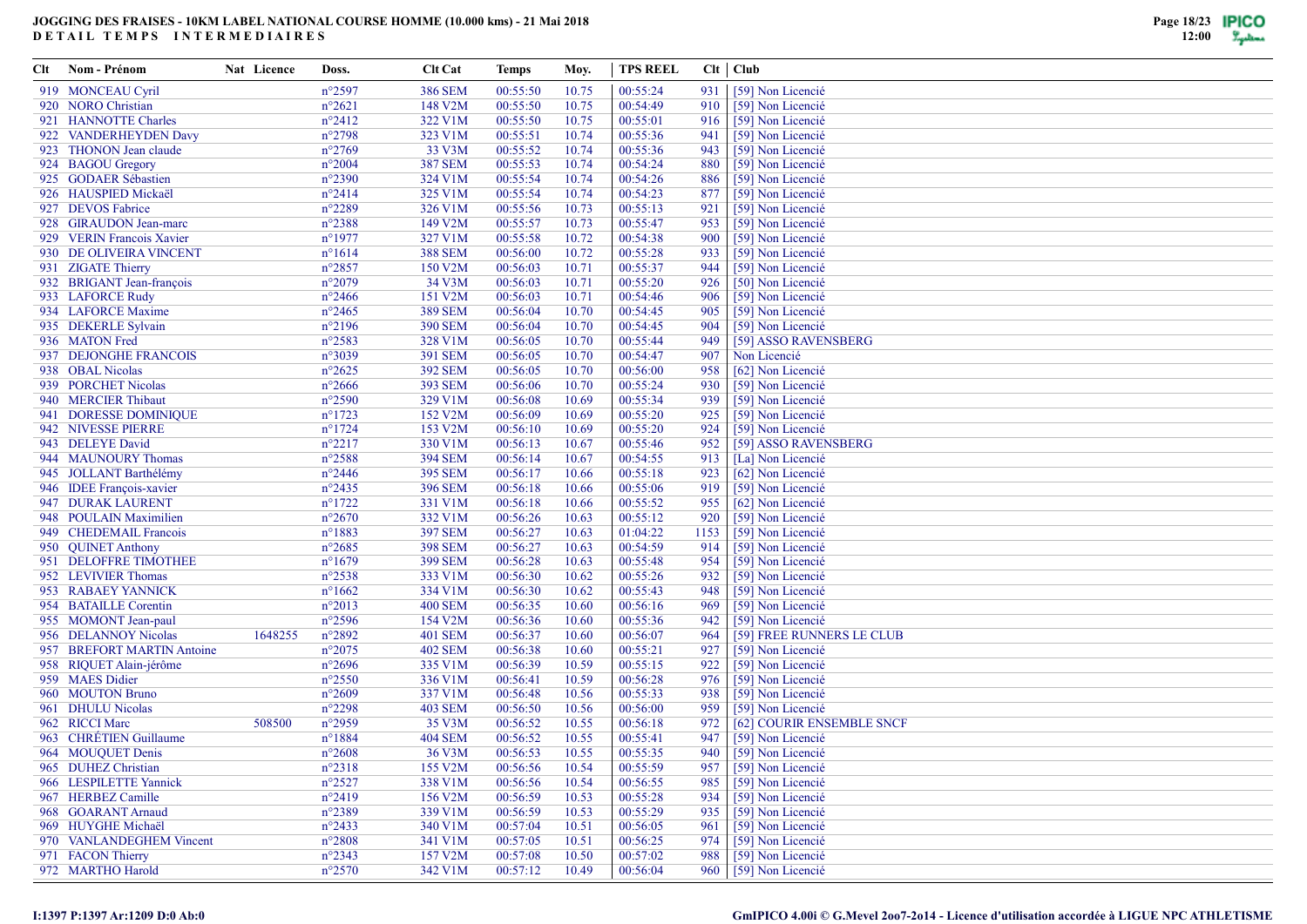| Clt | Nom - Prénom                  | Nat Licence | Doss.            | <b>Clt Cat</b> | Temps    | Moy.  | TPS REEL |      | $Clt$ $Club$                                  |
|-----|-------------------------------|-------------|------------------|----------------|----------|-------|----------|------|-----------------------------------------------|
|     | 973 DELPLACE Romain           |             | $n^{\circ}2229$  | <b>405 SEM</b> | 00:57:12 | 10.49 | 00:55:41 | 946  | [59] Non Licencié                             |
|     | 974 SY François               |             | $n^{\circ}2757$  | 343 V1M        | 00:57:13 | 10.49 | 00:55:45 | 951  | [59] Non Licencié                             |
|     | 975 MARTELLO Gilles           |             | $n^{\circ}2569$  | 344 V1M        | 00:57:17 | 10.48 | 00:56:33 | 978  | [59] Non Licencié                             |
|     | 976 VERDOY Maxime             | FIJ         | $n^{\circ}2818$  | <b>406 SEM</b> | 00:57:18 | 10.47 | 00:57:18 | 994  | [59] Non Licencié                             |
|     | 977 VANDEVOORDE Henryck       |             | $n^{\circ}2801$  | <b>407 SEM</b> | 00:57:19 | 10.47 | 00:57:11 | 991  | [59] Non Licencié                             |
|     | 978 PRIEM Christian           |             | $n^{\circ}2677$  | 37 V3M         | 00:57:23 | 10.46 | 00:57:01 | 987  | [59] RUNNINGHEM                               |
|     | 979 LESAGE Etienne            |             | $n^{\circ}2526$  | 345 V1M        | 00:57:24 | 10.45 | 00:56:40 | 979  | [59] Non Licencié                             |
|     | 980 LEROY Bertrand            |             | $n^{\circ}2523$  | 158 V2M        | 00:57:24 | 10.45 | 00:56:18 | 973  | [59] Non Licencié                             |
|     | 981 MASSON Nicolas            |             | $n^{\circ}2579$  | <b>408 SEM</b> | 00:57:27 | 10.45 | 00:55:59 | 956  | [59] Non Licencié                             |
|     | 982 DELTETE Philippe          |             | $n^{\circ}2231$  | 38 V3M         | 00:57:29 | 10.44 | 00:56:07 | 965  | [59] Non Licencié                             |
|     | 983 MOKHTARI Mokhtar          |             | $n^{\circ}2594$  | <b>409 SEM</b> | 00:57:30 | 10.44 | 00:56:25 | 975  | [59] Non Licencié                             |
|     | 984 DEMAZIERE Jean-pierre     |             | $n^{\circ}2239$  | 39 V3M         | 00:57:32 | 10.43 | 00:56:15 | 967  | [59] Non Licencié                             |
|     | 985 STEELAND Gregory          |             | $n^{\circ}2751$  | 346 V1M        | 00:57:34 | 10.42 | 00:56:16 | 970  | [59] Non Licencié                             |
|     | 986 STEELAND Jerome           |             | $n^{\circ}2752$  | 410 SEM        | 00:57:35 | 10.42 | 00:56:16 | 971  | [59] Non Licencié                             |
|     | 987 STELMASZYK Thibault       |             | $n^{\circ}2753$  | 347 V1M        | 00:57:36 | 10.42 | 00:56:05 | 962  | [59] Non Licencié                             |
|     | 988 DELFORCE Francois         |             | $n^{\circ}2218$  | 348 V1M        | 00:57:37 | 10.42 | 00:56:05 | 963  | [59] Non Licencié                             |
|     | 989 COLIN Xavier              |             | $n^{\circ}2137$  | 411 SEM        | 00:57:38 | 10.41 | 00:56:08 | 966  | [59] JE N'SUIS PAS UN HERON                   |
|     | 990 LECHANTRE Gregory         |             | $n^{\circ}2487$  | 349 V1M        | 00:57:40 | 10.41 | 00:56:15 | 968  | [59] Non Licencié                             |
|     | 991 VERLAINE DANIEL           | BEL 1763294 | $n^{\circ}1733$  | 40 V3M         | 00:57:41 | 10.40 | 00:57:35 | 1008 | [59] US MARQUETTE                             |
|     | 992 LESAFFRE Martin           |             | $n^{\circ}2525$  | 412 SEM        | 00:57:42 | 10.40 | 00:56:31 | 977  | [59] Non Licencié                             |
|     | 993 MOREL Jean                |             | $n^{\circ}2602$  | 159 V2M        | 00:57:42 | 10.40 | 00:56:48 | 980  | [59] Non Licencié                             |
|     | 994 DEBRUE Antoine            |             | $n^{\circ}2182$  | 413 SEM        | 00:57:45 | 10.39 | 00:56:53 | 983  | [59] Non Licencié                             |
|     | 995 VAILLANT David            |             | $n^{\circ}2785$  | 414 SEM        | 00:57:46 | 10.39 | 01:04:57 | 1157 | [59] Non Licencié                             |
|     | 996 DIEUDONAT Franck          |             | $n^{\circ}2301$  | 350 V1M        | 00:57:48 | 10.38 | 00:57:30 | 1004 | [59] Non Licencié                             |
|     | 997 LEVEQUE Laurent           |             | $n^{\circ}2537$  | 351 V1M        | 00:57:49 | 10.38 | 00:57:38 | 1011 | [59] Non Licencié                             |
|     | 998 MAS Romain                |             | $n^{\circ}2574$  | 415 SEM        | 00:57:49 | 10.38 | 00:56:54 | 984  | [59] Non Licencié                             |
|     | 999 FACHE Bruno               |             | $n^{\circ}2341$  | 160 V2M        | 00:57:50 | 10.38 | 00:57:19 | 995  | [59] Non Licencié                             |
|     | 1000 DAVIGNY JEAN-CLAUDE      |             | $n^{\circ}1894$  | 161 V2M        | 00:57:50 | 10.38 | 00:57:30 | 1003 | [62] Non Licencié                             |
|     | 1001 DELABRE LAURENT          |             | $n^{\circ}1840$  | 352 V1M        | 00:57:50 | 10.38 | 00:57:23 | 997  | [62] JOGGING CLUB DE LAPUGNOY                 |
|     | 1002 CHARLET Gilles           |             | $n^{\circ}2119$  | 162 V2M        | 00:57:54 | 10.37 | 00:57:03 | 989  | [59] Non Licencié                             |
|     | 1003 DECLERCQ Jean-luc        |             | $n^{\circ}2185$  | 163 V2M        | 00:57:55 | 10.36 | 00:57:27 | 1000 | [59] Non Licencié                             |
|     | 1004 DUQUESNE Gérard          |             | $n^{\circ}1916$  | 164 V2M        | 00:57:59 | 10.35 | 00:56:53 | 982  | [59] Non Licencié                             |
|     | 1005 ANDOUCHE Jean-Noel       |             | $n^{\circ}1859$  | 165 V2M        | 00:58:06 | 10.33 | 00:56:50 | 981  | [62] Non Licencié                             |
|     | 1006 FACON Yohann             |             | $n^{\circ}2344$  | 416 SEM        | 00:58:11 | 10.31 | 00:58:11 | 1030 | [59] Non Licencié                             |
|     | 1007 BAHEU Jean-francis       |             | $n^{\circ}1864$  | 41 V3M         | 00:58:11 | 10.31 | 00:57:53 | 1020 | [59] Non Licencié                             |
|     | 1008 CAPPELLE David           |             | $n^{\circ}2098$  | 353 V1M        | 00:58:12 | 10.31 | 00:58:12 | 1032 | [59] Association franco espagnole de football |
|     | 1009 DEPREESTER Maxence       |             | $n^{\circ}2248$  | 417 SEM        | 00:58:19 | 10.29 | 00:57:03 | 990  | [59] Non Licencié                             |
|     | 1010 SEL Florian              |             | $n^{\circ}2732$  | 418 SEM        | 00:58:19 | 10.29 | 00:57:29 | 1002 | [62] Non Licencié                             |
|     | 1011 CREPIN PHILIPPE Philippe |             | $n^{\circ}2150$  | 42 V3M         | 00:58:20 | 10.29 | 00:57:55 | 1021 | [59] Non Licencié                             |
|     | 1012 DEMARET Marc             |             | $n^{\circ}2233$  | 166 V2M        | 00:58:21 | 10.28 | 00:57:56 | 1023 | [59] Non Licencié                             |
|     | 1013 HASSEVELDE Sebastien     | 714717      | $n^{\circ}1849$  | 354 V1M        | 00:58:24 | 10.28 | 00:57:34 | 1006 | [59] TOUQUET OPALE ATHLETISME                 |
|     | 1014 DEROUBAIX Mathias        |             | $n^{\circ}2260$  | 14 JUM         | 00:58:27 | 10.27 | 00:57:00 | 986  | [59] Non Licencié                             |
|     | 1015 DENGLOS Guillaume        |             | $n^{\circ}2244$  | 419 SEM        | 00:58:33 | 10.25 | 00:57:51 | 1017 | [59] Non Licencié                             |
|     | 1016 BIDAUD Jean-marc         |             | $n^{\circ}2042$  | 167 V2M        | 00:58:33 | 10.25 | 00:57:55 | 1022 | [59] Non Licencié                             |
|     | 1017 PAUL Thierry             |             | $n^{\circ}2640$  | 168 V2M        | 00:58:36 | 10.24 | 00:57:34 | 1007 | [59] Non Licencié                             |
|     | 1018 LEROY Alexandre          |             | $n^{\circ}$ 1937 | <b>420 SEM</b> | 00:58:39 | 10.23 | 00:57:26 | 999  | [59] Non Licencié                             |
|     | 1019 MOREL Christopher        |             | $n^{\circ}2601$  | 421 SEM        | 00:58:39 | 10.23 | 00:58:11 | 1031 | [62] Non Licencié                             |
|     | 1020 WALTROWSKI Michel        |             | $n^{\circ}2846$  | <b>422 SEM</b> | 00:58:40 | 10.23 | 00:58:35 | 1051 | [62] Non Licencié                             |
|     | 1021 JEANNEL Jeremy           |             | $n^{\circ}2442$  | <b>423 SEM</b> | 00:58:40 | 10.23 | 00:57:14 | 992  | [59] Non Licencié                             |
|     | 1022 BROUARD Nicolas          |             | $n^{\circ}2084$  | <b>424 SEM</b> | 00:58:42 | 10.22 | 00:57:15 | 993  | [59] Non Licencié                             |
|     | 1023 DUMONT Romain            |             | $n^{\circ}2322$  | 425 SEM        | 00:58:43 | 10.22 | 00:58:23 | 1037 | [59] JEUNE GARDE DE TOURCOING                 |
|     | 1024 SPRIET Bernard           |             | $n^{\circ}2750$  | 43 V3M         | 00:58:45 | 10.21 | 00:58:21 | 1036 | [59] LES ZAMIS COUREURS DE LAMBERSART         |
|     | 1025 MARIAGE Jerome           |             | $n^{\circ}2560$  | 169 V2M        | 00:58:47 | 10.21 | 00:57:21 | 996  | [59] Non Licencié                             |
|     | 1026 DEFER Tobias             |             | $n^{\circ}1902$  | <b>426 SEM</b> | 00:58:49 | 10.20 | 00:57:36 |      | 1010 [59] Non Licencié                        |
|     |                               |             |                  |                |          |       |          |      |                                               |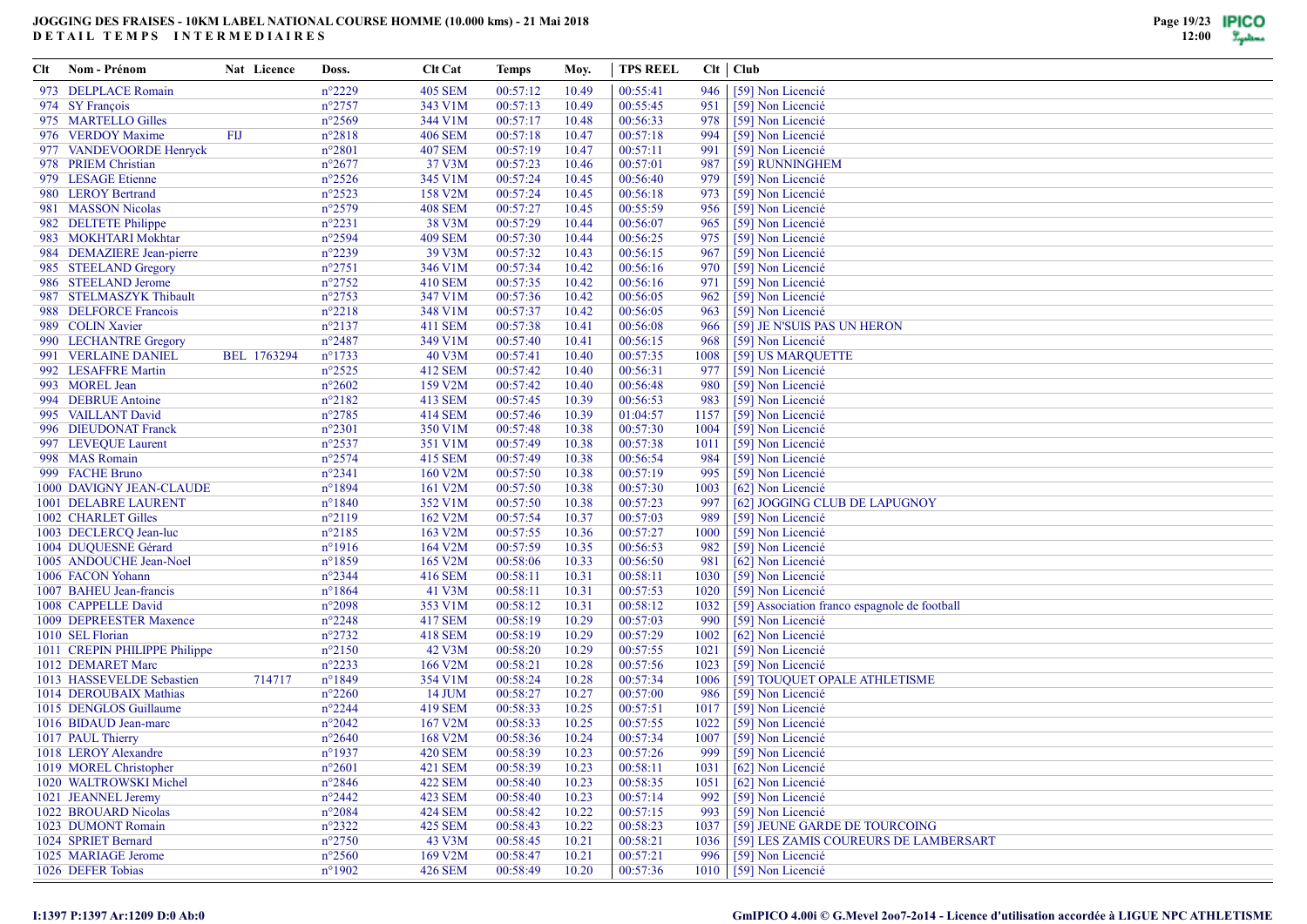| Clt | Nom - Prénom                            | Nat Licence | Doss.            | <b>Clt Cat</b>     | Temps    | Moy.  | <b>TPS REEL</b> |      | Clt   Club                       |
|-----|-----------------------------------------|-------------|------------------|--------------------|----------|-------|-----------------|------|----------------------------------|
|     | 1027 SAMARCQ GUILLAUME                  |             | $n^{\circ}1698$  | 355 V1M            | 00:58:51 | 10.20 | 00:57:36        | 1009 | [62] Non Licencié                |
|     | <b>1028 DEGUFFROY JULIEN</b>            |             | $n^{\circ}1671$  | <b>427 SEM</b>     | 00:58:52 | 10.19 | 00:57:43        | 1012 | [59] S/L US TOURCOING            |
|     | 1029 JOLICLERC Emmanuel                 |             | $n^{\circ}2445$  | <b>428 SEM</b>     | 00:58:54 | 10.19 | 00:57:23        | 998  | [59] Non Licencié                |
|     | 1030 LECLERCQ Marc                      |             | $n^{\circ}2492$  | 1 V <sub>4</sub> M | 00:58:54 | 10.19 | 00:58:20        | 1034 | [59] Non Licencié                |
|     | 1031 DEPREZ Maxime                      |             | $n^{\circ}2272$  | <b>429 SEM</b>     | 00:58:55 | 10.19 | 00:58:04        | 1026 | [59] Non Licencié                |
|     | 1032 DELON Yoann                        |             | $n^{\circ}2225$  | 356 V1M            | 00:58:58 | 10.18 | 00:57:27        | 1001 | [59] Non Licencié                |
|     | 1033 BAYART Thierry                     |             | $n^{\circ}2018$  | 170 V2M            | 00:58:59 | 10.17 | 00:58:25        | 1041 | $\overline{[59]}$ RIO TINTO      |
|     | 1034 MONTEUUIS Dominique                |             | $n^{\circ}$ 1948 | 44 V3M             | 00:58:59 | 10.17 | 00:58:25        | 1042 | [59] Non Licencié                |
|     | 1035 MASSON Philippe                    |             | $n^{\circ}2580$  | 357 V1M            | 00:59:00 | 10.17 | 00:57:30        | 1005 | [78] Non Licencié                |
|     | <b>1036 PONTHIER DIDIER</b>             |             | $n^{\circ}1780$  | 358 V1M            | 00:59:03 | 10.16 | 00:57:50        | 1015 | [59] Non Licencié                |
|     | 1037 DERVIN Olivier                     | 1228969     | $n^{\circ}2896$  | 171 V2M            | 00:59:04 | 10.16 | 00:58:09        | 1029 | [84] FONTE ARDENNAISE ATHLETISME |
|     | 1038 MONNIER David                      |             | $n^{\circ}2598$  | 172 V2M            | 00:59:06 | 10.15 | 00:58:33        | 1047 | [59] Non Licencié                |
|     | 1039 DELANNOY Rémy                      |             | $n^{\circ}2199$  | <b>430 SEM</b>     | 00:59:07 | 10.15 | 00:58:34        | 1049 | [59] Non Licencié                |
|     | 1040 LECOCO JACKY                       |             | $n^{\circ}1700$  | 173 V2M            | 00:59:08 | 10.15 | 00:57:53        | 1019 | [59] Non Licencié                |
|     | <b>1041 BRANQUART OLIVIER</b>           |             | $n^{\circ}3020$  | 359 V1M            | 00:59:08 | 10.15 | 00:58:25        | 1040 | Non Licencié                     |
|     | 1042 SNYKERQUE Freddy                   |             | $n^{\circ}2743$  | 431 SEM            | 00:59:09 | 10.14 | 00:57:50        | 1016 | [59] Non Licencié                |
|     | 1043 DELANNAY Thomas                    |             | $n^{\circ}2198$  | <b>432 SEM</b>     | 00:59:10 | 10.14 | 00:58:24        | 1038 | [59] Non Licencié                |
|     | 1044 TITZ Cyril                         |             | $n^{\circ}2772$  | 433 SEM            | 00:59:10 | 10.14 | 00:58:32        | 1045 | [62] Non Licencié                |
|     | 1045 VALCKE Gregory                     |             | $n^{\circ}2786$  | 360 V1M            | 00:59:11 | 10.14 | 00:58:03        | 1025 | [59] Non Licencié                |
|     | 1046 DEROUBAIX David                    |             | n°2259           | 174 V2M            | 00:59:12 | 10.14 | 00:57:44        | 1013 | [59] Non Licencié                |
|     | 1047 VANDEN BORRE Matthieu BEL 55696782 |             | $n^{\circ}2793$  | <b>434 SEM</b>     | 00:59:13 | 10.13 | 00:57:52        | 1018 | [77] Non Licencié                |
|     | <b>1048 DAUMERS LAURENT</b>             |             | $n^{\circ}1714$  | <b>435 SEM</b>     | 00:59:13 | 10.13 | 00:57:46        | 1014 | [59] Non Licencié                |
|     | 1049 FOUREZ Didier                      |             | $n^{\circ}2368$  | 45 V3M             | 00:59:17 | 10.12 | 00:59:09        | 1065 | [59] Non Licencié                |
|     | 1050 FOUREZ Erick                       |             | n°2369           | 46 V3M             | 00:59:17 | 10.12 | 00:59:09        | 1066 | [59] VELO CLUB DE ROUBAIX        |
|     | 1051 LECLERCQ Laurent                   |             | $n^{\circ}2491$  | 361 V1M            | 00:59:19 | 10.12 | 00:59:04        | 1061 | [59] Non Licencié                |
|     | 1052 CRESPI François                    |             | $n^{\circ}2153$  | 175 V2M            | 00:59:20 | 10.11 | 00:57:57        | 1024 | [59] Non Licencié                |
|     | <b>1053 SPETEBROODT CHRISTIA</b>        | 192616      | $n^{\circ}1730$  | 47 V3M             | 00:59:21 | 10.11 | 00:59:01        | 1059 | [59] US MARQUETTE                |
|     | <b>1054 TOUSSAINT RENAUD</b>            | 1748457     | $n^{\circ}1796$  | 362 V1M            | 00:59:24 | 10.10 | 00:58:38        | 1053 | $[59]$ ASPL                      |
|     | 1055 HAMADI Djamel                      |             | $n^{\circ}2411$  | 363 V1M            | 00:59:24 | 10.10 | 00:58:26        | 1043 | [59] Non Licencié                |
|     | 1056 DANCKAERT Jean-michel              |             | $n^{\circ}2166$  | 48 V3M             | 00:59:27 | 10.10 | 00:58:08        | 1028 | [59] Non Licencié                |
|     | 1057 DESAGHER Eric                      |             | $n^{\circ}2262$  | 176 V2M            | 00:59:28 | 10.09 | 00:59:08        | 1064 | [59] Non Licencié                |
|     | 1058 MARTIN BLAISE                      |             | $n^{\circ}1707$  | 177 V2M            | 00:59:28 | 10.09 | 00:58:24        | 1039 | [59] Non Licencié                |
|     | 1059 HURET Guillaume                    |             | $n^{\circ}2429$  | <b>436 SEM</b>     | 00:59:31 | 10.08 | 00:58:07        | 1027 | [59] Non Licencié                |
|     | 1060 MATHIEU SERGE                      |             | $n^{\circ}3021$  | 49 V3M             | 00:59:33 | 10.08 | 00:58:16        | 1033 | Non Licencié                     |
|     | 1061 GILLET TONY                        |             | $n^{\circ}1712$  | 178 V2M            | 00:59:35 | 10.07 | 00:58:28        | 1044 | [62] Non Licencié                |
|     | 1062 KOZLOWSKI Yoann                    |             | $n^{\circ}2460$  | <b>437 SEM</b>     | 00:59:38 | 10.06 | 00:59:12        | 1068 | [59] Non Licencié                |
|     | <b>1063 DERICK CHRISTOPHE</b>           | 1741503     | $n^{\circ}2984$  | 179 V2M            | 00:59:39 | 10.06 | 00:58:21        | 1035 | [59] AC WAMBRECHIES              |
|     | 1064 BACHELET Stephane                  |             | $n^{\circ}2003$  | 364 V1M            | 00:59:42 | 10.05 | 00:59:16        | 1071 | [59] Non Licencié                |
|     | 1065 COOLEN Gregory                     |             | $n^{\circ}2141$  | <b>438 SEM</b>     | 00:59:43 | 10.05 | 00:59:25        | 1076 | [59] Non Licencié                |
|     | 1066 AMPE Simon                         |             | $n^{\circ}$ 1994 | <b>439 SEM</b>     | 00:59:44 | 10.04 | 00:58:48        | 1055 | [59] Non Licencié                |
|     | 1067 FAUCHILLE Olivier                  |             | $n^{\circ}2350$  | 50 V3M             | 00:59:49 | 10.03 | 00:58:49        | 1056 | [59] Non Licencié                |
|     | 1068 MAHIEU ANDRE                       |             | $n^{\circ}1663$  | 180 V2M            | 00:59:53 | 10.02 | 00:59:18        | 1072 | [59] Non Licencié                |
|     | 1069 LEVEQUE Antoine                    |             | $n^{\circ}2535$  | <b>440 SEM</b>     | 00:59:56 | 10.01 | 00:58:34        | 1050 | [59] Non Licencié                |
|     | 1070 DEMARET Nicolas                    |             | $n^{\circ}2235$  | 365 V1M            | 00:59:56 | 10.01 | 00:58:42        | 1054 | [62] Non Licencié                |
|     | 1071 PETITPRE Anthony                   |             | $n^{\circ}2650$  | <b>441 SEM</b>     | 01:00:01 | 10.00 | 00:59:14        | 1070 | [59] Non Licencié                |
|     | 1072 MARIAU Frédéric                    |             | $n^{\circ}2561$  | 366 V1M            | 01:00:03 | 9.99  | 00:59:01        | 1058 | [59] Non Licencié                |
|     | 1073 EECKHOUTTE Olivier                 |             | $n^{\circ}2338$  | <b>442 SEM</b>     | 01:00:04 | 9.99  | 00:59:06        | 1062 | [59] Non Licencié                |
|     | 1074 BILLET Frédéric                    |             | $n^{\circ}2044$  | 181 V2M            | 01:00:05 | 9.99  | 00:59:23        | 1075 | [59] Non Licencié                |
|     | 1075 FERNANDES Kevin                    |             | $n^{\circ}2356$  | <b>443 SEM</b>     | 01:00:10 | 9.97  | 00:59:40        | 1080 | [59] Non Licencié                |
|     | 1076 BLANQUART ANTOINE                  |             | $n^{\circ}4129$  | 367 V1M            | 01:00:10 | 9.97  | 00:58:38        | 1052 | Non Licencié                     |
|     | 1077 PAEMELAERE ARNAUD                  | 1855753     | $n^{\circ}1763$  | <b>444 SEM</b>     | 01:00:10 | 9.97  | 00:59:13        | 1069 | [59] US MARQUETTE                |
|     | 1078 GRANIER Christophe                 |             | $n^{\circ}2400$  | 182 V2M            | 01:00:15 | 9.96  | 00:59:02        | 1060 | [62] Non Licencié                |
|     | <b>1079 DELMARRE XAVIER</b>             | 1745006     | $n^{\circ}1828$  | 183 V2M            | 01:00:16 | 9.96  | 00:58:50        | 1057 | [62] DAINVILLE ATHLETIC CLUB     |
|     | 1080 CAIAZZO Robert                     |             | $n^{\circ}2093$  | 368 V1M            | 01:00:19 | 9.95  | 00:59:32        |      | 1077   [59] Non Licencié         |

#### **I:1397 P:1397 Ar:1209 D:0 Ab:0**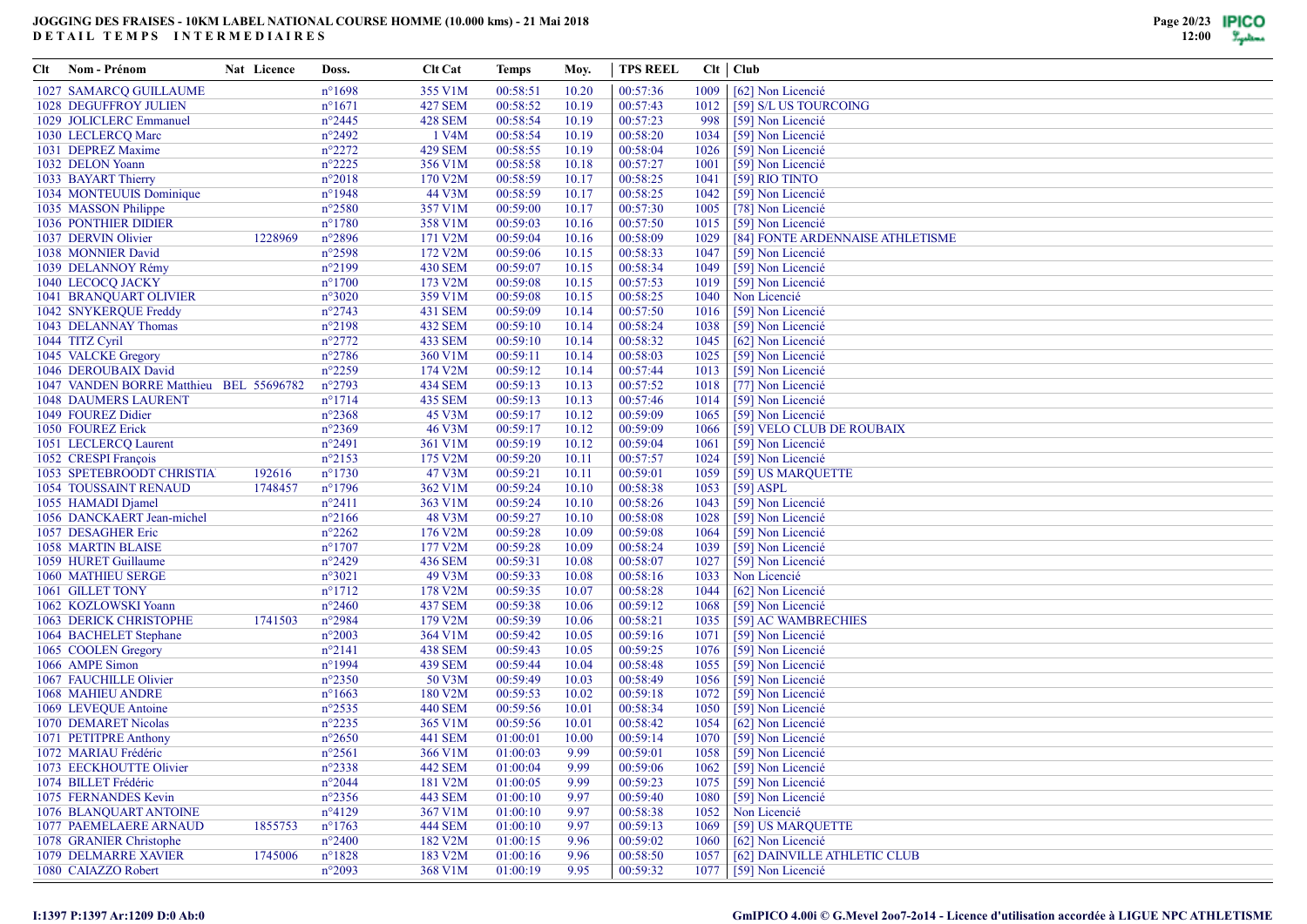| Clt | Nom - Prénom                   | Nat Licence | Doss.            | <b>Clt Cat</b>     | Temps    | Moy. | TPS REEL |      | $Clt$   $Club$                   |
|-----|--------------------------------|-------------|------------------|--------------------|----------|------|----------|------|----------------------------------|
|     | 1081 LECLERCQ Jean-claude      |             | $n^{\circ}2490$  | 184 V2M            | 01:00:19 | 9.95 | 00:59:52 | 1086 | [59] Non Licencié                |
|     | 1082 SABRE Thierry             |             | $n^{\circ}2715$  | <b>445 SEM</b>     | 01:00:25 | 9.93 | 00:59:21 | 1074 | [59] Non Licencié                |
|     | 1083 DEVYS Pascal              |             | $n^{\circ}2291$  | 185 V2M            | 01:00:28 | 9.92 | 00:59:07 | 1063 | [59] Non Licencié                |
|     | 1084 VANDAMME DOMINIQUE        |             | n°1789           | 186 V2M            | 01:00:33 | 9.91 | 01:00:07 | 1092 | [59] AC CHAPELLOISE              |
|     | 1085 HOUVIEZ Benoit            |             | $n^{\circ}2426$  | 187 V2M            | 01:00:43 | 9.88 | 00:59:33 | 1078 | [59] Non Licencié                |
|     | 1086 POISSONNIER Martin        |             | $n^{\circ}$ 1955 | <b>446 SEM</b>     | 01:00:45 | 9.88 | 01:00:14 | 1093 | [21] Non Licencié                |
|     | 1087 PATRICE SIMON             |             | n°1953           | 369 V1M            | 01:00:46 | 9.87 | 00:59:47 | 1083 | [59] Non Licencié                |
|     | 1088 LEICUT KARL               |             | $n^{\circ}3005$  | <b>447 SEM</b>     | 01:00:51 | 9.86 | 00:59:47 | 1084 | Non Licencié                     |
|     | 1089 DEPUYDT Antoine           |             | $n^{\circ}2250$  | <b>448 SEM</b>     | 01:00:51 | 9.86 | 00:59:18 | 1073 | [59] Non Licencié                |
|     | 1090 MELCHERS Damien           |             | $n^{\circ}$ 1858 | 51 V3M             | 01:00:53 | 9.86 | 01:00:01 | 1090 | [59] WATT FOOTING                |
|     | 1091 LUGAND Yann               |             | $n^{\circ}2548$  | 370 V1M            | 01:00:58 | 9.84 | 01:00:00 | 1089 | [59] Non Licencié                |
|     | 1092 FICHAUX Jean pierre       |             | $n^{\circ}2358$  | 371 V1M            | 01:00:59 | 9.84 | 00:59:46 | 1082 | [59] Non Licencié                |
|     | 1093 HERENG Sebastien          |             | $n^{\circ}2420$  | <b>449 SEM</b>     | 01:01:00 | 9.84 | 01:00:06 | 1091 | [62] Non Licencié                |
|     | 1094 SION GERICK               |             | $n^{\circ}3040$  | 52 V3M             | 01:01:04 | 9.83 | 01:00:21 | 1095 | Non Licencié                     |
|     | 1095 BAWEDIN Christophe        |             | $n^{\circ}2017$  | 372 V1M            | 01:01:05 | 9.82 | 00:59:40 | 1081 | [59] Non Licencié                |
|     | 1096 CATTEAU ANDRE             |             | $n^{\circ}3031$  | 2 V <sub>4</sub> M | 01:01:07 | 9.82 | 00:59:37 | 1079 | Non Licencié                     |
|     | 1097 MARION Jean-marie         |             | $n^{\circ}2563$  | 188 V2M            | 01:01:10 | 9.81 | 01:00:00 | 1088 | [59] Non Licencié                |
|     | 1098 DUCROQUET Ghislain        |             | $n^{\circ}2316$  | 189 V2M            | 01:01:12 | 9.80 | 01:01:08 | 1108 | [59] Non Licencié                |
|     | 1099 CUVELIER Rémi             |             | $n^{\circ}2161$  | <b>450 SEM</b>     | 01:01:17 | 9.79 | 01:00:34 | 1101 | [59] Non Licencié                |
|     | 1100 DELATTRE Julien           |             | $n^{\circ}2201$  | 451 SEM            | 01:01:21 | 9.78 | 00:59:51 | 1085 | [59] Non Licencié                |
|     | 1101 THERY Julien              |             | $n^{\circ}2763$  | <b>452 SEM</b>     | 01:01:23 | 9.78 | 01:00:16 | 1094 | [59] Non Licencié                |
|     | 1102 BONAMI CHRISTOPHE         |             | n°2998           | 190 V2M            | 01:01:35 | 9.74 | 01:00:29 | 1098 | Non Licencié                     |
|     | 1103 SABARD Olivier            |             | $n^{\circ}2714$  | 373 V1M            | 01:01:37 | 9.74 | 01:00:29 | 1099 | [59] Non Licencié                |
|     | 1104 OWCZARCZAK Sébastien      |             | $n^{\circ}2630$  | 453 SEM            | 01:01:37 | 9.74 | 01:00:24 | 1096 | [59] Non Licencié                |
|     | 1105 VANECLOO Serge            |             | $n^{\circ}2804$  | 53 V3M             | 01:01:38 | 9.74 | 01:00:25 | 1097 | [62] Non Licencié                |
|     | 1106 DESPLECHIN Michael        |             | $n^{\circ}2271$  | 374 V1M            | 01:01:40 | 9.73 | 01:01:21 | 1110 | [77] Non Licencié                |
|     | 1107 BASTIEN Yves              |             | $n^{\circ}2012$  | 54 V3M             | 01:01:40 | 9.73 | 01:00:54 | 1104 | [59] Non Licencié                |
|     | 1108 GHEZALI Stephane          |             | $n^{\circ}1834$  | 191 V2M            | 01:01:46 | 9.72 | 01:00:43 | 1103 | [77] JC LUINGNE                  |
|     | 1109 JOURNAUX Marc             |             | $n^{\circ}2451$  | 192 V2M            | 01:01:57 | 9.69 | 01:01:00 | 1106 | [59] Non Licencié                |
|     | 1110 VANBOSTRAETE David        |             | n°2789           | 375 V1M            | 01:01:59 | 9.68 | 01:01:20 | 1109 | [59] Non Licencié                |
|     | 1111 BOUCHE Jackie             | 1086975     | $n^{\circ}2869$  | 3 V4M              | 01:02:01 | 9.68 | 01:01:30 | 1113 | [59] JOGGING AVENTURE RONCQUOISE |
|     | 1112 SNYKERQUE RUDY            |             | $n^{\circ}3002$  | 193 V2M            | 01:02:01 | 9.68 | 01:00:42 | 1102 | Non Licencié                     |
|     | 1113 CACHERAT Thierry          |             | $n^{\circ}2092$  | 376 V1M            | 01:02:05 | 9.66 | 01:00:33 | 1100 | [59] Non Licencié                |
|     | 1114 DERHILLE Valentin         |             | $n^{\circ}2253$  | <b>454 SEM</b>     | 01:02:09 | 9.65 | 01:02:09 | 1125 | [59] Non Licencié                |
|     | 1115 SPINNEWYN Victor          |             | n°2749           | <b>13 ESM</b>      | 01:02:10 | 9.65 | 01:02:10 | 1126 | [59] Non Licencié                |
|     | 1116 RATTEZ BERTRAND           |             | $n^{\circ}3014$  | 377 V1M            | 01:02:12 | 9.65 | 01:01:48 | 1117 | Non Licencié                     |
|     | 1117 NEIRINCK Freddy           |             | $n^{\circ}2611$  | 194 V2M            | 01:02:15 | 9.64 | 01:01:07 | 1107 | [59] OWENS 36                    |
|     | 1118 VANLEENE Thierry          |             | $n^{\circ}1974$  | <b>455 SEM</b>     | 01:02:18 | 9.63 | 01:00:56 | 1105 | [59] Non Licencié                |
|     | 1119 VERHAEGHE Francois        |             | $n^{\circ}2821$  | 195 V2M            | 01:02:19 | 9.63 | 01:01:23 | 1111 | [59] Non Licencié                |
|     | 1120 IOVLEFF Serge             |             | $n^{\circ}2437$  | 196 V2M            | 01:02:22 | 9.62 | 01:02:01 | 1122 | [59] Non Licencié                |
|     | 1121 VANDENBUSSCHE ANDRI       |             | n°2989           | 55 V3M             | 01:02:24 | 9.62 | 01:01:51 | 1119 | Non Licencié                     |
|     | 1122 FLAVIGNY ALAIN            |             | $n^{\circ}1664$  | 197 V2M            | 01:02:25 | 9.61 | 01:01:33 | 1114 | [59] Non Licencié                |
|     | 1123 MEDICI PASCAL             |             | $n^{\circ}1815$  | 56 V3M             | 01:02:30 | 9.60 | 01:02:01 | 1123 | [59] Non Licencié                |
|     | 1124 AMPE Francois             |             | n°1993           | 378 V1M            | 01:02:32 | 9.60 | 01:01:23 | 1112 | [59] Non Licencié                |
|     | 1125 MORTIER Benoit            |             | $n^{\circ}$ 1950 | 379 V1M            | 01:02:43 | 9.57 | 01:01:59 | 1120 | [59] Non Licencié                |
|     | 1126 MASSEZ Jean claude        |             | $n^{\circ}2577$  | 198 V2M            | 01:02:48 | 9.56 | 01:02:31 | 1130 | [59] LES FOULEES HOUPLINOISES    |
|     | 1127 LEROY Gregory             |             | $n^{\circ}$ 1938 | <b>456 SEM</b>     | 01:02:50 | 9.55 | 01:02:27 | 1129 | [62] Non Licencié                |
|     | 1128 COOREVITS LAURENT         |             | $n^{\circ}1817$  | 199 V2M            | 01:03:02 | 9.52 | 01:02:12 | 1127 | $[59] \,\mathrm{MEL}$            |
|     | 1129 DEVENDEVILLE Damien       |             | $n^{\circ}2286$  | 380 V1M            | 01:03:04 | 9.51 | 01:02:21 | 1128 | [59] Non Licencié                |
|     | 1130 LECLERCQ Philippe         |             | $n^{\circ}2494$  | 57 V3M             | 01:03:06 | 9.51 | 01:01:41 | 1115 | [59] Non Licencié                |
|     | 1131 LEMESRE Loic              |             | $n^{\circ}2513$  | 381 V1M            | 01:03:11 | 9.50 | 01:01:48 | 1116 | [59] Non Licencié                |
|     | 1132 POULET Stéphane           |             | $n^{\circ}2673$  | 382 V1M            | 01:03:15 | 9.49 | 01:02:07 | 1124 | [62] Non Licencié                |
|     | 1133 DESTAILLEUR Frederic      |             | $n^{\circ}2280$  | 200 V2M            | 01:03:21 | 9.47 | 01:11:03 | 1194 | [59] Non Licencié                |
|     | <b>1134 DELPLANOUE YANNICK</b> |             | $n^{\circ}3029$  | 201 V2M            | 01:03:21 | 9.47 | 01:02:00 |      | 1121 Non Licencié                |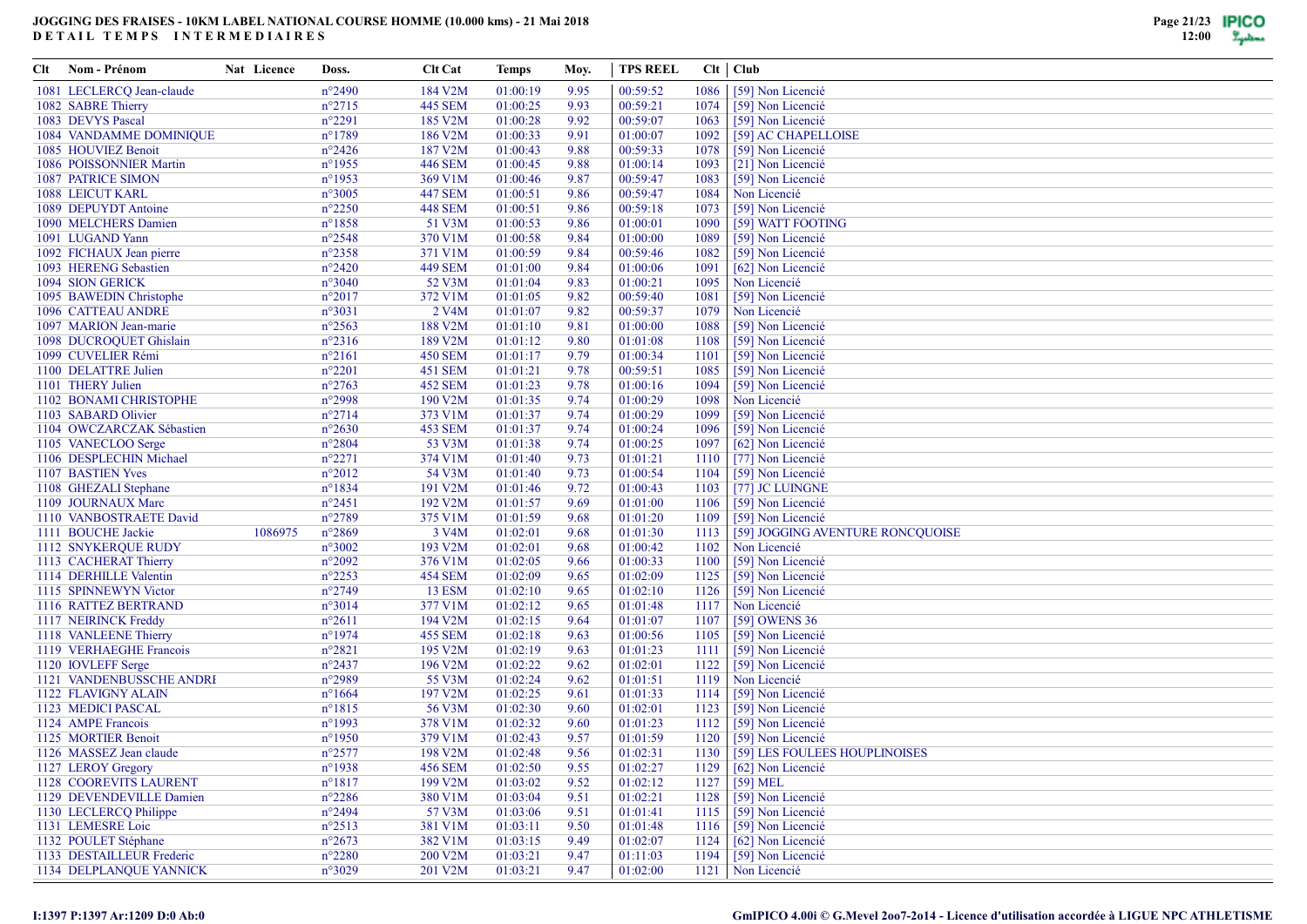| Clt Nom - Prénom             | Nat Licence | Doss.            | <b>Clt Cat</b> | Temps    | Moy. | <b>TPS REEL</b> |      | Clt   Club                         |
|------------------------------|-------------|------------------|----------------|----------|------|-----------------|------|------------------------------------|
| 1135 MAES-DESAGHER Valentin  |             | $n^{\circ}2551$  | <b>457 SEM</b> | 01:03:29 | 9.45 | 01:03:07        | 1141 | [59] Non Licencié                  |
| 1136 BECQUET ALEXANDRE       |             | $n^{\circ}1716$  | 383 V1M        | 01:03:38 | 9.43 | 01:03:03        | 1140 | [80] Non Licencié                  |
| 1137 CREPIN Mickaël          |             | $n^{\circ}2149$  | <b>458 SEM</b> | 01:03:52 | 9.40 | 01:02:56        | 1135 | [59] Non Licencié                  |
| 1138 LUTUN Mathieu           |             | $n^{\circ}2549$  | <b>459 SEM</b> | 01:03:52 | 9.39 | 01:02:57        | 1136 | [59] Non Licencié                  |
| 1139 DE LAMBERTERIE Philippe |             | $n^{\circ}2172$  | 384 V1M        | 01:03:53 | 9.39 | 01:02:59        | 1138 | [59] Non Licencié                  |
| 1140 MERLIER Olivier         | 1978597     | $n^{\circ}1819$  | <b>460 SEM</b> | 01:03:56 | 9.39 | 01:02:46        | 1133 | [59] AC WAMBRECHIES                |
| 1141 CATTOEN Alexandre       |             | $n^{\circ}2113$  | 461 SEM        | 01:04:00 | 9.38 | 01:02:33        | 1131 | [59] Non Licencié                  |
| 1142 LACAZE Philippe         |             | $n^{\circ}2464$  | 202 V2M        | 01:04:03 | 9.37 | 01:03:38        | 1146 | [59] Non Licencié                  |
| 1143 LENOIR Jean-louis       |             | $n^{\circ}2516$  | <b>462 SEM</b> | 01:04:05 | 9.37 | 01:03:00        | 1139 | [59] Non Licencié                  |
| 1144 POULAIN Ryan            |             | $n^{\circ}2671$  | <b>14 ESM</b>  | 01:04:12 | 9.35 | 01:02:58        | 1137 | [59] Non Licencié                  |
| 1145 DUTHOIT Aldrie          |             | $n^{\circ}2332$  | <b>463 SEM</b> | 01:04:15 | 9.34 | 01:03:32        | 1145 | [59] Non Licencié                  |
| 1146 DUTHOIT David           |             | $n^{\circ}2333$  | 385 V1M        | 01:04:17 | 9.33 | 01:03:13        | 1142 | [59] Non Licencié                  |
| 1147 VEYS Vincent            |             | $n^{\circ}2830$  | 386 V1M        | 01:04:22 | 9.32 | 01:02:54        | 1134 | [59] Non Licencié                  |
| 1148 DRIQUE Frederic         | 1657089     | $n^{\circ}2903$  | 203 V2M        | 01:04:32 | 9.30 | 01:03:21        | 1143 | [59] OSM LOMME ATHLETISME          |
| 1149 DIANA Malcolm           |             | $n^{\circ}2299$  | <b>464 SEM</b> | 01:04:39 | 9.28 | 01:03:56        | 1148 | [59] Non Licencié                  |
| 1150 LEBAILLIF David         |             | $n^{\circ}2484$  | 387 V1M        | 01:04:47 | 9.26 | 01:04:35        | 1155 | [59] Non Licencié                  |
| 1151 DEROSE Dimitri          |             | $n^{\circ}2257$  | <b>465 SEM</b> | 01:04:48 | 9.26 | 01:03:28        | 1144 | [59] Non Licencié                  |
| 1152 DEPECKER VIRGILE        |             | $n^{\circ}1791$  | <b>466 SEM</b> | 01:05:00 | 9.23 | 01:03:47        | 1147 | [59] Non Licencié                  |
| 1153 PHILIPPOTEAUX Vincent   |             | $n^{\circ}2652$  | 58 V3M         | 01:05:03 | 9.23 | 01:04:09        | 1150 | [59] Non Licencié                  |
| 1154 WELSCH BENJAMIN         |             | $n^{\circ}1613$  | <b>467 SEM</b> | 01:05:11 | 9.21 | 01:04:18        | 1151 | [59] Non Licencié                  |
| 1155 SUCHECKI Xavier         |             | $n^{\circ}2756$  | 388 V1M        | 01:05:17 | 9.19 | 01:04:21        | 1152 | [59] RUNNING A NEUVILLE EN FERRAIN |
| 1156 PRUVOST Guy             |             | $n^{\circ}$ 1958 | 4 V4M          | 01:05:21 | 9.18 | 01:04:06        | 1149 | [59] Non Licencié                  |
| 1157 VERRAEST Jean-guy       |             | $n^{\circ}2825$  | <b>468 SEM</b> | 01:05:25 | 9.17 | 01:04:58        | 1158 | [59] Non Licencié                  |
| 1158 CASTELAIN MATTHIAS      | 2056979     | $n^{\circ}1741$  | <b>469 SEM</b> | 01:05:33 | 9.15 | 01:04:31        | 1154 | [59] US MARQUETTE                  |
| 1159 THUILLIER MATHIEU       | 1807768     | $n^{\circ}1805$  | 389 V1M        | 01:05:54 | 9.11 | 01:05:13        | 1159 | [59] ASPTT LILLE METROPOLE         |
| 1160 COURBON Thomas          |             | $n^{\circ}2146$  | 470 SEM        | 01:06:06 | 9.08 | 01:04:48        | 1156 | [59] Non Licencié                  |
| 1161 LEURENT Julien          |             | $n^{\circ}2532$  | 59 V3M         | 01:06:46 | 8.99 | 01:05:19        | 1160 | [59] Non Licencié                  |
| 1162 VERHAEGHE Sylvain       |             | $n^{\circ}2822$  | 471 SEM        | 01:06:54 | 8.97 | 01:06:44        | 1171 | [59] Non Licencié                  |
| 1163 GOURICHON Christophe    |             | $n^{\circ}2399$  | 204 V2M        | 01:06:59 | 8.96 | 01:05:27        | 1161 | [59] Non Licencié                  |
| 1164 HERTAULT Jacques        |             | $n^{\circ}2421$  | 205 V2M        | 01:06:59 | 8.96 | 01:05:28        | 1162 | [59] Non Licencié                  |
| 1165 TUNE Jeremy             |             | $n^{\circ}2783$  | 472 SEM        | 01:07:13 | 8.93 | 01:05:44        | 1163 | [59] Non Licencié                  |
| 1166 SANCHEZ HENRI           |             | $n^{\circ}3026$  | <b>15 ESM</b>  | 01:07:23 | 8.90 | 01:06:14        | 1165 | Non Licencié                       |
| 1167 SENECHAL LOUIS          |             | $n^{\circ}3027$  | 473 SEM        | 01:07:24 | 8.90 | 01:06:15        | 1166 | Non Licencié                       |
| 1168 DELATTRE Michel         |             | $n^{\circ}2202$  | 60 V3M         | 01:07:24 | 8.90 | 01:06:38        | 1169 | [59] Non Licencié                  |
| 1169 CHOPIN François         |             | $n^{\circ}2128$  | 206 V2M        | 01:07:26 | 8.90 | 01:06:27        | 1167 | [59] Non Licencié                  |
| 1170 VIEILLARD Jérôme        |             | $n^{\circ}2832$  | 390 V1M        | 01:07:28 | 8.89 | 01:06:13        | 1164 | [59] Non Licencié                  |
| 1171 RODRIGUÈS Michel        |             | $n^{\circ}2703$  | 61 V3M         | 01:07:33 | 8.88 | 01:06:57        | 1175 | [59] Non Licencié                  |
| 1172 VOLCKAERT Stéphane      |             | $n^{\circ}2843$  | 207 V2M        | 01:07:52 | 8.84 | 01:06:31        | 1168 | [59] Non Licencié                  |
| 1173 CAYEZ Philippe          |             | $n^{\circ}$ 1986 | 208 V2M        | 01:07:57 | 8.83 | 01:06:41        | 1170 | [59] Non Licencié                  |
| 1174 VERSCHUERE Thomas       |             | $n^{\circ}2829$  | <b>474 SEM</b> | 01:08:05 | 8.81 | 01:07:06        | 1177 | [59] Non Licencié                  |
| 1175 VUYE Ludovic            |             | $n^{\circ}2844$  | 391 V1M        | 01:08:13 | 8.80 | 01:07:02        | 1176 | [59] Non Licencié                  |
| 1176 D HALLUIN MARTIN        |             | $n^{\circ}1667$  | 9 CAM          | 01:08:14 | 8.79 | 01:06:52        | 1174 | [59] Non Licencié                  |
| 1177 DEGEUSE LUC             |             | $n^{\circ}1669$  | 475 SEM        | 01:08:14 | 8.79 | 01:06:51        |      | 1173 [59] S/L US TOURCOING         |
| 1178 LACROIX FRANCOIS JOSE   |             | $n^{\circ}1670$  | 392 V1M        | 01:08:14 | 8.79 | 01:06:51        | 1172 | [59] S/L US TOURCOING              |
| 1179 LAMBILLIOTE DAVID       |             | $n^{\circ}1715$  | 393 V1M        | 01:08:16 | 8.79 | 01:07:41        | 1182 | [59] Non Licencié                  |
| 1180 SCRIMALI Salvatore      |             | $n^{\circ}2729$  | 394 V1M        | 01:08:33 | 8.75 | 01:07:41        | 1181 | [59] Non Licencié                  |
| 1181 SALAMA Stéphane         |             | $n^{\circ}2718$  | 395 V1M        | 01:08:34 | 8.75 | 01:07:41        |      | 1183 [59] Non Licencié             |
| 1182 ALAOUI Gabriel          |             | $n^{\circ}1990$  | 476 SEM        | 01:08:54 | 8.71 | 01:07:58        |      | $1184$ [59] Non Licencié           |
| 1183 VANDENBROUCKE Stépha    |             | $n^{\circ}2794$  | 396 V1M        | 01:08:58 | 8.70 | 01:07:27        | 1179 | [59] Non Licencié                  |
| 1184 ROSSEEL JEAN CLAUDE     |             | $n^{\circ}3007$  | 62 V3M         | 01:09:00 | 8.70 | 01:07:27        | 1178 | Non Licencié                       |
| 1185 LEMAITRE PHILIPPE       |             | $n^{\circ}3008$  | 397 V1M        | 01:09:00 | 8.70 | 01:07:28        | 1180 | Non Licencié                       |
| 1186 DUBOIS Jean-Marc        |             | $n^{\circ}1830$  | 398 V1M        | 01:09:56 | 8.58 | 01:09:21        | 1188 | $[59]$ FSPN                        |
| 1187 LEGENT Mathieu          |             | $n^{\circ}2504$  | 209 V2M        | 01:10:01 | 8.57 | 01:08:55        | 1186 | [59] Non Licencié                  |
| 1188 DELCOURT Kevin          |             | $n^{\circ}2206$  | <b>477 SEM</b> | 01:10:02 | 8.57 | 01:08:33        |      | 1185 [59] Non Licencié             |